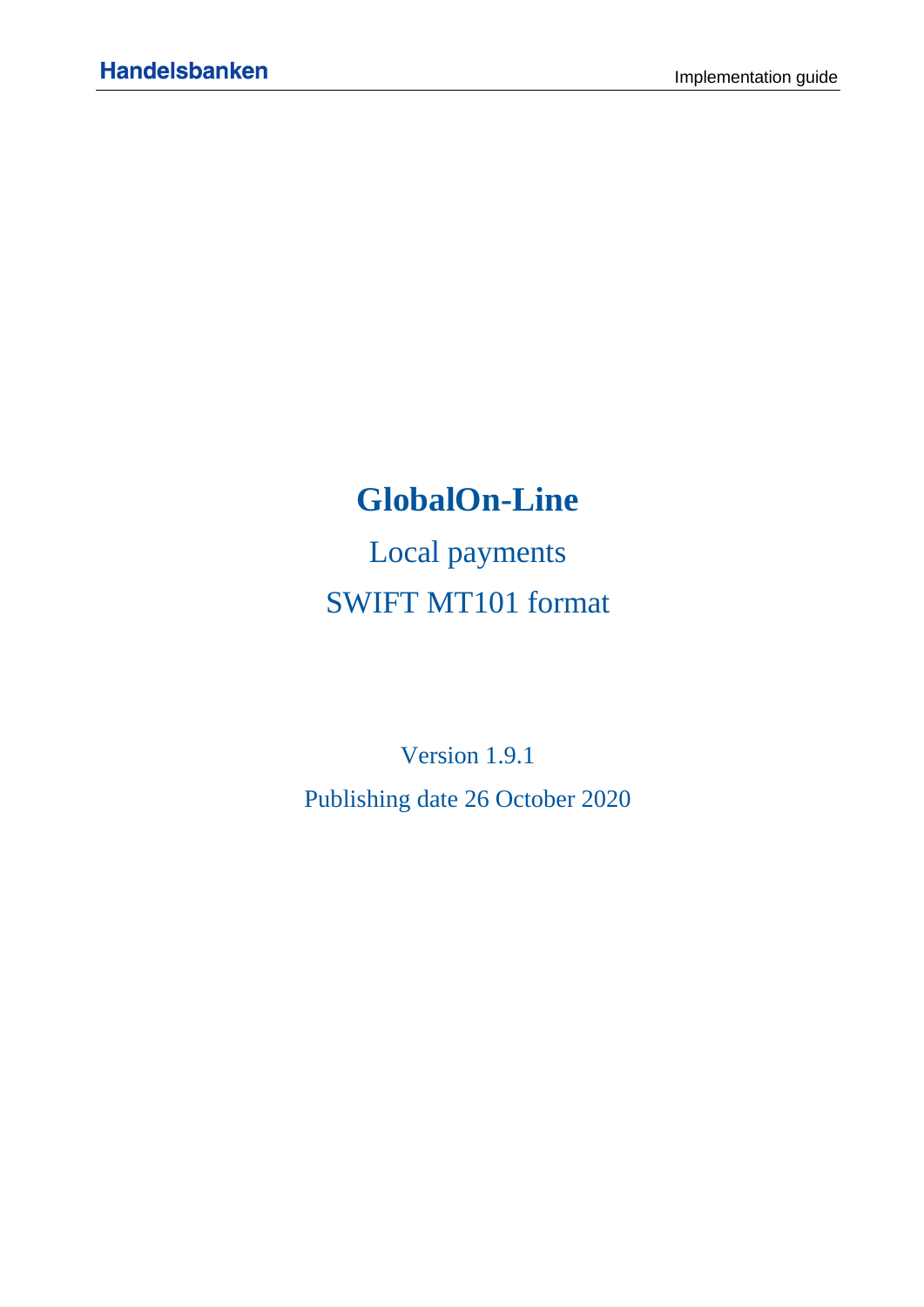# **Table of contents**

#### COUNTRY SPECIFIC INFORMATION FOR LOCAL PAYMENTS VIA GLOBALON-LINE  $\overline{\mathbf{4}}$ 11

| 4.1   |  |
|-------|--|
| 4.1.1 |  |
| 4.1.2 |  |
| 4.1.3 |  |
| 4.1.4 |  |
| 4.1.5 |  |
| 4.1.6 |  |
| 4.1.7 |  |
| 4.1.8 |  |
| 4.1.9 |  |
| 4.2   |  |
| 4.2.1 |  |
| 4.2.2 |  |
| 4.2.3 |  |
| 4.2.4 |  |
| 4.3   |  |
| 4.3.1 |  |
| 4.3.2 |  |
| 4.3.3 |  |
| 4.4   |  |
| 4.4.1 |  |
| 4.4.2 |  |
| 4.4.3 |  |
| 4.4.4 |  |
| 4.4.5 |  |
| 4.5   |  |
| 4.5.1 |  |
| 4.5.2 |  |
| 4.5.3 |  |
| 4.7   |  |
| 4.7.1 |  |
| 4.7.2 |  |
| 4.7.3 |  |
| 4.8   |  |
| 4.8.1 |  |
| 4.8.2 |  |
| 4.8.3 |  |
| 4.8.4 |  |
| 4.9   |  |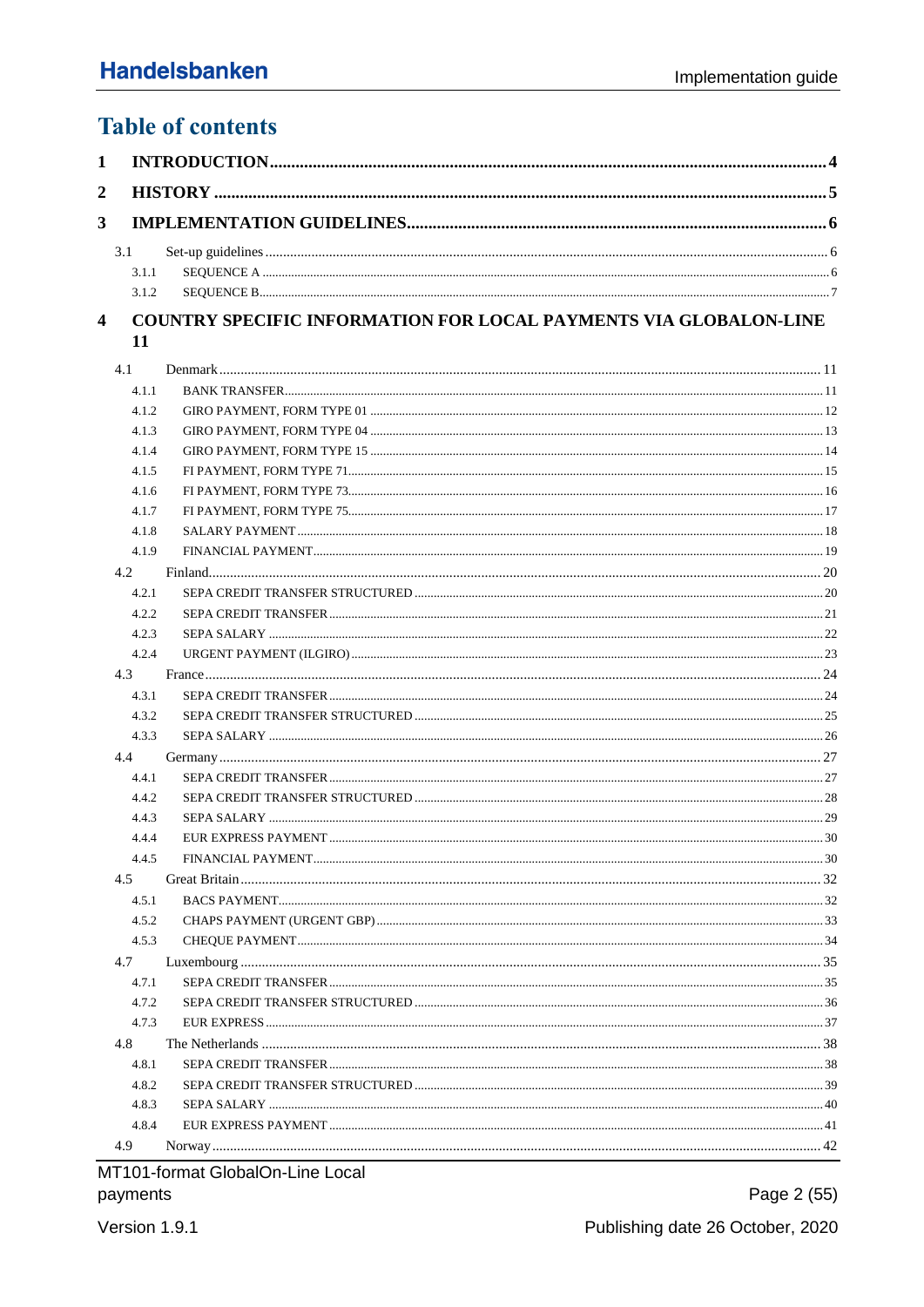|   | 4.9.1  |  |
|---|--------|--|
|   | 492    |  |
|   | 4.9.3  |  |
|   | 4.9.4  |  |
|   | 4.9.5  |  |
|   | 4.10   |  |
|   | 4.10.1 |  |
|   | 4.10.2 |  |
|   | 4.10.3 |  |
|   | 4.10.4 |  |
|   | 4.10.5 |  |
|   | 4.10.6 |  |
|   | 4.10.7 |  |
|   | 4.11   |  |
|   | 4.11.1 |  |
|   | 4.11.2 |  |
| 5 |        |  |
|   | 5.1    |  |
|   | 5.1.1  |  |
|   | 5.1.2  |  |
|   |        |  |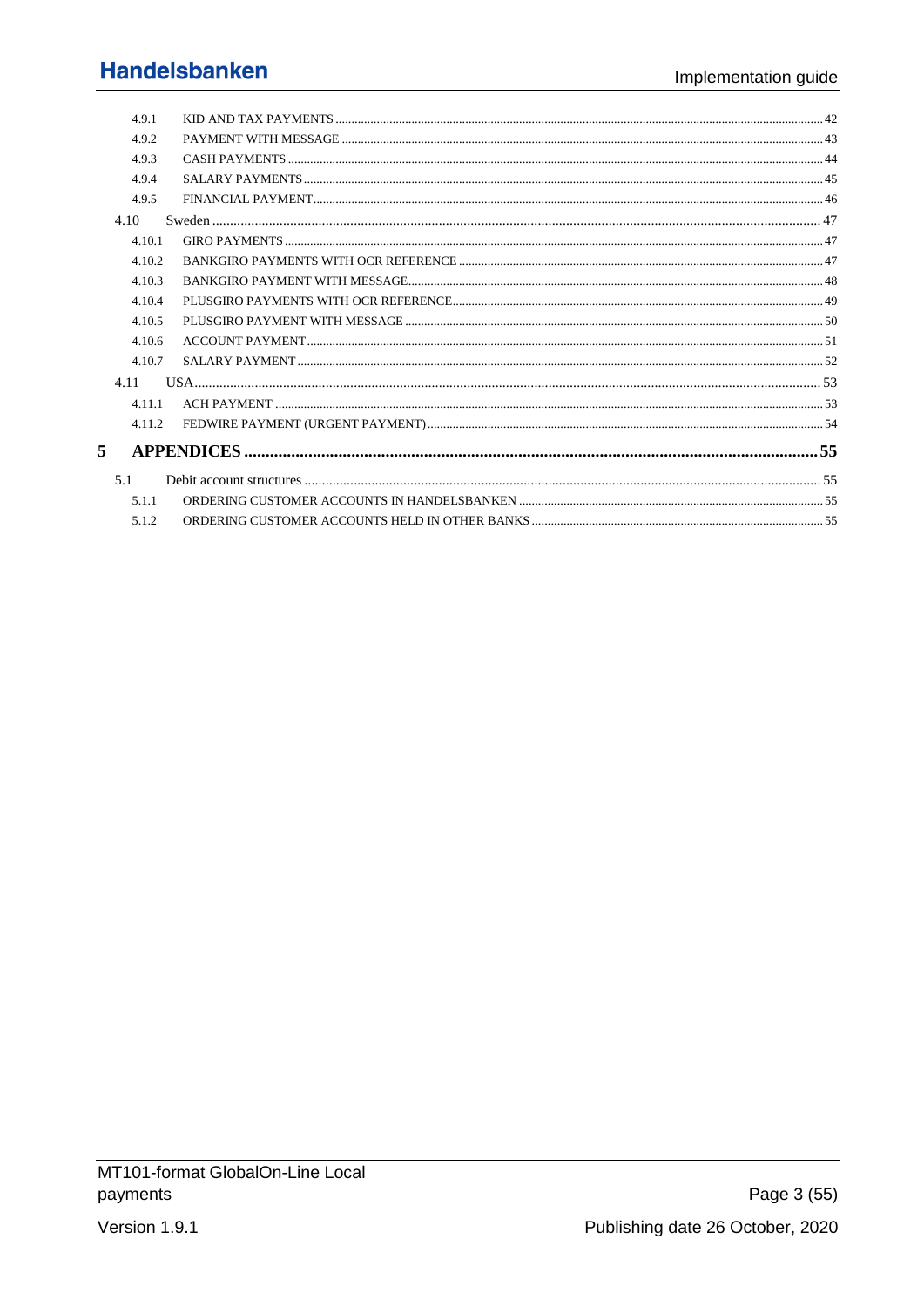# <span id="page-3-0"></span>1 Introduction

Handelsbanken's implementation guidelines will describe the contents of GlobalOn-Line local payments based on SWIFT MT101-format. In the first part of the document you will find a description of the format, after the format description you will find a more detailed specification for each payment type and country.

It is currently possible to make local payments via GlobalOn-Line in Handelsbanken.

| Denmark | <b>Great Britain</b> | Sweden      |
|---------|----------------------|-------------|
| Finland | Luxembourg           | <b>USA</b>  |
| France  | <b>Netherlands</b>   | Other banks |
| Germany | Norway               |             |

Payments can also be made from accounts held with other banks. The service is based on Handelsbanken having an agreement with the account holding bank in order to execute payments. Please contact your debtor agent for information regarding how to state your debtor account.

Local Financial payments can currently be made from accounts in Handelsbanken Denmark, Finland, Germany, Norway and Sweden according to special agreement.

This description is unique for Handelsbanken's services and can therefore only be used in co-operation with Handelsbanken.

For cross-border payments see the Implementation guide SWIFT MT101-format Cross-border payments.

More information about GlobalOn-Line local payments can be obtained from your local branch office.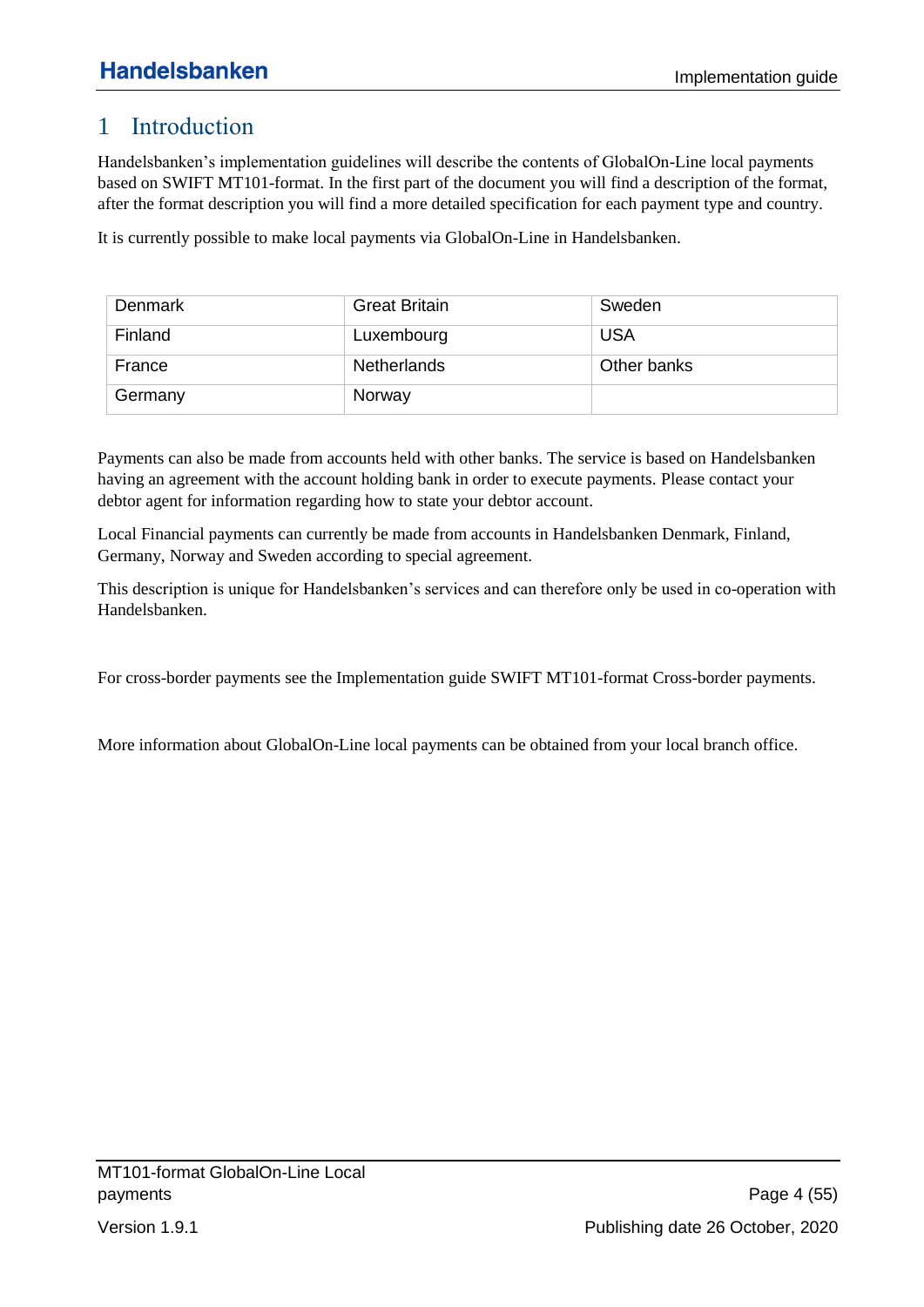# <span id="page-4-0"></span>2 History

At Handelsbanken, changes to version numbers are made according to the following guidelines. The original version is 1.0.0.

- The last digit is changed when the format descriptions are changed, for example text clarifications and examples.
- The second digit is changed if minor changes are made to the format such as new countries or changes in the payment type
- The first digit is changed (thus becoming a completely new version) if the format changes mean that the customer will have to make adaptations in order to continue using the service. In this case, all customers affected are informed of the new version and what the changes involve.

| <b>Version</b>      | <b>Date</b> | <b>Description</b>                                                                                 |
|---------------------|-------------|----------------------------------------------------------------------------------------------------|
| 1.9.1               | 2020-10-26  | Following countries with accounts in Handelsbanken has been<br>removed: CN, EE, HK, LV, LT, PL, SG |
| 1.9.0               | 2019-07-01  | DE: New payment type for Germany, EUR Express Payment                                              |
|                     |             | LV: Clarification regarding regulatory reporting                                                   |
|                     |             | PL: New payment type $-$ Split payments                                                            |
| 1.8.5               | 2017-12-13  | PL: ZUS payment no longer available                                                                |
| 1.8.4               | 2017-09-07  | IBAN can be used as beneficiary account in DK, GB and NO.                                          |
| 1.8.3               | 2017-07-06  | Minor updates and changes                                                                          |
| 1.8.2               | 2017-05-19  | Minor updates and changes                                                                          |
| 1.8.1<br>2016-06-30 |             | Salary payment available for EE, LV and LT.                                                        |
|                     |             | New payment type for NL, EUR Express Payment.                                                      |
|                     |             | Changed version number.                                                                            |
| 1.7.1               | 2013-12-12  | New payment types for Estonia and Latvia due to SEPA                                               |
| (former 1.5.3)      |             | migration end-date.                                                                                |
|                     |             | BIC is optional if Debit or Beneficiary's account number is<br>stated as an IBAN.                  |
| 1.6.1               | 2013-07-10  | New payment types for FR, GE, LU and NL due to SEPA                                                |
| (former $1.5.2$ )   |             | migration end-date.                                                                                |
| 1.5.1               | 2013-02-22  | Updated instructions for Local Salary Payments Finland.                                            |
| Older versions      |             | Please contact your local branch if you have questions                                             |
|                     |             | concerning older versions.                                                                         |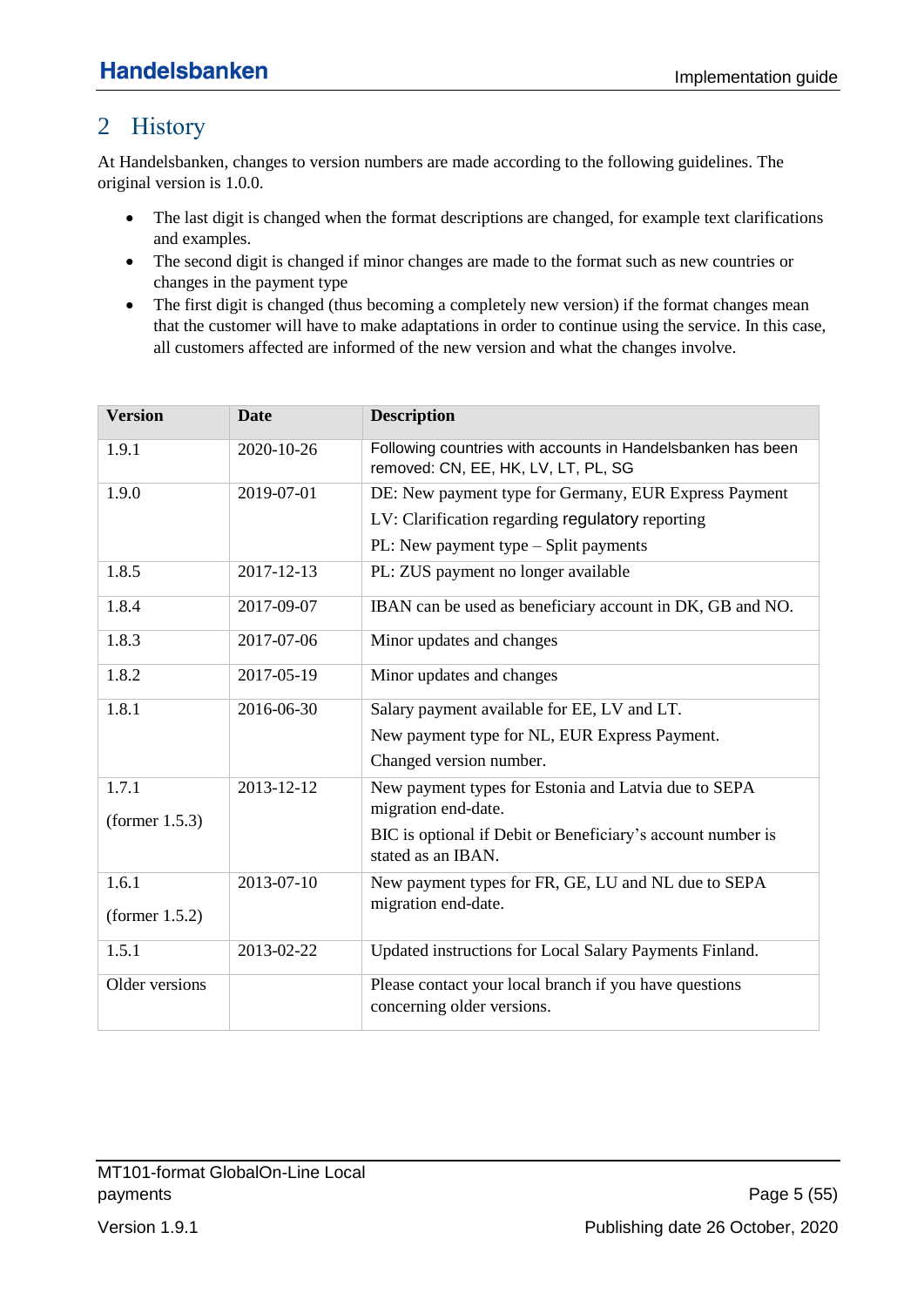# <span id="page-5-0"></span>3 Implementation guidelines

Sequence A contains general information and is a single occurrence mandatory sequence and contains information to be applied to all individual transactions detailed in sequence B.

A file sent to Handelsbanken can contain several sequences A. I.e. the file starts with one sequence A and is followed by one or more sequence B, which are going to be debited the account number stated in the first sequence A. Then comes a new sequence A followed by one or more sequence B, which are going to be debited the account number stated in the second sequence A etc.

Status:

 $M =$ Mandatory

 $N = Not used$ 

 $O = Optional$ 

 $R = Required$  (under certain conditions)

#### Explanations:

- $a = \text{alphabetic letters}$
- $c =$  alphabetic letters and digits
- $d =$  amount, must contain one digit and comma','. Maximum length includes the decimal comma.
- n = digits, ex.  $2n \rightarrow up$  to 2 digits
- $x =$ character
- ! = always...!,  $ex \, 3!a \rightarrow a$ lways 3 letters
- $\ell$  = slash followed by an account number
- $\begin{bmatrix} \ \ \end{bmatrix}$  = subfield, i.e. optional

# <span id="page-5-1"></span>3.1 Set-up guidelines

### <span id="page-5-2"></span>3.1.1 SEQUENCE A

| <b>Status</b> | Tag             | <b>Field name</b>                      | Content/<br><b>Options</b> | <b>Definition / Usage rules</b>                                                                                                                  |
|---------------|-----------------|----------------------------------------|----------------------------|--------------------------------------------------------------------------------------------------------------------------------------------------|
| M             | 20              | Sender's Reference                     | 16x                        | Must be unique for each message (or chain of<br>messages) and must not start or end with a slash<br>"/' or contain two consecutive slashes "//". |
| $\Omega$      | 21 <sub>R</sub> | <b>Customer Specified</b><br>Reference | 16x                        | Always 'NOLI'                                                                                                                                    |
| N             | 28D             | Message Index / Total                  | 5n/5n                      | Accepted but not acted upon.                                                                                                                     |
| $\Omega$      | 50L             | <b>Instructing Party</b>               | 35x                        | Party which is authorized by the account owner<br>to order all the transactions in the message.                                                  |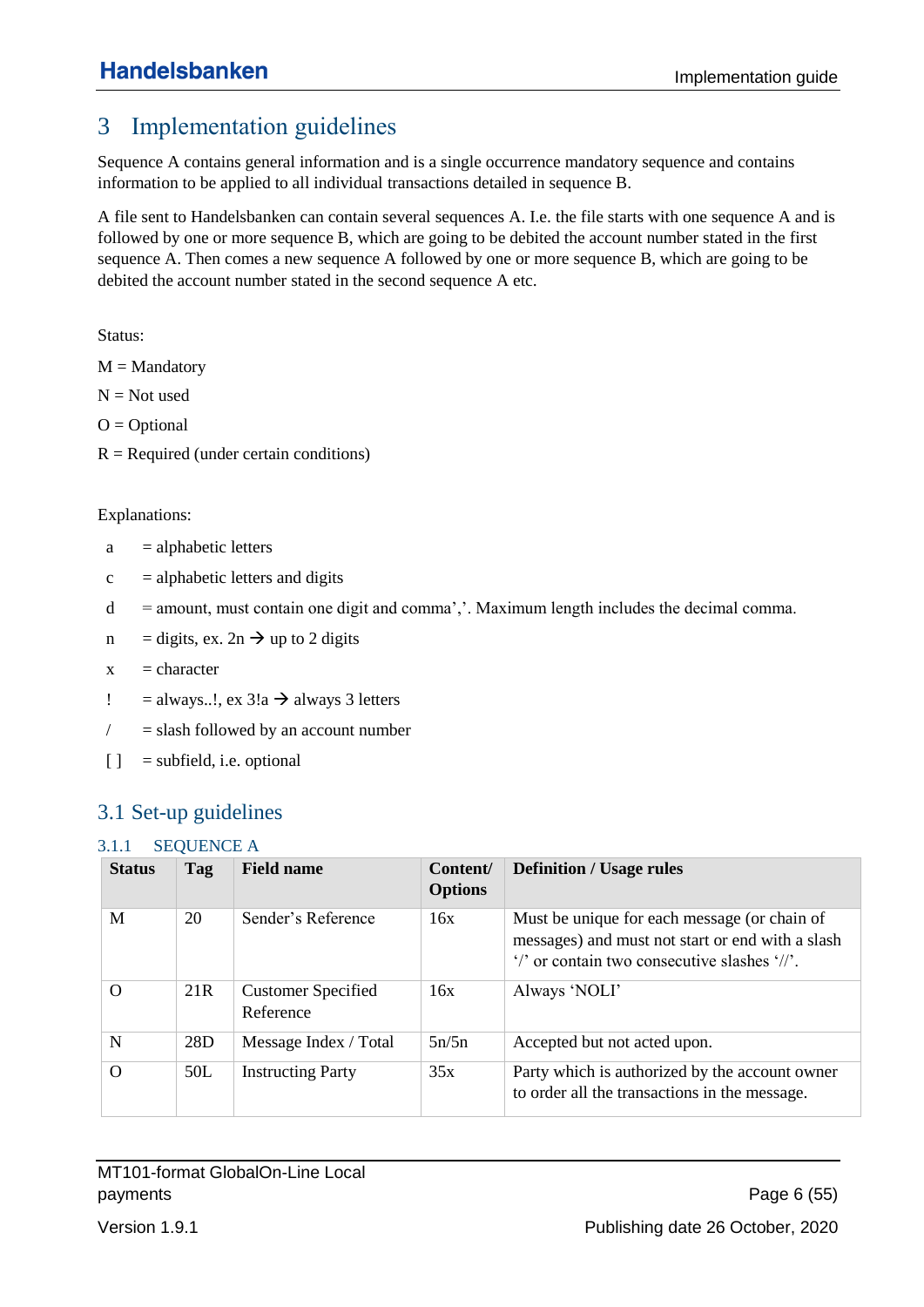| <b>Status</b> | Tag | <b>Field name</b>                       | Content/<br><b>Options</b> | <b>Definition / Usage rules</b>                                                                                                |
|---------------|-----|-----------------------------------------|----------------------------|--------------------------------------------------------------------------------------------------------------------------------|
| M             | 50H | <b>Ordering Customer</b>                | /34x<br>$4*35x$            | Line 1: /Account to be debited for all subsequent<br>transactions in sequence B.                                               |
|               |     |                                         |                            | Line 2: customer identity in Handelsbanken,<br>Business organisation/SHB number.                                               |
|               |     |                                         |                            | See country specific information.                                                                                              |
| $\mathbf{R}$  | 52A | <b>Account Servicing</b><br>Institution | 4!a2!a2!c<br>[3!c]         | BIC of the bank servicing the customer's account<br>to be debited, e.g. HANDDKKK.                                              |
|               |     |                                         |                            | Optional if Debit account is stated as an IBAN.                                                                                |
|               |     |                                         |                            | See country specific information.                                                                                              |
| $\mathbf N$   | 51A | Sending Institution                     |                            | Not used.                                                                                                                      |
| M             | 30  | <b>Requested Execution</b><br>Date      | 6!n                        | Execution date.<br>The date on which all subsequent transactions in<br>sequence B should be initiated by the executing<br>bank |
| N             | 25  | Authorisation                           | 35x                        | Not used                                                                                                                       |

#### <span id="page-6-0"></span>3.1.2 SEQUENCE B

| <b>Status</b> | Tag | <b>Field name</b>            | Content/O<br>ptions | <b>Definition / Usage rules</b>                                                                                                                                                                                                                                                                                                                                                                                                                                                                 |
|---------------|-----|------------------------------|---------------------|-------------------------------------------------------------------------------------------------------------------------------------------------------------------------------------------------------------------------------------------------------------------------------------------------------------------------------------------------------------------------------------------------------------------------------------------------------------------------------------------------|
| M             | 21  | <b>Transaction Reference</b> | 16x                 | This field specifies the senders own unique<br>reference for the individual transaction<br>contained in a particular occurrence of sequence<br><b>B.</b><br>Must not start or end with a slash $\frac{1}{2}$ or contain<br>two consecutive slashes '//'.<br>If the payment fulfils the requirements of a euro<br>payment within SEPA and if a reference is<br>provided, the reference will be sent to the<br>beneficiary. Otherwise the reference will not be.<br>forwarded to the beneficiary. |
| N             | 21F | <b>F/X Deal Reference</b>    | 16x                 | Not used                                                                                                                                                                                                                                                                                                                                                                                                                                                                                        |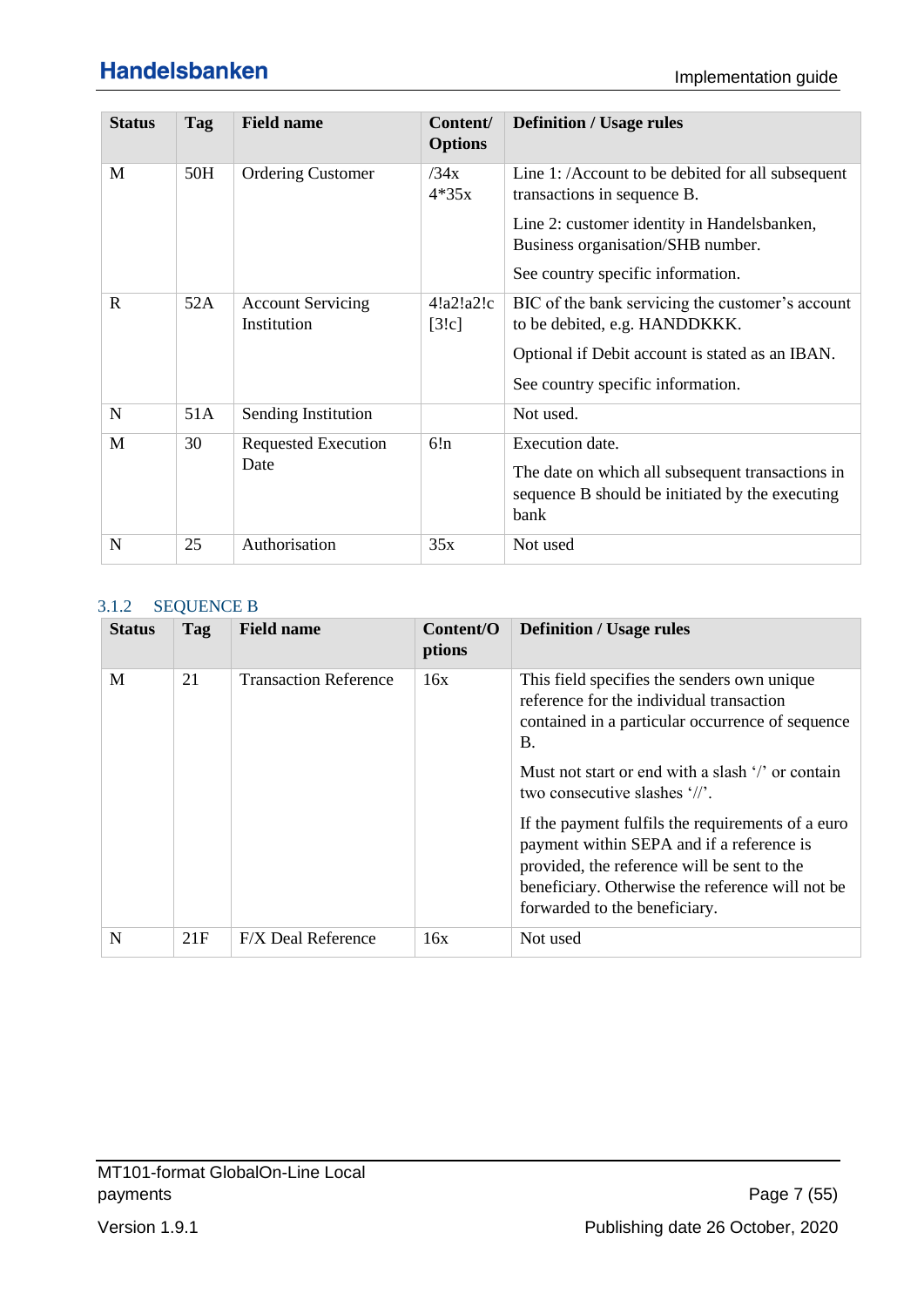| <b>Status</b> | Tag | <b>Field name</b>                       | Content/O<br>ptions | <b>Definition / Usage rules</b>                                                                                                   |
|---------------|-----|-----------------------------------------|---------------------|-----------------------------------------------------------------------------------------------------------------------------------|
| $\mathbf R$   | 23E | <b>Instruction Code</b>                 | 4a[/30x]            | Method of payment.                                                                                                                |
|               |     |                                         |                     | Tag to be stated only when code is used When<br>tag is not used (blank), the payment is handled<br>as a local non-urgent payment. |
|               |     |                                         |                     | Codes accepted:                                                                                                                   |
|               |     |                                         |                     | $CHQB = local cash payment (only NO) and$<br>local cheque payment (only GB).                                                      |
|               |     |                                         |                     | $URGP$ = urgent local payment local payments<br>(only DE, GB, LU, NL and US).                                                     |
|               |     |                                         |                     | <b>OTHR/SALY</b> = salary (only DE, DK, FI, FR,<br>NL, NO and SE).                                                                |
|               |     |                                         |                     | $CORT$ = Financial payment (only DK, DE, NO<br>and SE) and financial or urgent payment(only<br>F <sub>D</sub>                     |
|               |     |                                         |                     | See country specific information                                                                                                  |
| M             | 32B | Currency/Transaction<br>Amount          | 3!a15d              | Currency and amount of the subsequent transfer.<br>Must be the currency of the debit account.                                     |
| $\mathbf N$   | 50L | <b>Instructing Party</b>                | 35x                 | Not used in Sequence B                                                                                                            |
| $\mathbf N$   | 50H | <b>Ordering Customer</b>                | /34x<br>$4*35x$     | Not used in Sequence B                                                                                                            |
| $\mathbf N$   | 52A | <b>Account Servicing</b><br>Institution |                     | Not used in Sequence B                                                                                                            |
| N             | 56A | Intermediary                            |                     | Not used                                                                                                                          |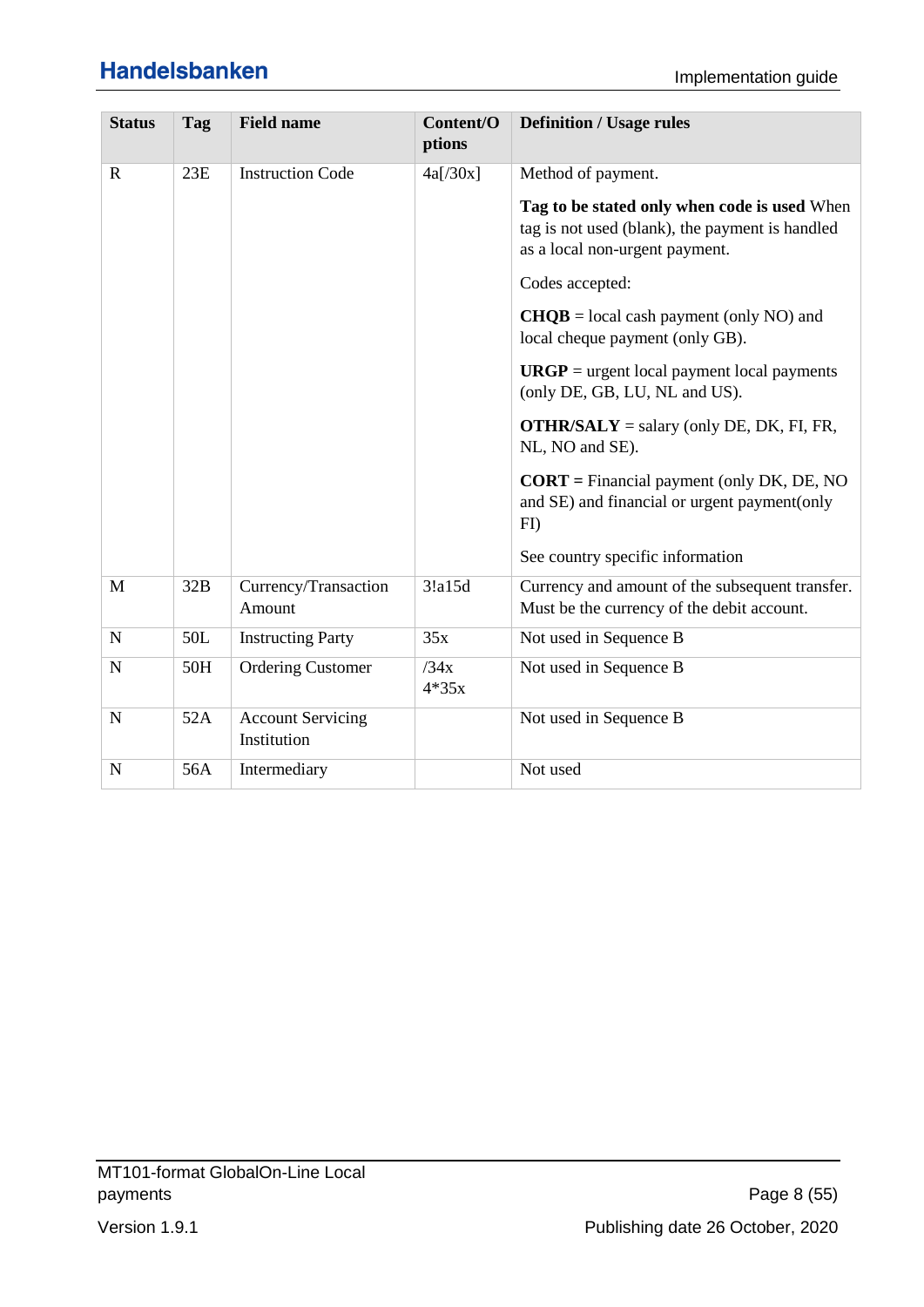| <b>Status</b> | Tag               | <b>Field name</b>             | Content/O<br>ptions                                | <b>Definition / Usage rules</b>                                                                                                                                                                                                                                                      |
|---------------|-------------------|-------------------------------|----------------------------------------------------|--------------------------------------------------------------------------------------------------------------------------------------------------------------------------------------------------------------------------------------------------------------------------------------|
| $\mathbf R$   | 57A               | Account With<br>Institution   | <b>Option A:</b>                                   | Beneficiary bank identification<br>BIC or // followed by a two letter national<br>clearing system code and a numeric party<br>identifier (National bank-ID) and a BIC.                                                                                                               |
|               |                   |                               | 4!a2!a2!c<br>[3!c]<br><b>or</b><br>[71!]<br>[734x] | Eg: 57A HANDNOKK<br><b>Or</b><br>57A://FW123456789<br>HANDUS33                                                                                                                                                                                                                       |
|               |                   |                               | 4!a2!a2!c<br>[3!c]                                 | Option A, BIC must be used if Tag $23E =$<br><b>CORT</b>                                                                                                                                                                                                                             |
|               | 57C               |                               | <b>Option C:</b>                                   | // followed by a two letter national clearing<br>system code and a numeric party identifier<br>(National bank-ID)                                                                                                                                                                    |
|               |                   |                               | /34x                                               | Eg: 57C://SE5261<br>Exceptions:<br>When Tag $23E = CHQB$ then Tag 57 is not used                                                                                                                                                                                                     |
|               |                   |                               |                                                    | Optional if Beneficiary's account number is<br>stated as an IBAN<br>See country specific information                                                                                                                                                                                 |
| M             | 59<br>Beneficiary |                               | [734x]<br>$4*35x$                                  | Beneficiary's account number preceded by slash<br>$($ , name and address. Fill in the name and<br>address starting on the first line. If you leave<br>intermediate lines with no text, you must fill<br>these lines with empty spaces; otherwise the<br>whole file will be rejected. |
|               |                   |                               |                                                    | Full address must be filled in when an advice is<br>to be sent to the beneficiary and/or in<br>combination with Tag $23E = CHQB$ .<br>See country specific information                                                                                                               |
| $\mathbf R$   | 70                | <b>Remittance Information</b> | $4*35x$                                            | Reference, message to the beneficiary<br>Max 4x35 characters<br>See country specific information. It is important<br>to follow description for each payment type and<br>country.                                                                                                     |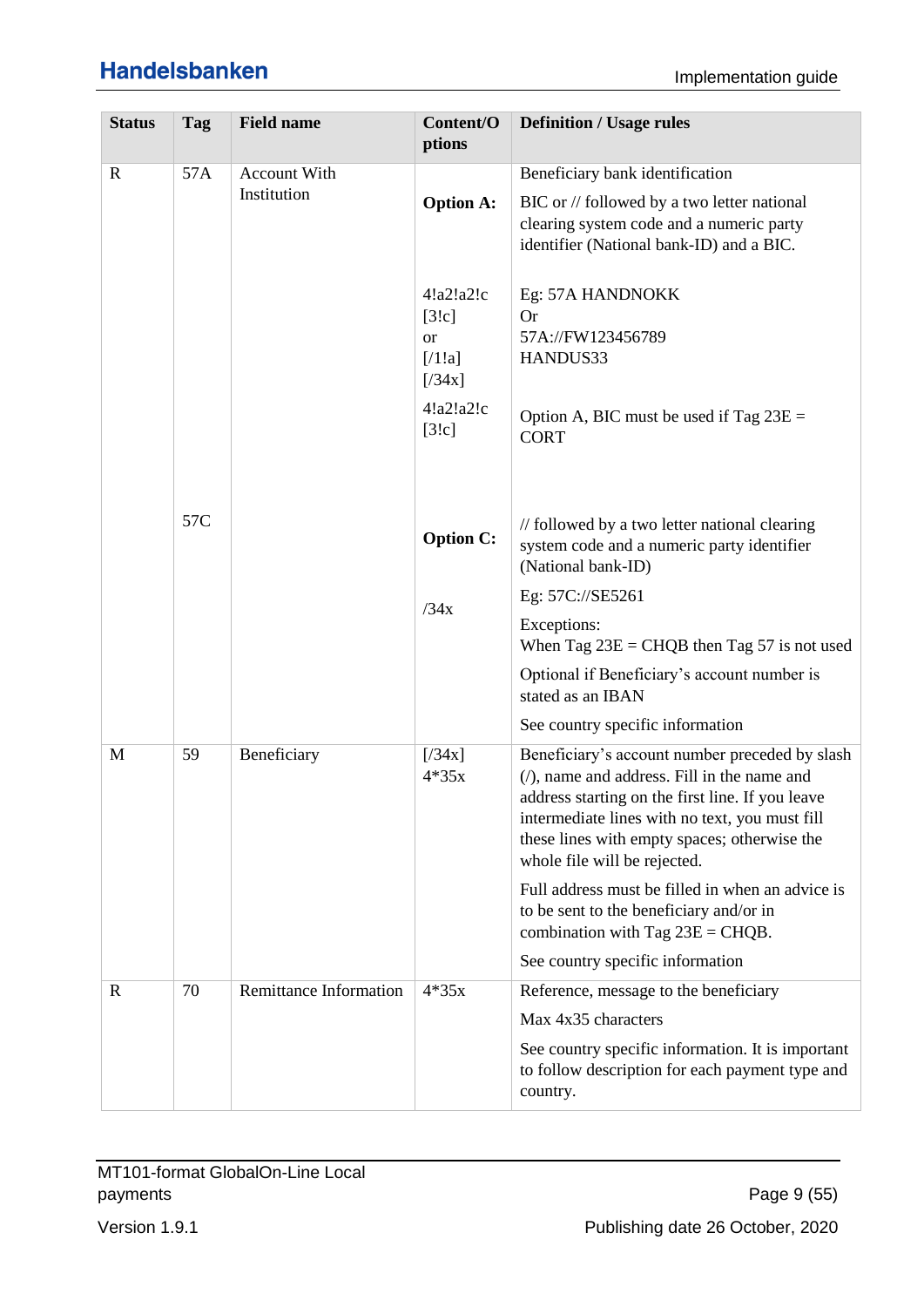| <b>Status</b> | Tag | <b>Field name</b>                          | Content/O<br>ptions | <b>Definition / Usage rules</b>                                                                  |
|---------------|-----|--------------------------------------------|---------------------|--------------------------------------------------------------------------------------------------|
| $\Omega$      | 77B | <b>Regulatory Reporting</b>                | $3*35x$             | Example1: without reporting to the central bank<br>//Beneficiary country code. E.g.<br>//LT      |
|               |     |                                            |                     | Example 2: with reporting to the central bank<br>/CODE/Beneficiary country code. E.g.<br>/111/LV |
|               |     |                                            |                     | See country specific information                                                                 |
| N             | 33B | Currency/Original<br><b>Ordered Amount</b> | 3!a15d              | Not used                                                                                         |
| $\mathbf N$   | 71A | Details of Charges                         | 3a                  | Accepted but not acted upon                                                                      |
| N             | 25A | <b>Charges Account</b>                     | /34x                | Not used                                                                                         |
| N             | 36  | <b>Exchange Rate</b>                       | 12d                 | Not used                                                                                         |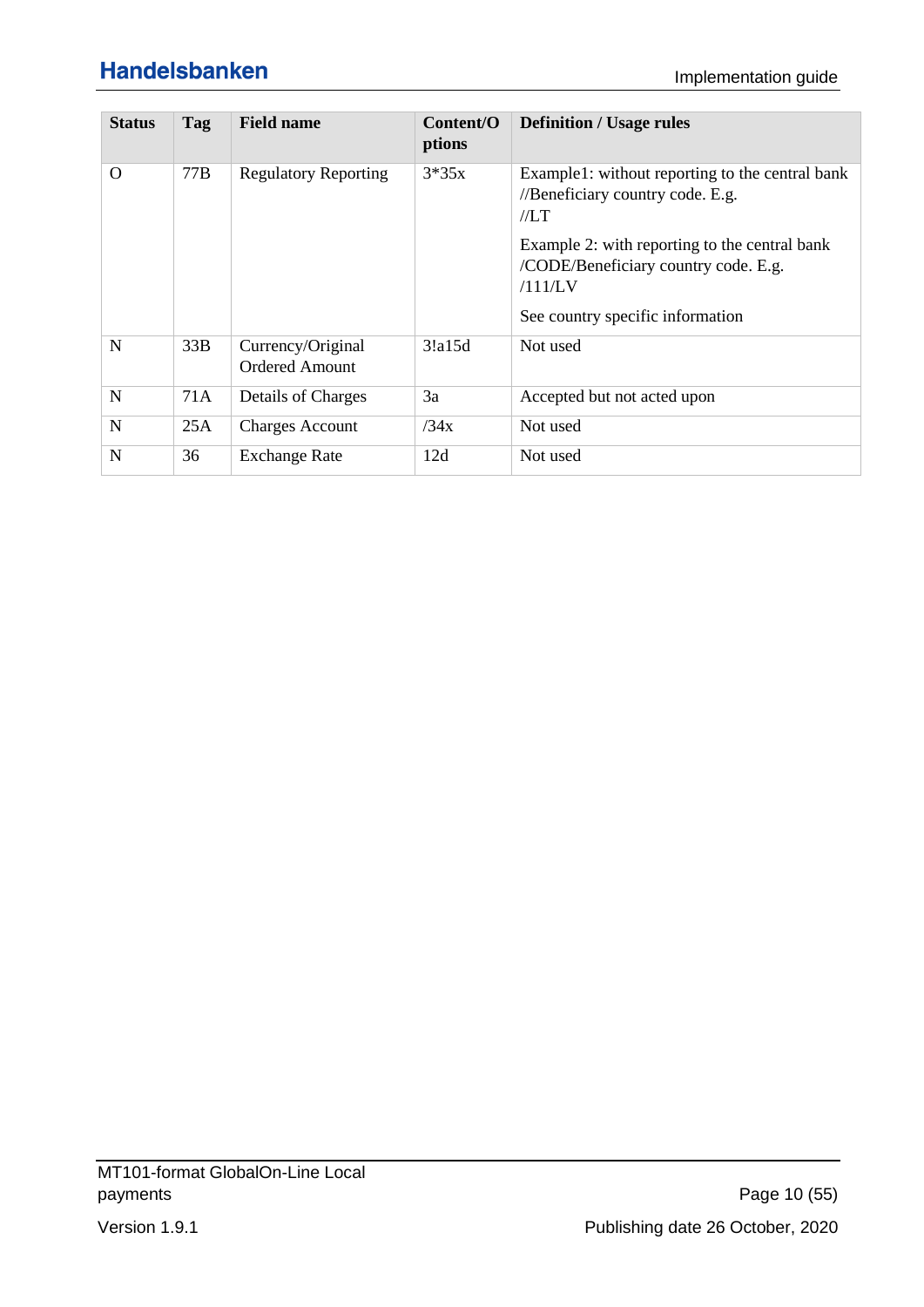# <span id="page-10-0"></span>4 Country specific information for local payments via GlobalOn-Line

In this chapter country specific information for local payments through GlobalOn-Line will be described. A business example will be presented for some of the payment types. In all examples ordering customer account appears in Sequence A; single MT101 with single debit account.

## <span id="page-10-1"></span>4.1 Denmark

Ordering customer account number in a BBAN or IBAN format is mandatory.

### <span id="page-10-2"></span>4.1.1 BANK TRANSFER

Beneficiary account number can be either in BBAN format (11-14 digits including clearing number) or IBAN format (18 characters).

A message to the beneficiary can be entered with a maximum of 4x35 characters.

| <b>Business term/Payment</b><br>orders |    | Tag Content       | <b>Description</b>           | <b>Example</b>                  |
|----------------------------------------|----|-------------------|------------------------------|---------------------------------|
| Beneficiary, credit account            | 59 | [734x]<br>$4*35x$ | Account no. BBAN             | /1234567890<br>Beneficiary name |
| Remittance Information                 | 70 | $4*35x$           | Message, max 4x35 characters | Invoice 123                     |

#### **Example Local non-urgent Bank transfer payment**

| <b>Explanation</b>                   | Format              |
|--------------------------------------|---------------------|
| Sender's Reference                   | $:20:$ FILEREF1     |
| <b>Customer Specified Reference</b>  | : $21R:NOLI$        |
| <b>Ordering Customer</b>             | :50H:/1234567890    |
|                                      | 55657879327         |
| <b>Account Servicing Institution</b> | :52A:HANDDKKK       |
| <b>Requested Execution Date</b>      | :30:160613          |
| <b>Transaction Reference</b>         | $:21$ :TRANSREF1    |
| Currency/Transaction Amount          | :32B:DKK100,        |
| Beneficiary                          | :59:/1234567890     |
|                                      | Beneficiary name    |
| Remittance information               | :70: Invoice no 123 |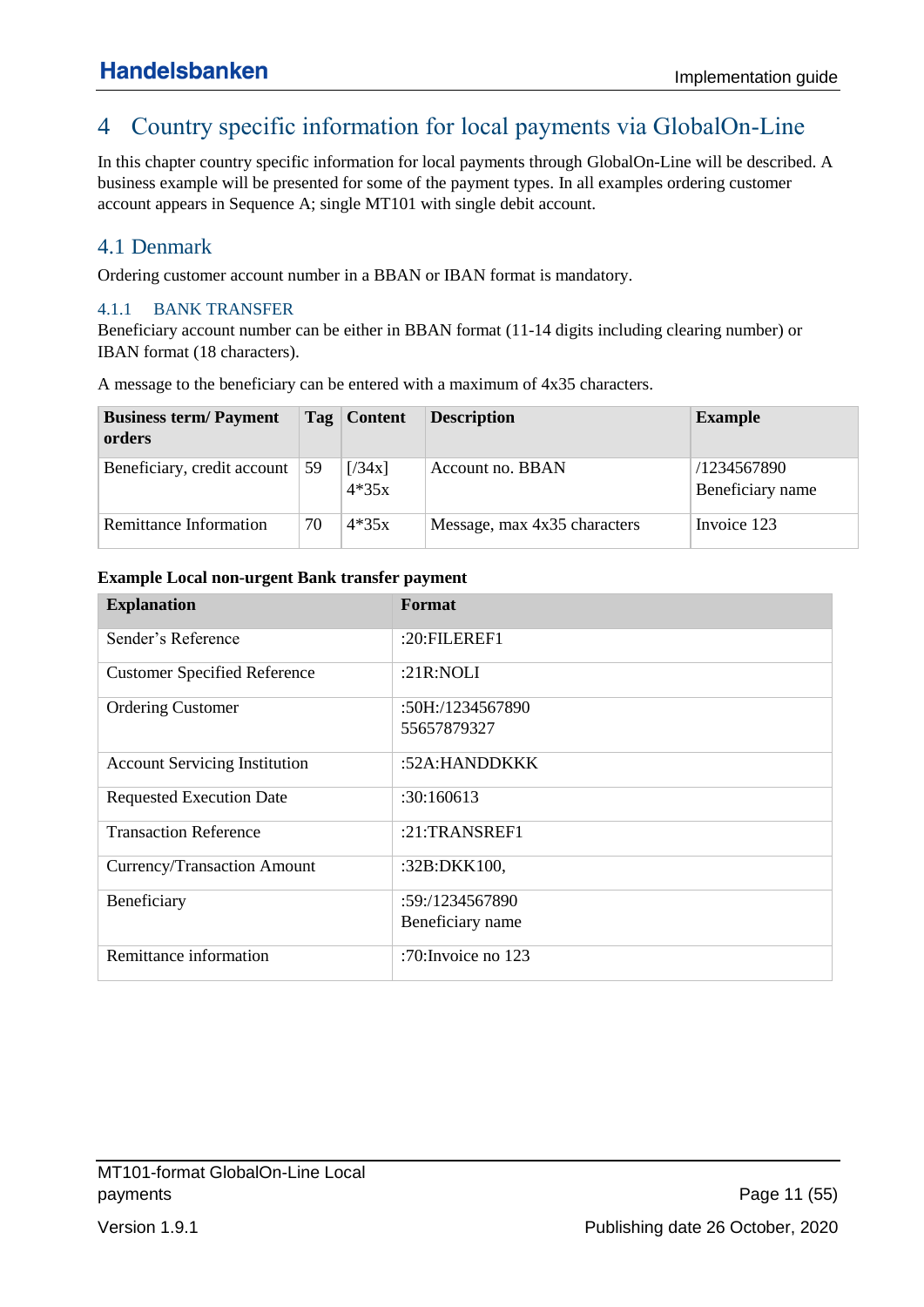### <span id="page-11-0"></span>4.1.2 GIRO PAYMENT, FORM TYPE 01

Beneficiary account number in a GIRO format is mandatory. Please note that the text "GIRO" must always be entered before the Giro number, stated with 7 or 8 digits.

Message to the beneficiary must always be entered with a maximum of 4x35 characters.

The form type code shall not be filled in.

| <b>Business term/Payment</b><br>orders |    | Tag   Content     | <b>Description</b>           | <b>Example</b>                    |
|----------------------------------------|----|-------------------|------------------------------|-----------------------------------|
| Beneficiary, credit account, 59        |    | [734x]<br>$4*35x$ | Giro account number          | /GIRO12345678<br>Beneficiary name |
| Remittance Information                 | 70 | $4*35x$           | Message, max 4x35 characters | Invoice no 123                    |

#### **Example Local non-urgent GIRO form type 01 payment**

| <b>Explanation</b>                   | Format                |
|--------------------------------------|-----------------------|
| Sender's Reference                   | :20:FILEREF2          |
| <b>Customer Specified Reference</b>  | :21R:NOLI             |
| <b>Ordering Customer</b>             | :50H:/1234567890      |
|                                      | 55657879327           |
| <b>Account Servicing Institution</b> | :52A:HANDDKKK         |
| <b>Requested Execution Date</b>      | :30:160613            |
| <b>Transaction Reference</b>         | $:21$ :TRANSREF1      |
| Currency/Transaction Amount          | :32B:DKK100,          |
| Beneficiary                          | :59:/GIRO12345678     |
|                                      | Beneficiary name      |
| Remittance information               | :70: Invoice no $123$ |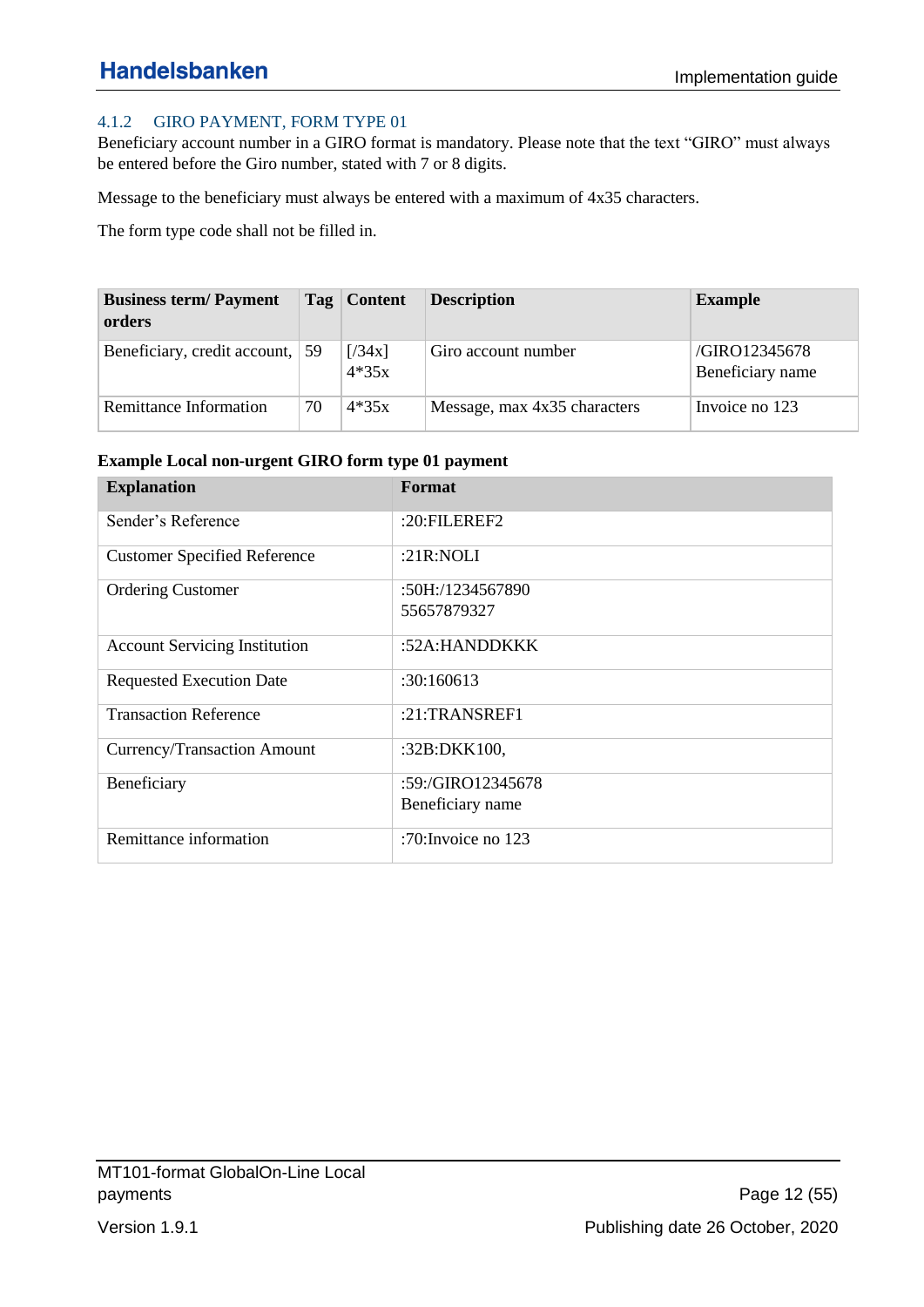### <span id="page-12-0"></span>4.1.3 GIRO PAYMENT, FORM TYPE 04

Beneficiary account number in a GIRO format is mandatory. Please note that the text "GIRO" must always be entered before the Giro number, stated with 7 or 8 digits.

In the coded line in the bottom of the payment form you will find the form type code  $(2 \text{ digits} = 04)$ , the OCR reference (16 digits) and the GIRO account according to this example:

+04<0000022605308440+6543433<

The OCR reference (structured reference) must always be entered for form type 04. The OCR reference must always begin with the form type code (04). I.e. the reference starting with the form type code, total of 18 digits, must always be entered in the reference field.

| <b>Business term/Payment</b><br>orders |    | Tag   Content     | <b>Description</b>                                                           | <b>Example</b>                    |
|----------------------------------------|----|-------------------|------------------------------------------------------------------------------|-----------------------------------|
| Beneficiary, credit account            | 59 | [734x]<br>$4*35x$ | Giro account number                                                          | /GIRO12345678<br>Beneficiary name |
| Remittance Information                 | 70 | $4*35x$           | OCR reference from the GIRO<br>form, incl. Form type code '04',<br>18 digits | 040000022605308440                |

#### **Example Local non-urgent GIRO form type 04 payment**

| <b>Explanation</b>                   | Format                 |
|--------------------------------------|------------------------|
| Sender's Reference                   | $:20:$ FILEREF2        |
| <b>Customer Specified Reference</b>  | : $21R:NOLI$           |
| <b>Ordering Customer</b>             | $:50H$ :/1234567890    |
|                                      | 55657879327            |
| <b>Account Servicing Institution</b> | :52A:HANDDKKK          |
| <b>Requested Execution Date</b>      | :30:160613             |
| <b>Transaction Reference</b>         | $:21$ :TRANSREF1       |
| Currency/Transaction Amount          | :32B:DKK100,           |
| Beneficiary                          | :59:/GIRO12345678      |
|                                      | Beneficiary name       |
| Remittance information               | :70:040000022605308440 |

MT101-format GlobalOn-Line Local payments Page 13 (55)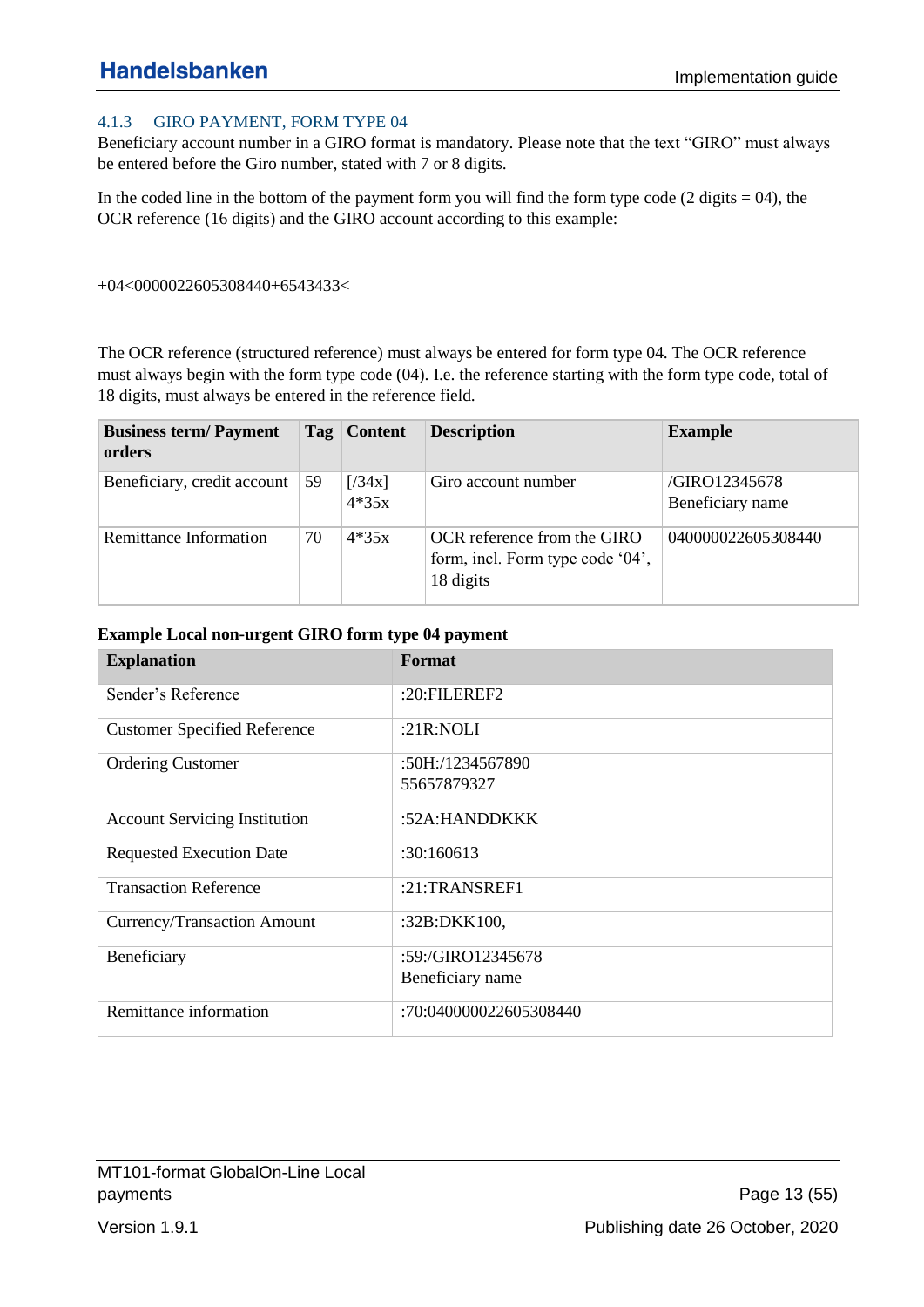### <span id="page-13-0"></span>4.1.4 GIRO PAYMENT, FORM TYPE 15

Beneficiary account number in a GIRO format is mandatory. Please note that the text "GIRO" must always be entered before the Giro number, stated with 7 or 8 digits.

In the coded line in the bottom of the payment form you will find the form type code  $(2 \text{ digits} = 15)$ , the OCR reference (16 digits) and the GIRO account according to this example:

#### +15<0000022605308440+6543433<

The OCR reference (structured reference) must always be entered for form type 15. The OCR reference must always begin with the form type code (15). I.e. the reference starting with form type code, total of 18 digits, must always be entered in the reference field.

| <b>Business term/Payment</b><br>orders |    | Tag   Content     | <b>Description</b>                                                       | <b>Example</b>                    |
|----------------------------------------|----|-------------------|--------------------------------------------------------------------------|-----------------------------------|
| Beneficiary, credit account            | 59 | [734x]<br>$4*35x$ | Giro account number                                                      | /GIRO12345678<br>Beneficiary name |
| Remittance Information                 | 70 | $4*35x$           | OCR reference from the GIRO form,<br>incl. Form type code'15', 18 digits | 150000022605308440                |

| <b>Explanation</b>                   | Format                 |
|--------------------------------------|------------------------|
| Sender's Reference                   | $:20:$ FILEREF2        |
| <b>Customer Specified Reference</b>  | :21 $R:NOLI$           |
| <b>Ordering Customer</b>             | :50H:/1234567890       |
|                                      | 55657879327            |
| <b>Account Servicing Institution</b> | :52A:HANDDKKK          |
| <b>Requested Execution Date</b>      | :30:160613             |
| <b>Transaction Reference</b>         | :21:TRANSREF1          |
| Currency/Transaction Amount          | :32B:DKK100,           |
| Beneficiary                          | :59:/GIRO12345678      |
|                                      | Beneficiary name       |
| Remittance information               | :70:150000022605308440 |

#### **Example Local non-urgent GIRO form type 15 payment**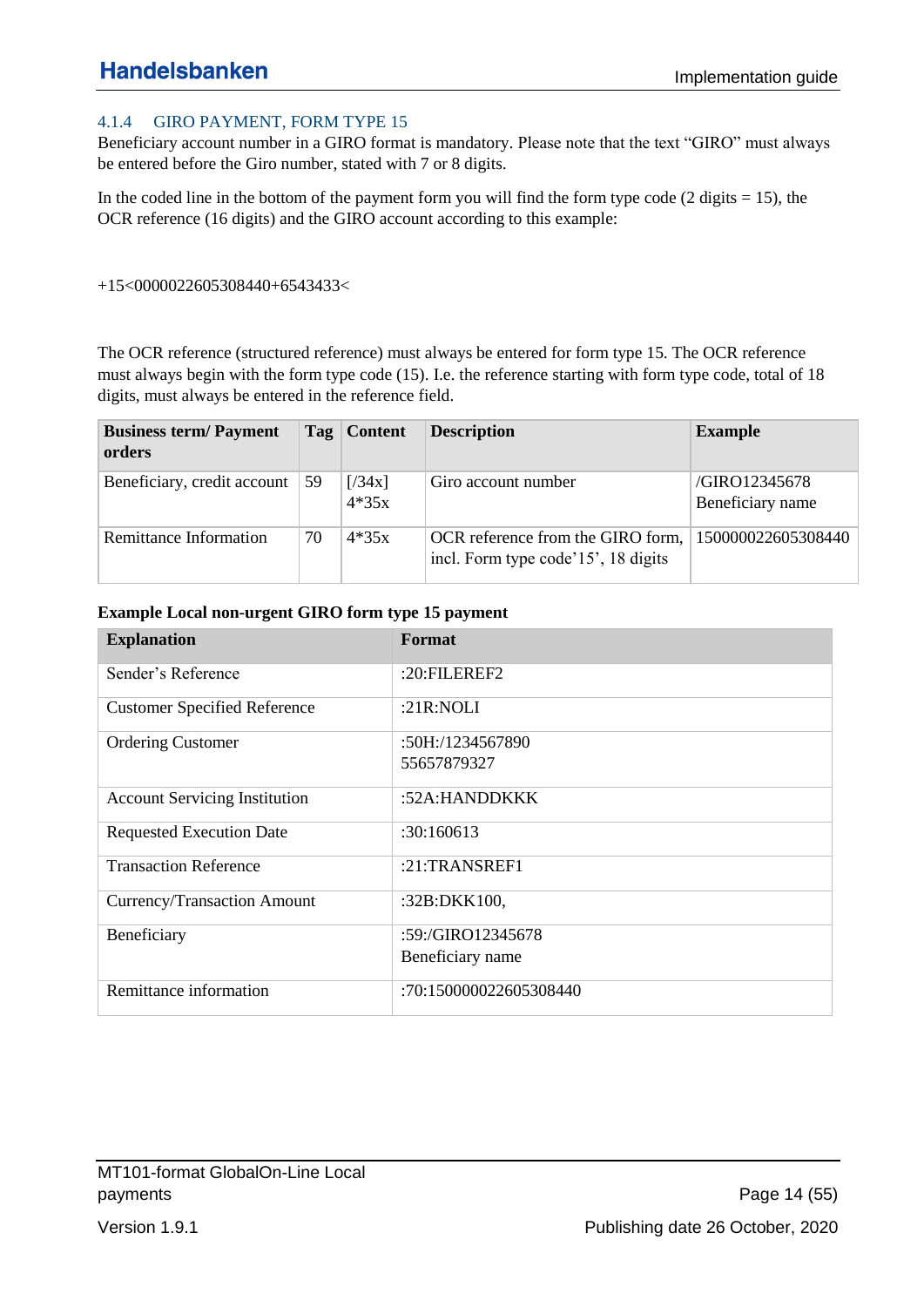### <span id="page-14-0"></span>4.1.5 FI PAYMENT, FORM TYPE 71

FI creditor number should be used as beneficiary account number. "FI" must be entered before the FI creditor number, stated with 8 digits.

In the coded line in the bottom of the payment form you will find the form type code  $(2 \text{ digits} = 71)$ , the OCR reference (15 digits) and the FI creditor number according to this example:

#### +71<000000005308440+81517654<

The OCR reference (structured reference) must always be entered for form type 71. The OCR reference must always begin with the form type code (71).

I.e. the reference starting with the form type code, total of 17 digits, must always be entered in the reference field.

| <b>Business term/Payment</b><br>orders |    | Tag   Content     | <b>Description</b>                                                      | <b>Example</b>                        |
|----------------------------------------|----|-------------------|-------------------------------------------------------------------------|---------------------------------------|
| Beneficiary, credit account            | 59 | [734x]<br>$4*35x$ | FI creditor number                                                      | <b>FI87654321</b><br>Beneficiary name |
| Remittance Information                 | 70 | $4*35x$           | OCR reference from the FI form,<br>incl. Form type code '71', 17 digits | 71000000005308440                     |

| <b>Explanation</b>                   | Format                |
|--------------------------------------|-----------------------|
| Sender's Reference                   | $:20:$ FILEREF3       |
| <b>Customer Specified Reference</b>  | : $21R:NOLI$          |
| <b>Ordering Customer</b>             | :50H:/1234567890      |
|                                      | 55657879327           |
| <b>Account Servicing Institution</b> | :52A:HANDDKKK         |
| <b>Requested Execution Date</b>      | :30:160613            |
| <b>Transaction Reference</b>         | $:21$ :TRANSREF1      |
| Currency/Transaction Amount          | :32B:DKK100,          |
| Beneficiary                          | :59:/FI87654321       |
|                                      | Beneficiary name      |
| Remittance information               | :70:71000000005308440 |

#### **Example Local non-urgent FI form type 71 payment**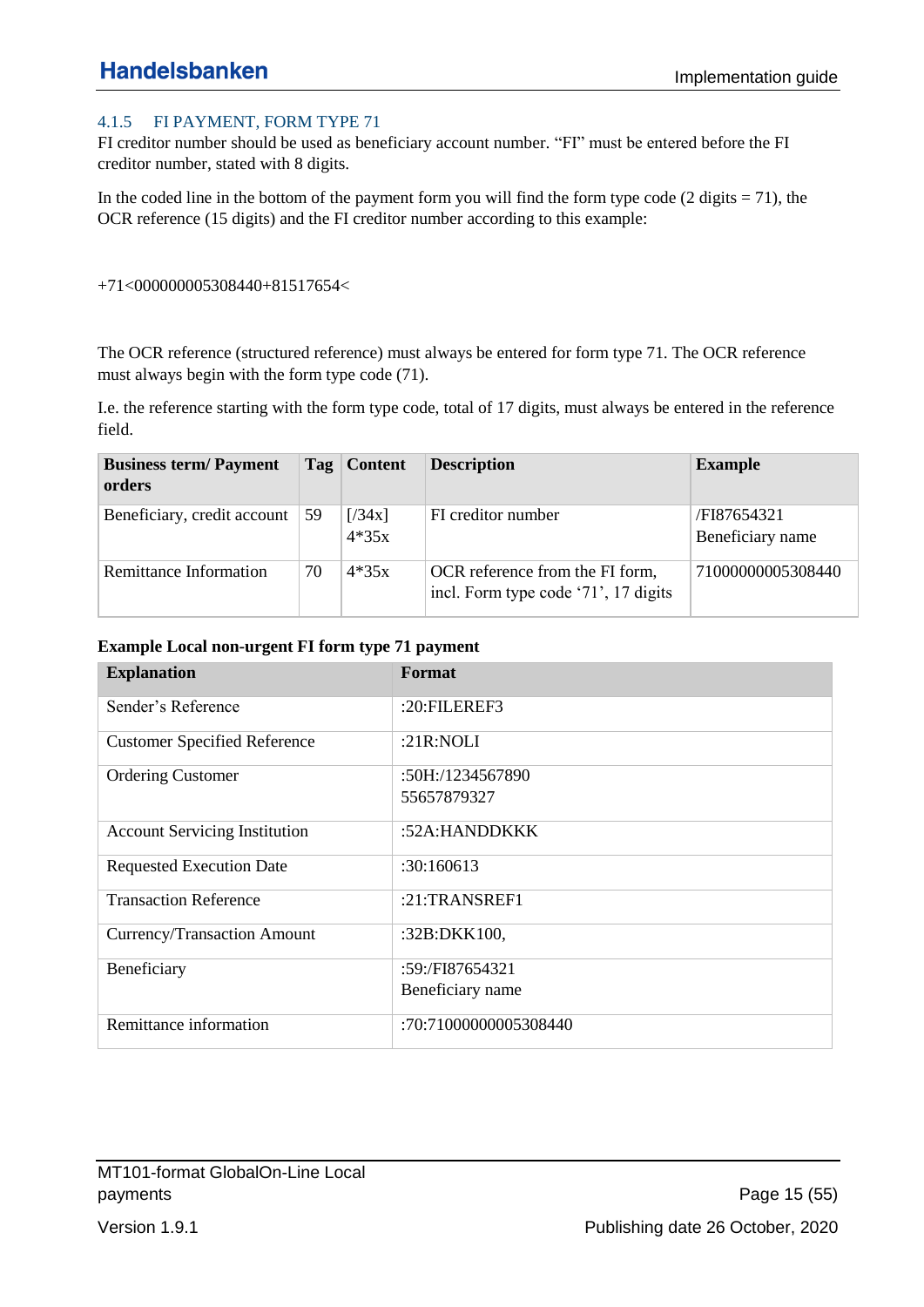### <span id="page-15-0"></span>4.1.6 FI PAYMENT, FORM TYPE 73

FI creditor number should be used as beneficiary account number. "FI" must be entered before the FI creditor number, stated with 8 digits.

Message to the beneficiary must always be entered with a maximum of 4x35 characters.

The form type code shall not be filled in.

| <b>Business term/Payment</b><br>orders |    | Tag   Content     | <b>Description</b>           | <b>Example</b>                  |
|----------------------------------------|----|-------------------|------------------------------|---------------------------------|
| Beneficiary, credit account            | 59 | [734x]<br>$4*35x$ | FI creditor number           | /FI87654321<br>Beneficiary name |
| Remittance Information                 | 70 | $4*35x$           | Message, max 4x35 characters | Invoice no 123                  |

#### **Example Local non-urgent FI form type 73 payment**

| <b>Explanation</b>                   | Format              |
|--------------------------------------|---------------------|
| Sender's Reference                   | :20:FILEREF3        |
| <b>Customer Specified Reference</b>  | : $21R:NOLI$        |
| <b>Ordering Customer</b>             | :50H:/1234567890    |
|                                      | 55657879327         |
| <b>Account Servicing Institution</b> | :52A:HANDDKKK       |
| <b>Requested Execution Date</b>      | :30:160613          |
| <b>Transaction Reference</b>         | $:21$ :TRANSREF1    |
| <b>Currency/Transaction Amount</b>   | :32B:DKK100,        |
| Beneficiary                          | $:59$ :/FI87654321  |
|                                      | Beneficiary name    |
| Remittance information               | :70: Invoice no 123 |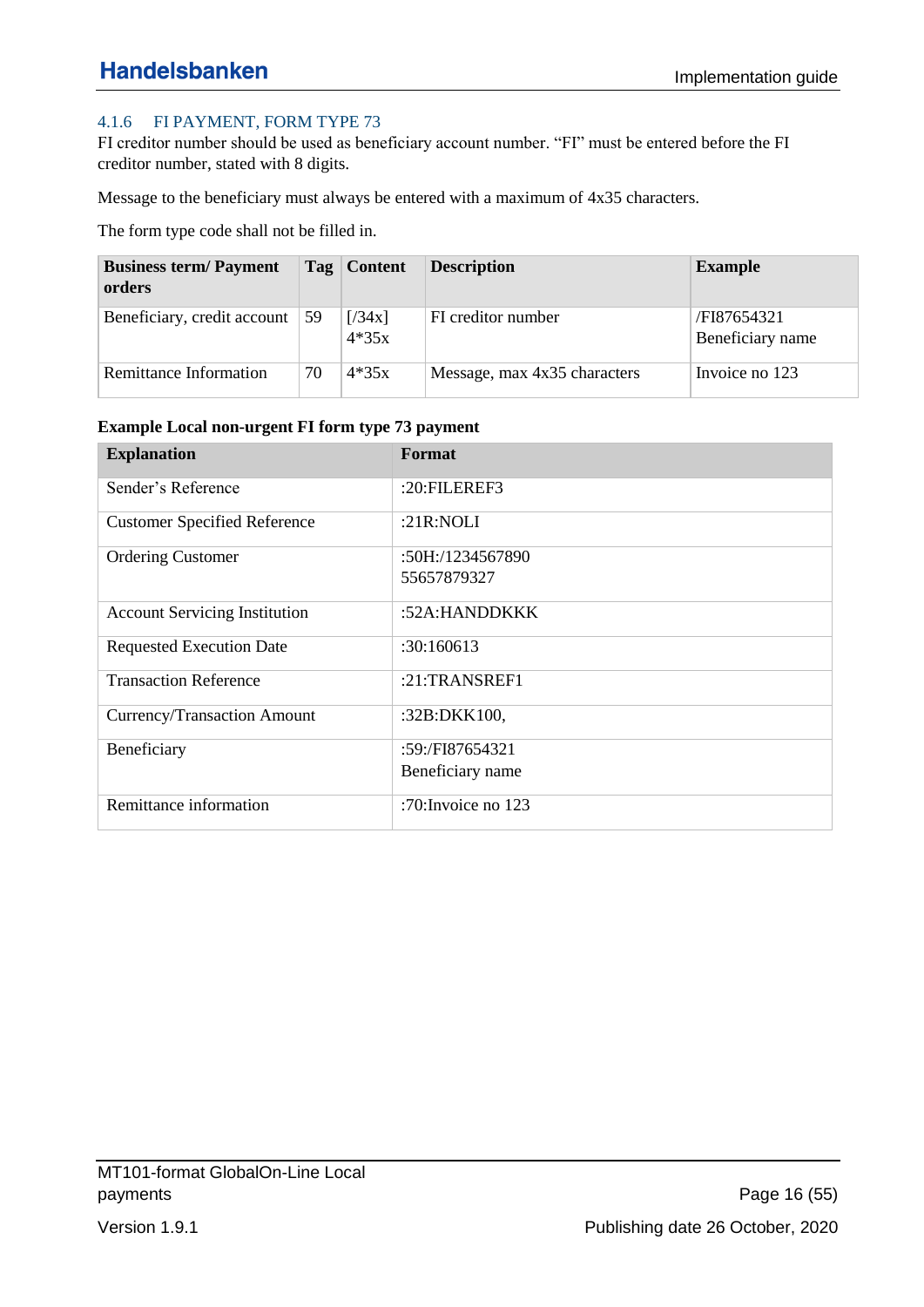### <span id="page-16-0"></span>4.1.7 FI PAYMENT, FORM TYPE 75

FI creditor number should be used as beneficiary account number. "FI" must be entered before the FI creditor number, stated with 8 digtis.

The OCR reference (structured reference) must always be entered for form type 75. The OCR reference must always begin with the form type code (75).

In the code line in the bottom of the payment form you will find the form type code  $(2 \text{ digits} = 75)$ , the OCR reference (16 digits) and the FI creditor number according to this example:

#### +75<0000000055308440+87654321<

| <b>Business term/Payment</b><br>orders |    | Tag   Content     | <b>Description</b>                                                      | <b>Example</b>                  |
|----------------------------------------|----|-------------------|-------------------------------------------------------------------------|---------------------------------|
| Beneficiary, credit account            | 59 | [734x]<br>$4*35x$ | FI creditor number                                                      | /FI87654321<br>Beneficiary name |
| Remittance Information                 | 70 | $4*35x$           | OCR reference from the FI form,<br>incl. Form type code '75', 18 digits | 750000000055308440              |

#### **Example Local non-urgent FI form type 75 payment**

| <b>Explanation</b>                   | Format                 |
|--------------------------------------|------------------------|
| Sender's Reference                   | $:20:$ FILEREF3        |
| <b>Customer Specified Reference</b>  | : $21R:NOLI$           |
| <b>Ordering Customer</b>             | $:50H$ :/1234567890    |
|                                      | 55657879327            |
| <b>Account Servicing Institution</b> | :52A:HANDDKKK          |
| <b>Requested Execution Date</b>      | :30:160613             |
| <b>Transaction Reference</b>         | $:21$ :TRANSREF1       |
| Currency/Transaction Amount          | :32B:DKK100,           |
| Beneficiary                          | $:59$ :/FI87654321     |
|                                      | Beneficiary name       |
| Remittance information               | :70:750000000055308440 |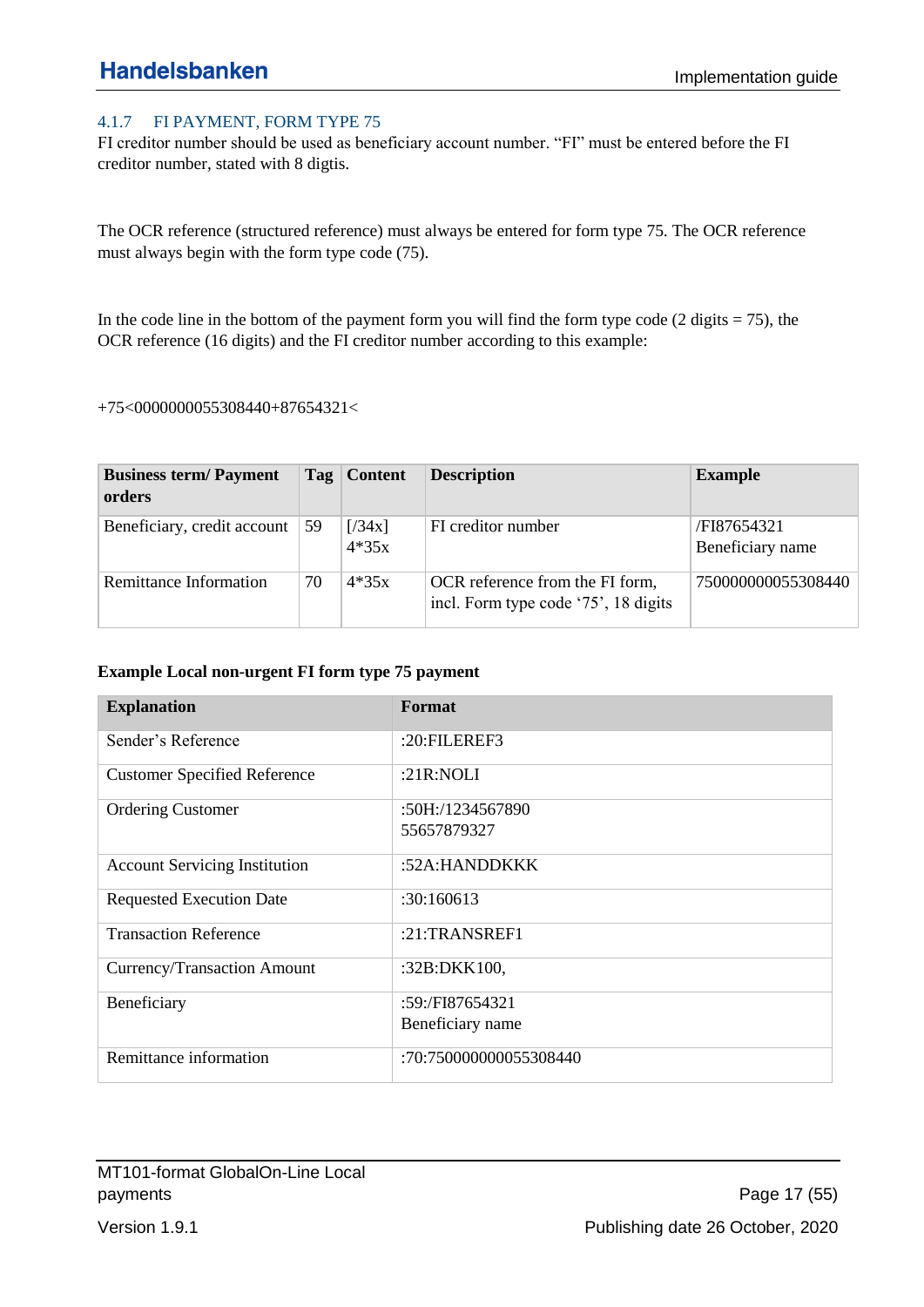### <span id="page-17-0"></span>4.1.8 SALARY PAYMENT

Beneficiary account number can be either in BBAN format (11-14 digits including clearing number) or IBAN format (18 characters).

It is not possible to enter a message to the beneficiary when making a salary payment.

| <b>Business term/Payment</b><br>orders |     | Tag   Content     | <b>Description</b>                              | <b>Example</b>                      |
|----------------------------------------|-----|-------------------|-------------------------------------------------|-------------------------------------|
| <b>Instruction Code</b>                | 23E | 4a[/30x]          | Code for salary payment $=$<br><b>OTHR/SALY</b> | <b>OTHR/SALY</b>                    |
| Beneficiary, credit account            | 59  | [734x]<br>$4*35x$ | Account no. BBAN                                | /12345678901234<br>Beneficiary name |

#### **Example salary payment**

| <b>Explanation</b>                   | Format               |
|--------------------------------------|----------------------|
| Sender's Reference                   | :20:FILEREF4         |
| <b>Customer Specified Reference</b>  | : $21R:NOLI$         |
| <b>Ordering Customer</b>             | :50H:/12345678901234 |
|                                      | 55657879327          |
| <b>Account Servicing Institution</b> | :52A:HANDDKKK        |
| <b>Requested Execution Date</b>      | :30:160613           |
| <b>Transaction Reference</b>         | :21:TRANSREF1        |
| <b>Instruction Code</b>              | :23E:OTHR/SALY       |
| Currency/Transaction Amount          | :32B:DKK100,         |
| Beneficiary                          | :59: /1234567890     |
|                                      | Beneficiary name     |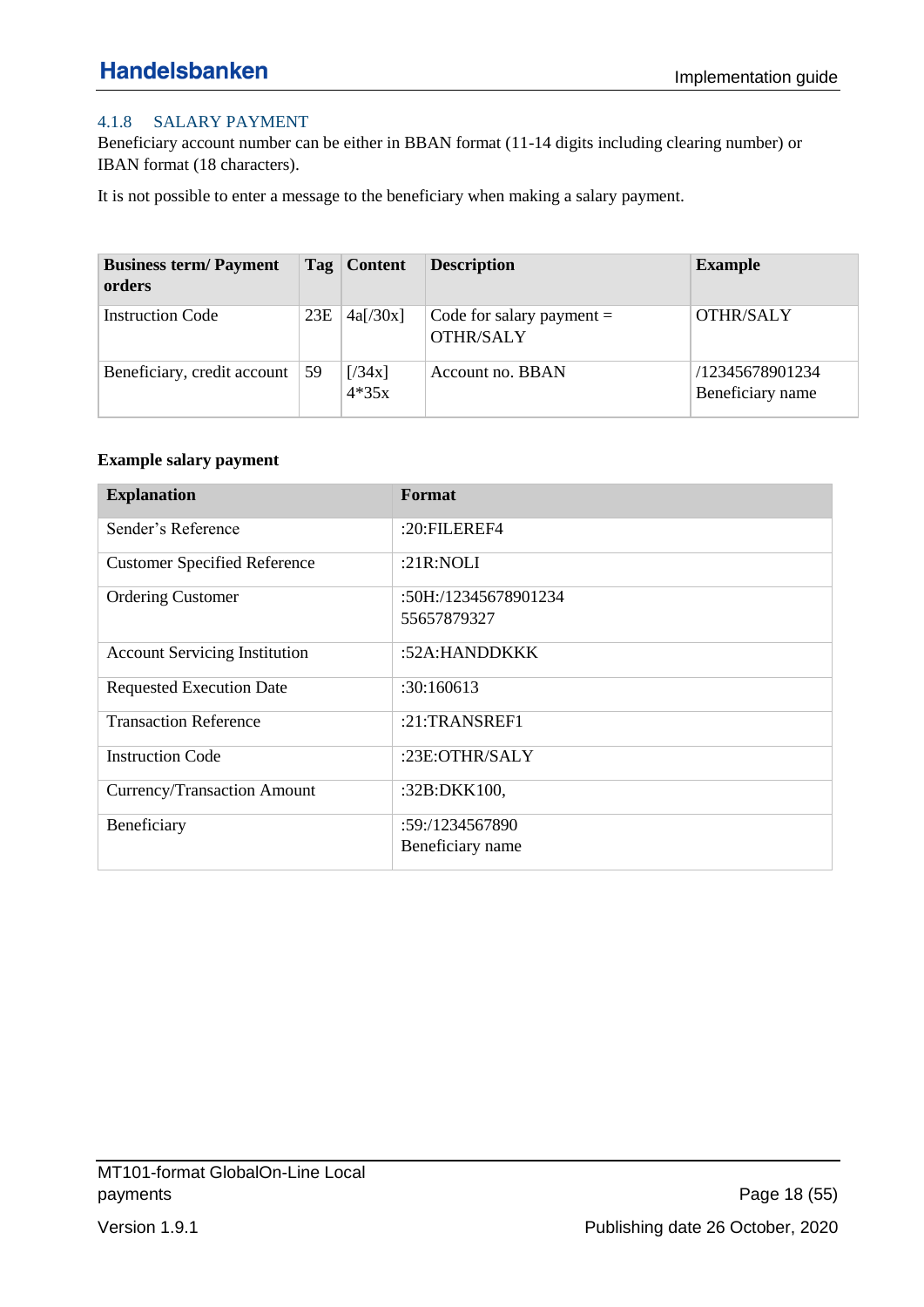### <span id="page-18-0"></span>4.1.9 FINANCIAL PAYMENT

Beneficiary account number in an IBAN format, 18 characters, is mandatory for Financial payments in Denmark.

A message to the beneficiary could be entered with a maximum of 4x35 characters.

| <b>Business term/Payment</b><br>orders | Tag | <b>Content</b>    | <b>Description</b>                             | <b>Example</b>                          |
|----------------------------------------|-----|-------------------|------------------------------------------------|-----------------------------------------|
| <b>Instruction Code</b>                | 23E | 4a[/30x]          | Code for Financial payment $=$<br><b>CORT</b>  | <b>CORT</b>                             |
| <b>Account With Institution</b>        | 57A | [71!]<br>[734x]   | Beneficiary bank identification,<br><b>BIC</b> | /HANDDKKK                               |
| Beneficiary, credit account            | 59  | [734x]<br>$4*35x$ | <b>IBAN</b>                                    | /DK3630001234567890<br>Beneficiary name |
| Remittance Information                 | 70  | $4*35x$           | Message, max 4x35 characters                   | FX deal ref 782                         |

### **Example Local Financial payment**

| <b>Explanation</b>                   | Format                  |
|--------------------------------------|-------------------------|
| Sender's Reference                   | $:20:$ FILEREF5         |
| <b>Customer Specified Reference</b>  | : $21R:NOLI$            |
| <b>Ordering Customer</b>             | :50H:/1234567890        |
|                                      | 3324569876              |
| <b>Account Servicing Institution</b> | :52A:HANDDKKK           |
| <b>Requested Execution Date</b>      | :30:160613              |
| <b>Transaction Reference</b>         | $:21$ :TRANSREF1        |
| <b>Instruction Code</b>              | :23E:CORT               |
| Currency/Transaction Amount          | :32B:DKK100,            |
| <b>Account With Institution</b>      | :57A:DABADKKK           |
| Beneficiary                          | :59:/DK3630001234567890 |
|                                      | Beneficiary name        |
| Remittance information               | :70:FX deal ref $782$   |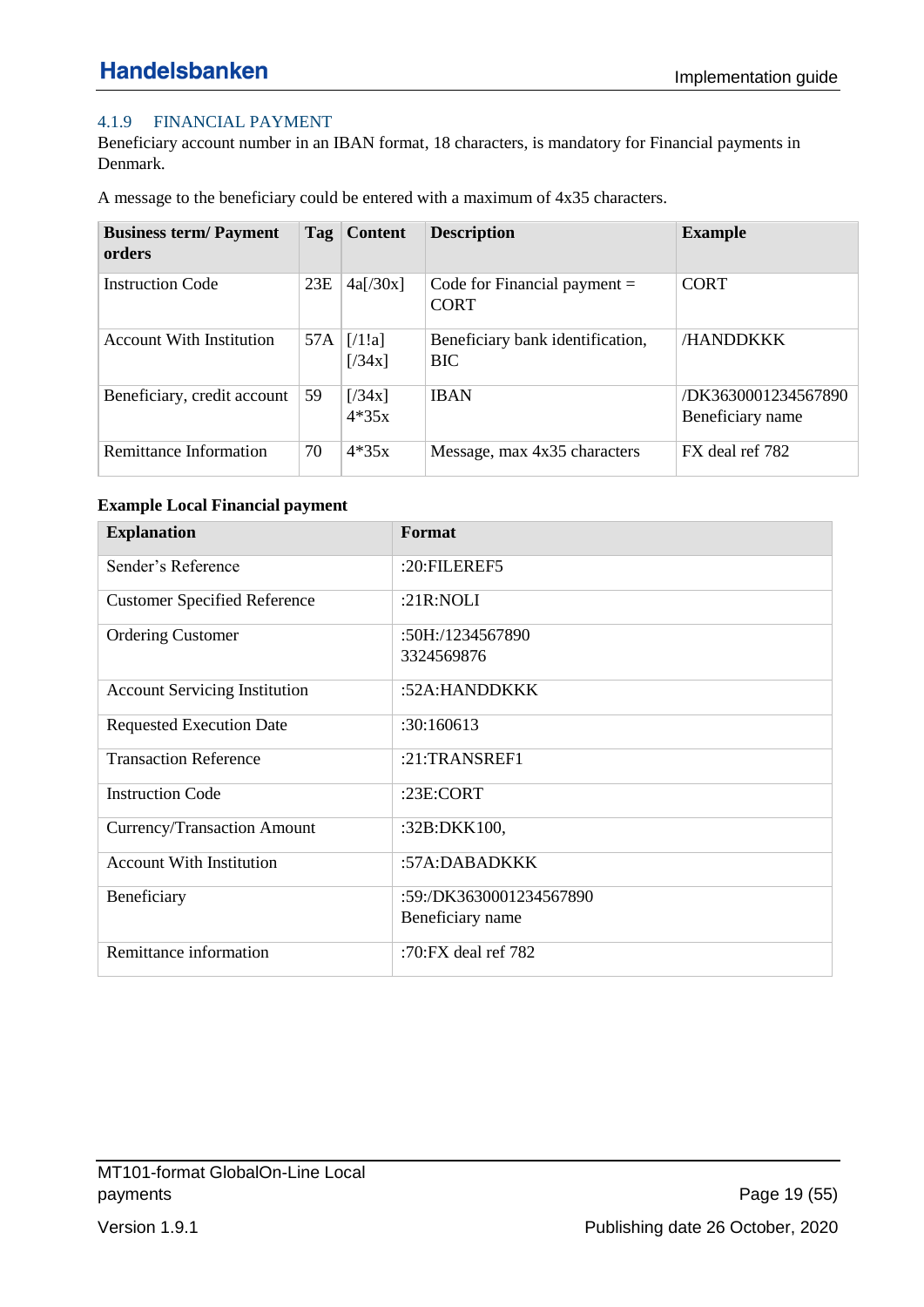# <span id="page-19-0"></span>4.2 Finland

Ordering customer account number in an IBAN format is mandatory.

Beneficiary account number in an IBAN format is mandatory.

#### <span id="page-19-1"></span>4.2.1 SEPA CREDIT TRANSFER STRUCTURED

It is mandatory to enter a reference. It could either be the local Finnish reference, max 20 digits, or the RF Creditor reference, max 25 digits.

| <b>Business term/Payment</b><br>orders | $\left  \right $ Tag | <b>Content</b>    | <b>Description</b>                              | <b>Example</b>                          |
|----------------------------------------|----------------------|-------------------|-------------------------------------------------|-----------------------------------------|
| <b>Account With Institution</b>        | 57A                  | [71!]<br>[734x]   | Beneficiary bank identification,<br><b>BIC</b>  | <b>HANDFIHH</b>                         |
| Beneficiary, credit account            | 59                   | [734x]<br>$4*35x$ | Account number, 18 characters<br><b>IBAN</b>    | /FI0331310000556364<br>Beneficiary name |
| Remittance Information                 | 70                   | $4*35x$           | Local reference, max 20 digits<br><sub>or</sub> | 1983704833                              |
|                                        |                      |                   | RF reference, max 25 digits                     | RF781983704833                          |

#### **Example SEPA credit transfer structured**

| <b>Explanation</b>                   | Format                  |
|--------------------------------------|-------------------------|
| Sender's Reference                   | :20:FILEREF8            |
| <b>Customer Specified Reference</b>  | : $21R:NOLI$            |
| <b>Ordering Customer</b>             | :50H:/31313001003805    |
|                                      | 3324569876              |
| <b>Account Servicing Institution</b> | :52A:HANDFIHH           |
| <b>Requested Execution Date</b>      | :30:160613              |
| <b>Transaction Reference</b>         | $:21$ :TRANSREF1        |
| Currency/Transaction Amount          | :32B:EUR100,            |
| Beneficiary bank identification      | :57A:HANDFHH            |
| Beneficiary                          | :59:/FI0331310000556364 |
|                                      | Beneficiary name        |
| Remittance information               | :70:RF781983704833      |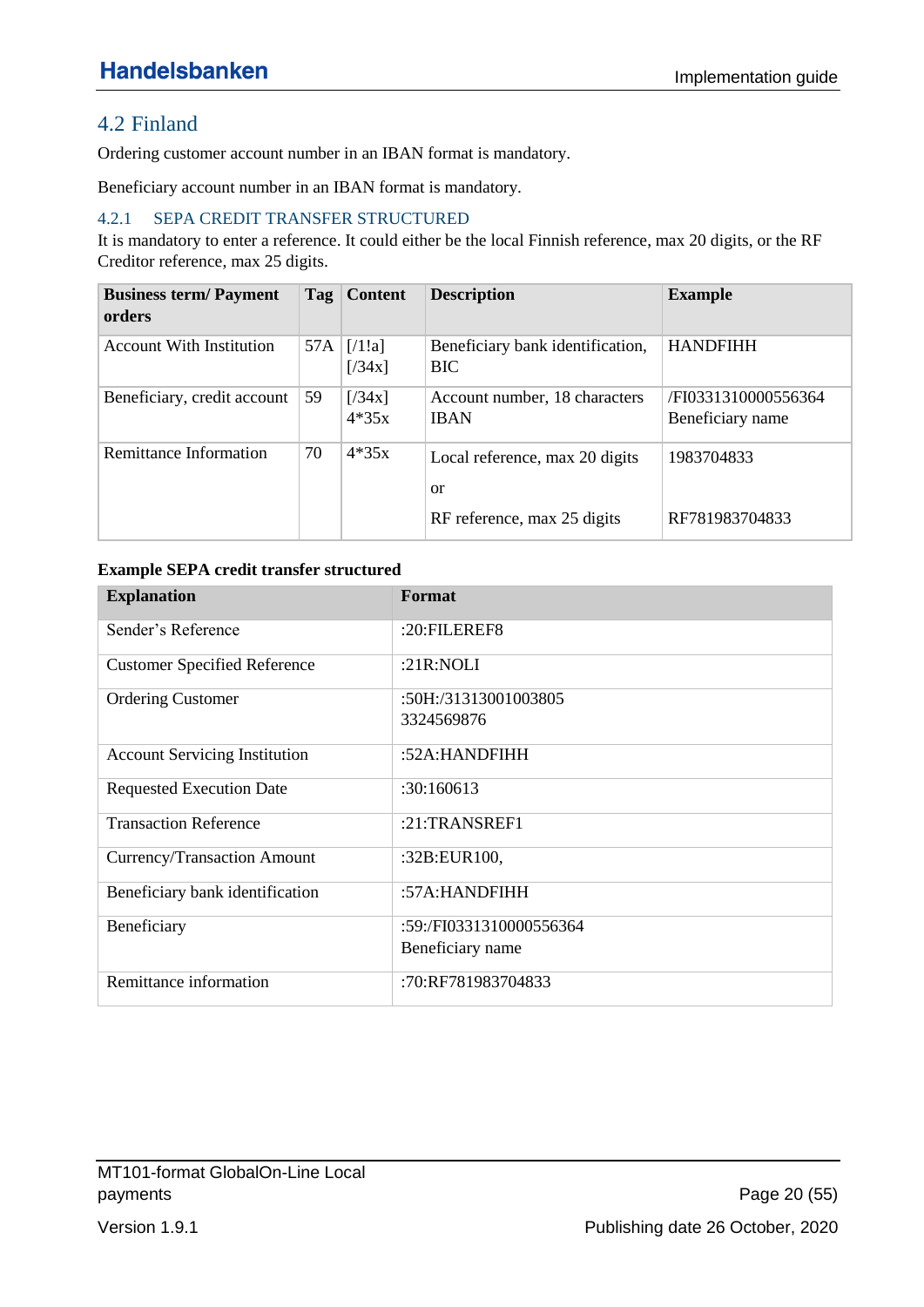### <span id="page-20-0"></span>4.2.2 SEPA CREDIT TRANSFER

A message to the beneficiary can be entered with a maximum of 4x35 characters.

Tax payments should be done as a giro payment with message.

| <b>Business term/Payment</b><br>orders | Tag | <b>Content</b>    | <b>Description</b>                             | <b>Example</b>                          |
|----------------------------------------|-----|-------------------|------------------------------------------------|-----------------------------------------|
| <b>Account With Institution</b>        | 57A | [71!]<br>[734x]   | Beneficiary bank identification,<br><b>BIC</b> | <b>HANDFIHH</b>                         |
| Beneficiary, credit account            | 59  | [734x]<br>$4*35x$ | Account number, 18 characters<br><b>IBAN</b>   | /FI0331310000556364<br>Beneficiary name |
| Remittance Information                 | 70  | $4*35x$           | Message, max 4x35 characters                   | Invoice no. 123                         |

**Example SEPA credit transfer with message**

| <b>Explanation</b>                   | Format                  |
|--------------------------------------|-------------------------|
| Sender's Reference                   | :20:FILEREF9            |
| <b>Customer Specified Reference</b>  | : $21R:NOLI$            |
| <b>Ordering Customer</b>             | :50H:/31313001003805    |
|                                      | 3324569876              |
| <b>Account Servicing Institution</b> | :52A: HANDFIHH          |
| <b>Requested Execution Date</b>      | :30:160613              |
| <b>Transaction Reference</b>         | $:21$ :TRANSREF1        |
| Currency/Transaction Amount          | :32B:EUR100,            |
| Beneficiary bank identification      | :57A:HANDFIHH           |
| Beneficiary                          | :59:/FI0331310000556364 |
|                                      | Beneficiary name        |
| Remittance information               | :70: Invoice no. $123$  |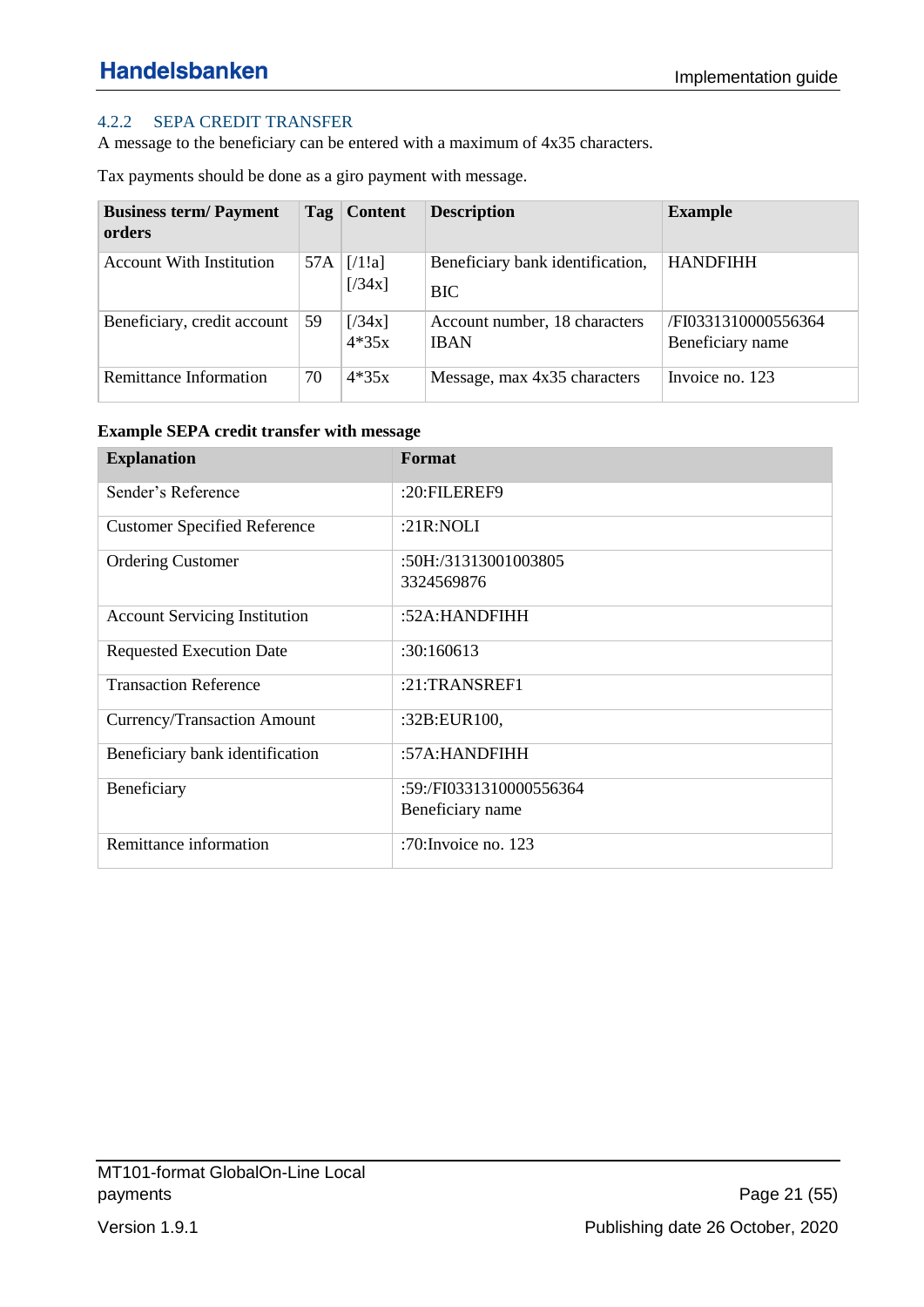#### <span id="page-21-0"></span>4.2.3 SEPA SALARY

A message to the beneficiary can be entered with a maximum of 4 x 35 characters. A Finnish identity number shall not be given in this field.

Notice that Requested execution payment date (Tag 30) will be the date when the ordering party's account is debited and not the date when the beneficiaries account is credited.

| <b>Business term/Payment</b><br>orders | Tag | <b>Content</b>    | <b>Description</b>                              | <b>Example</b>                          |
|----------------------------------------|-----|-------------------|-------------------------------------------------|-----------------------------------------|
| <b>Instruction Code</b>                | 23E | 4a[/30x]          | Code for salary payment $=$<br><b>OTHR/SALY</b> | <b>OTHR/SALY</b>                        |
| <b>Account With Institution</b>        | 57A | [71!]<br>[734x]   | Beneficiary bank identification,<br><b>BIC</b>  | <b>HANDFIHH</b>                         |
| Beneficiary, credit account            | 59  | [734x]<br>$4*35x$ | Account number, 18 characters<br><b>IBAN</b>    | /FI0331310000556364<br>Beneficiary name |
| Remittance Information                 | 70  | $4*35x$           | Message, max 4x35 characters                    | Salary                                  |

#### **Example SEPA Salary**

| <b>Explanation</b>                   | Format                  |
|--------------------------------------|-------------------------|
| Sender's Reference                   | $:20:$ FILEREF11        |
| <b>Customer Specified Reference</b>  | : $21R:NOLI$            |
| <b>Ordering Customer</b>             | :50H:/31313001003805    |
|                                      | 3324569876              |
| <b>Account Servicing Institution</b> | :52A: HANDFIHH          |
| <b>Requested Execution Date</b>      | :30:160613              |
| <b>Transaction Reference</b>         | $:21$ :TRANSREF1        |
| <b>Instruction Code</b>              | 23E:OTHR/SALY           |
| Currency/Transaction Amount          | :32B:EUR100,            |
| Beneficiary bank identification      | :57A:HANDFIHH           |
| Beneficiary                          | :59:/FI0331310000556364 |
|                                      | Beneficiary name        |
| Remittance information               | :70:Salary              |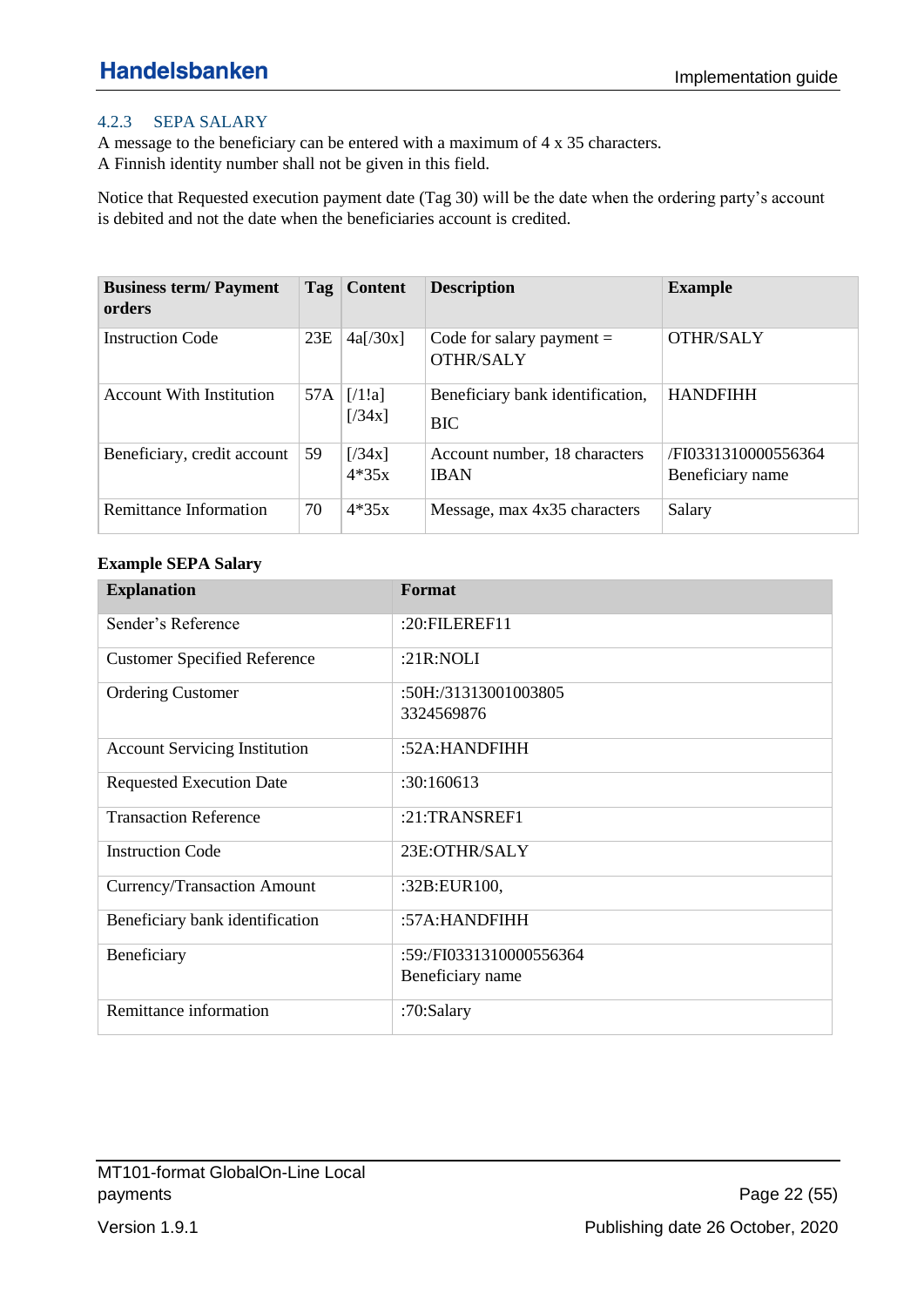### <span id="page-22-0"></span>4.2.4 URGENT PAYMENT (ILGIRO)

A message to the beneficiary can be entered with maximum of 2 X 35 characters.

| <b>Business term/Payment</b><br>orders | Tag | <b>Content</b>    | <b>Description</b>                             | <b>Example</b>                          |
|----------------------------------------|-----|-------------------|------------------------------------------------|-----------------------------------------|
| <b>Instruction Code</b>                | 23E | 4a[/30x]          | Code for Financial payment $=$<br><b>CORT</b>  | <b>CORT</b>                             |
| <b>Account With Institution</b>        | 57A | [71!]<br>[734x]   | Beneficiary bank identification,<br><b>BIC</b> | <b>HANDFIHH</b>                         |
| Beneficiary, credit account            | 59  | [734x]<br>$4*35x$ | Account number, 18 characters<br><b>IBAN</b>   | /FI0331310000556364<br>Beneficiary name |
| Remittance Information                 | 70  | $4*35x$           | Message, max 2x35 characters                   | FX deal ref 782                         |

### **Example Urgent payment (Ilgiro)**

| <b>Explanation</b>                   | Format                  |
|--------------------------------------|-------------------------|
| Sender's Reference                   | : $20:$ FILEREF12       |
| <b>Customer Specified Reference</b>  | : $21R:NOLI$            |
| <b>Ordering Customer</b>             | :50H:/31313001003805    |
|                                      | 3324569876              |
| <b>Account Servicing Institution</b> | :52A:HANDFIHH           |
| <b>Requested Execution Date</b>      | :30:160613              |
| <b>Transaction Reference</b>         | $:21$ :TRANSREF1        |
| <b>Instruction Code</b>              | : $23E$ :CORT           |
| Currency/Transaction Amount          | :32B:EUR100,            |
| <b>Account With Institution</b>      | 57A:HANDFIHH            |
| Beneficiary                          | :59:/FI0331310000556364 |
|                                      | Beneficiary name        |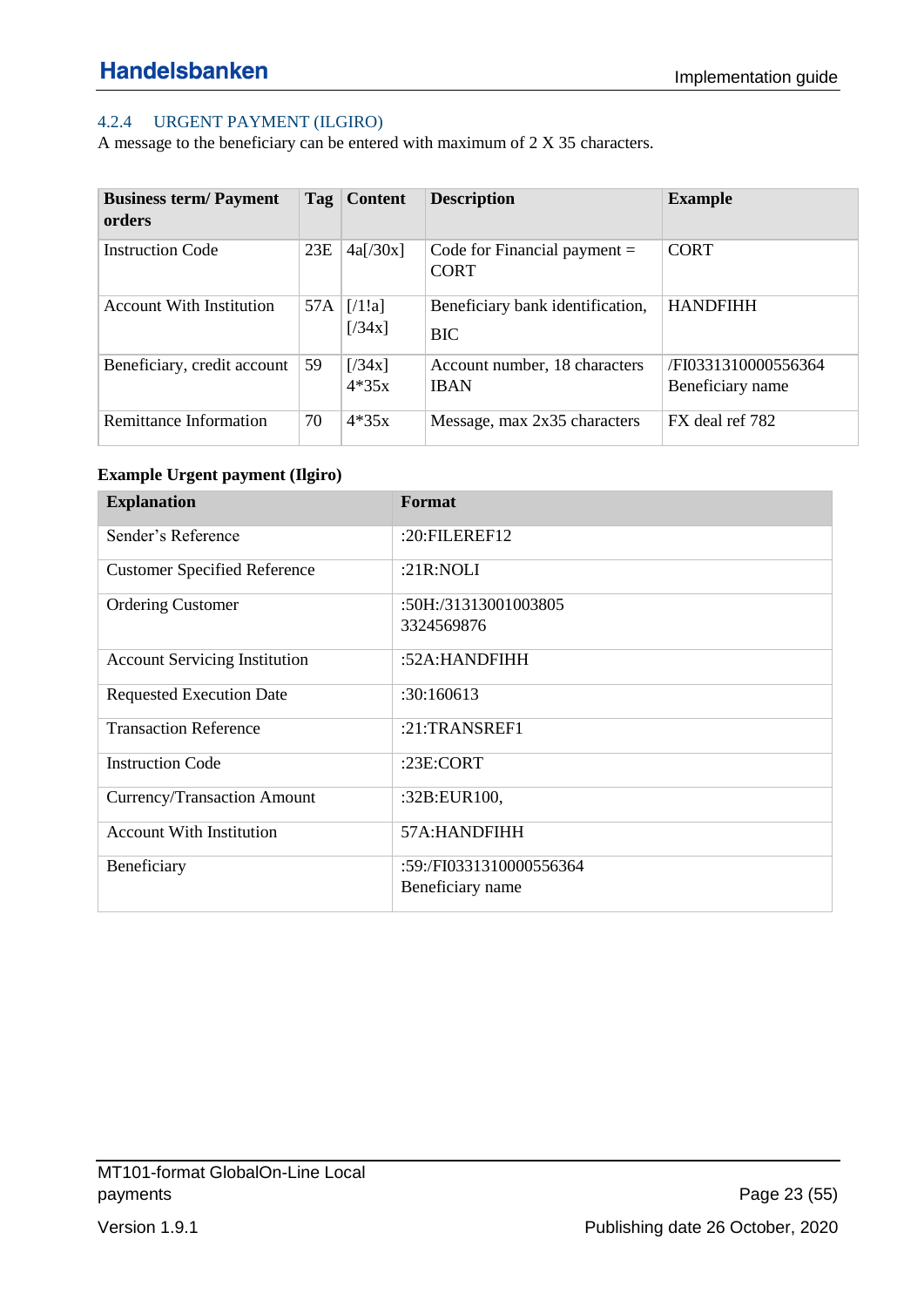## <span id="page-23-0"></span>4.3 France

Ordering customer account number in an IBAN format is mandatory.

Beneficiary account number in an IBAN format is mandatory.

### <span id="page-23-1"></span>4.3.1 SEPA CREDIT TRANSFER

A message to the beneficiary can be entered with a maximum of 4x35 characters.

| <b>Business term/Payment</b><br>orders | Taq | <b>Content</b>    | <b>Description</b>                             | <b>Example</b>                                       |
|----------------------------------------|-----|-------------------|------------------------------------------------|------------------------------------------------------|
| <b>Account With Institution</b>        | 57A | [71!]<br>[734x]   | Beneficiary bank identification,<br><b>BIC</b> | <b>PSSTFRPP</b>                                      |
| Beneficiary, credit account            | 59  | [734x]<br>$4*35x$ | Account number, IBAN                           | /FR76145680000100002<br>00119859<br>Beneficiary name |
| Remittance Information                 | 70  | $4*35x$           | Message, max 4x35 characters                   | Invoice no. 123                                      |

#### **Example SEPA credit transfer with message**

| <b>Explanation</b>                   | Format                            |
|--------------------------------------|-----------------------------------|
| Sender's Reference                   | :20:FILEREF9                      |
| <b>Customer Specified Reference</b>  | : $21R:NOLI$                      |
| <b>Ordering Customer</b>             | :50H:/FR1234568000010000200119859 |
|                                      | 3324569876                        |
| <b>Account Servicing Institution</b> | :52A:HANDFRPP                     |
| <b>Requested Execution Date</b>      | :30:160613                        |
| <b>Transaction Reference</b>         | $:21$ :TRANSREF1                  |
| Currency/Transaction Amount          | :32B:EUR100,                      |
| Beneficiary bank identification      | :57A:PSSTFRPP                     |
| Beneficiary                          | :59:/FR7614568000010000200119859  |
|                                      | Beneficiary name                  |
| Remittance information               | :70: Invoice no. 123              |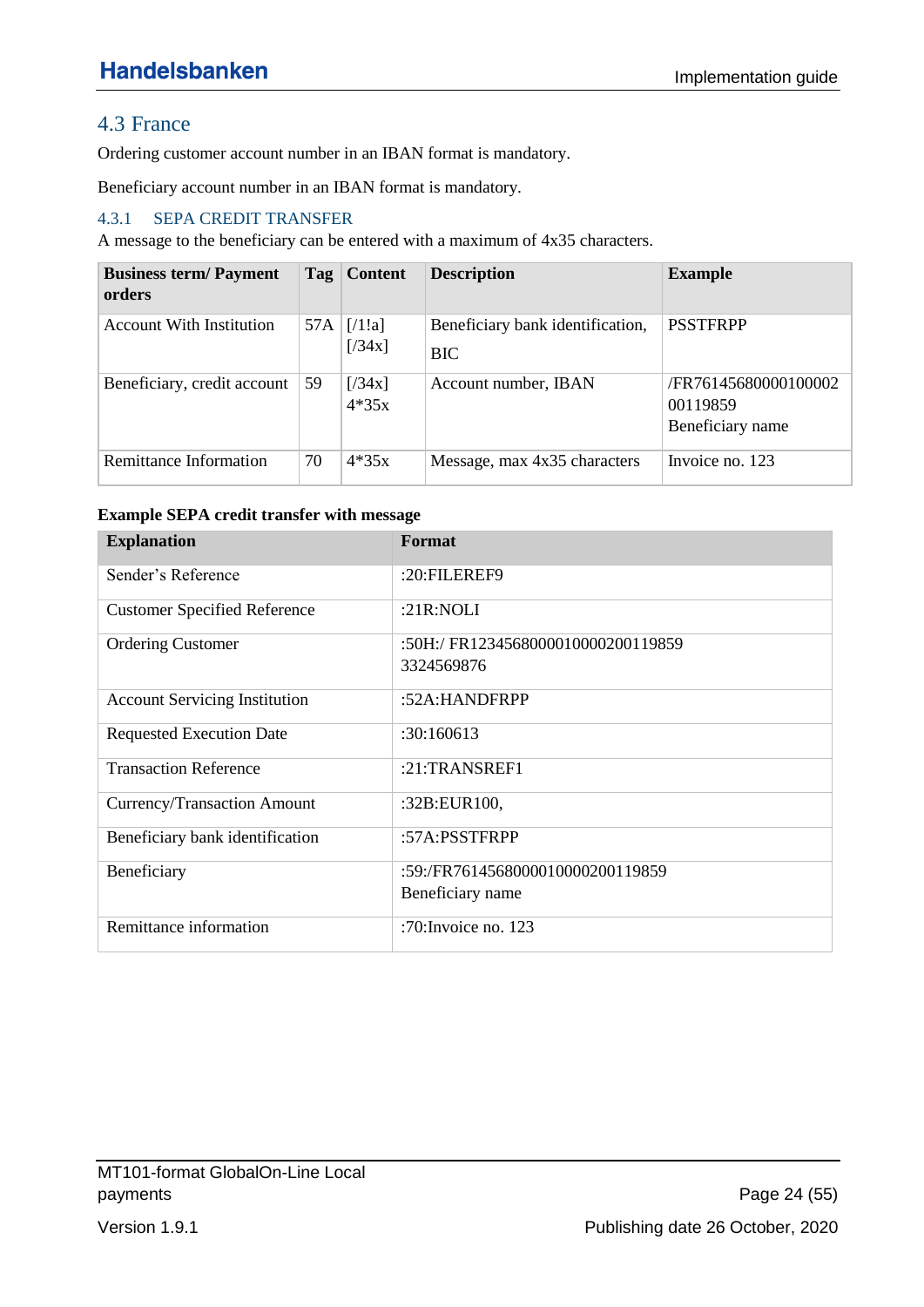### <span id="page-24-0"></span>4.3.2 SEPA CREDIT TRANSFER STRUCTURED

It is mandatory to enter a RF Creditor reference, max 25 characters to the beneficiary.

| <b>Business term/Payment</b><br>orders | Tag | <b>Content</b>    | <b>Description</b>                             | <b>Example</b>                                       |
|----------------------------------------|-----|-------------------|------------------------------------------------|------------------------------------------------------|
| <b>Account With Institution</b>        | 57A | [71!]<br>[734x]   | Beneficiary bank identification,<br><b>BIC</b> | <b>PSSTFRPP</b>                                      |
| Beneficiary, credit account            | 59  | [734x]<br>$4*35x$ | Account number, IBAN                           | /FR76145680000100002<br>00119859<br>Beneficiary name |
| Remittance Information                 | 70  | $4*35x$           | RF reference, max 25 digits                    | RF781983704833                                       |

#### **Example SEPA credit transfer structured**

| <b>Explanation</b>                   | Format                                               |
|--------------------------------------|------------------------------------------------------|
| Sender's Reference                   | $:20:$ FILEREF8                                      |
| <b>Customer Specified Reference</b>  | : $21R:NOLI$                                         |
| <b>Ordering Customer</b>             | :50H:/FR1234568000010000200119859<br>3324569876      |
| <b>Account Servicing Institution</b> | :52A:HANDFRPP                                        |
| <b>Requested Execution Date</b>      | :30:160613                                           |
| <b>Transaction Reference</b>         | $:21$ :TRANSREF1                                     |
| Currency/Transaction Amount          | :32B:EUR100,                                         |
| Beneficiary bank identification      | :57A:PSSTFRPP                                        |
| Beneficiary                          | :59:/FR7614568000010000200119859<br>Beneficiary name |
| Remittance information               | :70:RF781983704833                                   |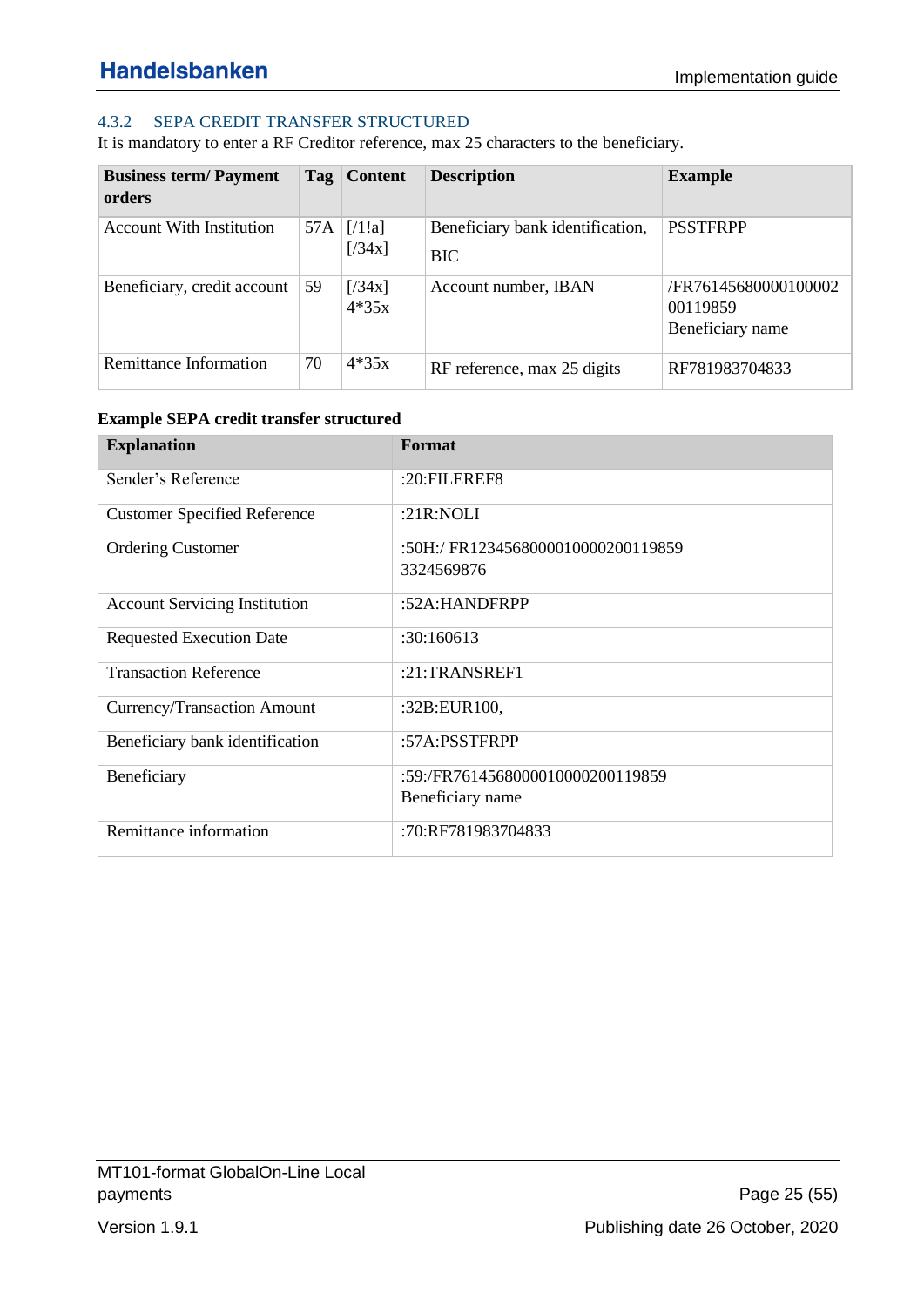### <span id="page-25-0"></span>4.3.3 SEPA SALARY

A message to the beneficiary can be entered with a maximum of 4x35 characters.

| <b>Business term/Payment</b><br>orders | Tag | <b>Content</b>    | <b>Description</b>                              | <b>Example</b>                                       |
|----------------------------------------|-----|-------------------|-------------------------------------------------|------------------------------------------------------|
| <b>Instruction Code</b>                | 23E | 4a[/30x]          | Code for salary payment $=$<br><b>OTHR/SALY</b> | <b>OTHR/SALY</b>                                     |
| <b>Account With Institution</b>        | 57A | [71!]<br>[734x]   | Beneficiary bank identification,<br><b>BIC</b>  | <b>PSSTFRPP</b>                                      |
| Beneficiary, credit account            | 59  | [734x]<br>$4*35x$ | Account number, IBAN                            | /FR761456800001000020<br>0119859<br>Beneficiary name |
| Remittance Information                 | 70  | $4*35x$           | Message, max 4x35 characters                    | Salary                                               |

### **Example SEPA salary**

| <b>Explanation</b>                   | Format                            |
|--------------------------------------|-----------------------------------|
| Sender's Reference                   | :20:FILEREF11                     |
| <b>Customer Specified Reference</b>  | :21R:NOLI                         |
| <b>Ordering Customer</b>             | :50H:/FR1234568000010000200119859 |
|                                      | 3324569876                        |
| <b>Account Servicing Institution</b> | :52A:HANDFRPP                     |
| <b>Requested Execution Date</b>      | :30:160613                        |
| <b>Transaction Reference</b>         | $:21$ :TRANSREF1                  |
| <b>Instruction Code</b>              | :23E:OTHR/SALY                    |
| Currency/Transaction Amount          | :32B:EUR100,                      |
| Beneficiary bank identification      | :57A:PSSTFRPP                     |
| Beneficiary                          | :59:/FR7614568000010000200119859  |
|                                      | Beneficiary name                  |
| Remittance information               | :70:Salary                        |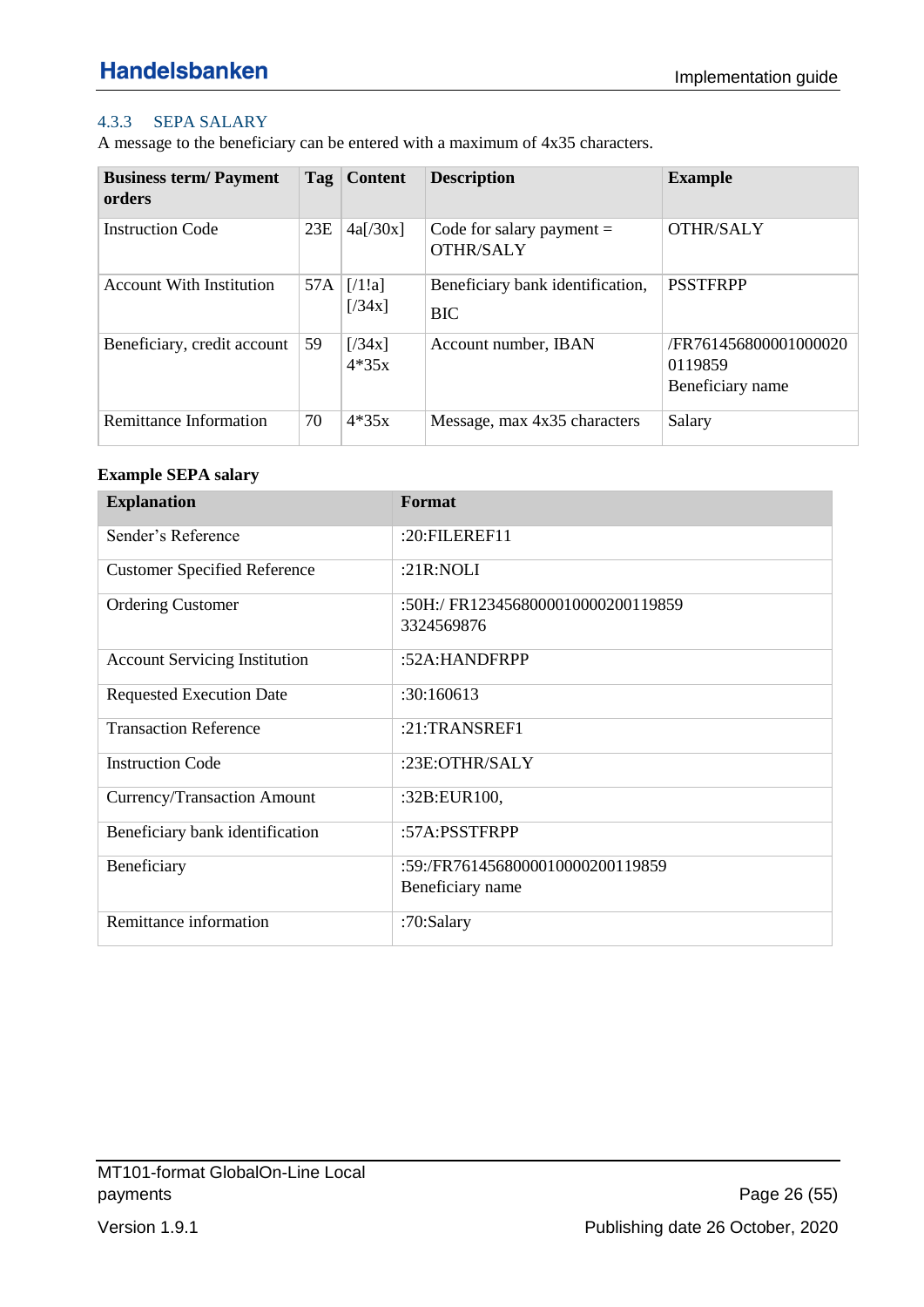## <span id="page-26-0"></span>4.4 Germany

Ordering customer account number in an IBAN format is mandatory.

Beneficiary account number in an IBAN format is mandatory.

### <span id="page-26-1"></span>4.4.1 SEPA CREDIT TRANSFER

A message to the beneficiary can be entered with a maximum of 4x35 characters.

| <b>Business term/Payment</b><br>orders |            |                   | <b>Tag</b>   Content   Description             | <b>Example</b>                              |
|----------------------------------------|------------|-------------------|------------------------------------------------|---------------------------------------------|
| <b>Account With Institution</b>        | 57A        | [71!]<br>[734x]   | Beneficiary bank identification,<br><b>BIC</b> | <b>PBNKDEFF</b>                             |
| Beneficiary, credit account            | $\vert$ 59 | [734x]<br>$4*35x$ | Account number, IBAN                           | /DE03200100200541414200<br>Beneficiary name |
| Remittance Information                 | 70         | $4*35x$           | Message, max 4x35 characters                   | Invoice no. 123                             |

#### **Example SEPA credit transfer with message**

| <b>Explanation</b>                   | Format                      |
|--------------------------------------|-----------------------------|
| Sender's Reference                   | :20:FILEREF9                |
| <b>Customer Specified Reference</b>  | : $21R:NOLI$                |
| <b>Ordering Customer</b>             | :50H:/ 0012345678           |
|                                      | 3324569876                  |
| <b>Account Servicing Institution</b> | :52A:HANDDEFF               |
| <b>Requested Execution Date</b>      | :30:160613                  |
| <b>Transaction Reference</b>         | :21:TRANSREF1               |
| Currency/Transaction Amount          | :32B:EUR100,                |
| Beneficiary bank identification      | :57A:PBNKDEFF               |
| Beneficiary                          | :59:/DE03200100200541414200 |
|                                      | Beneficiary name            |
| Remittance information               | :70: Invoice no. $123$      |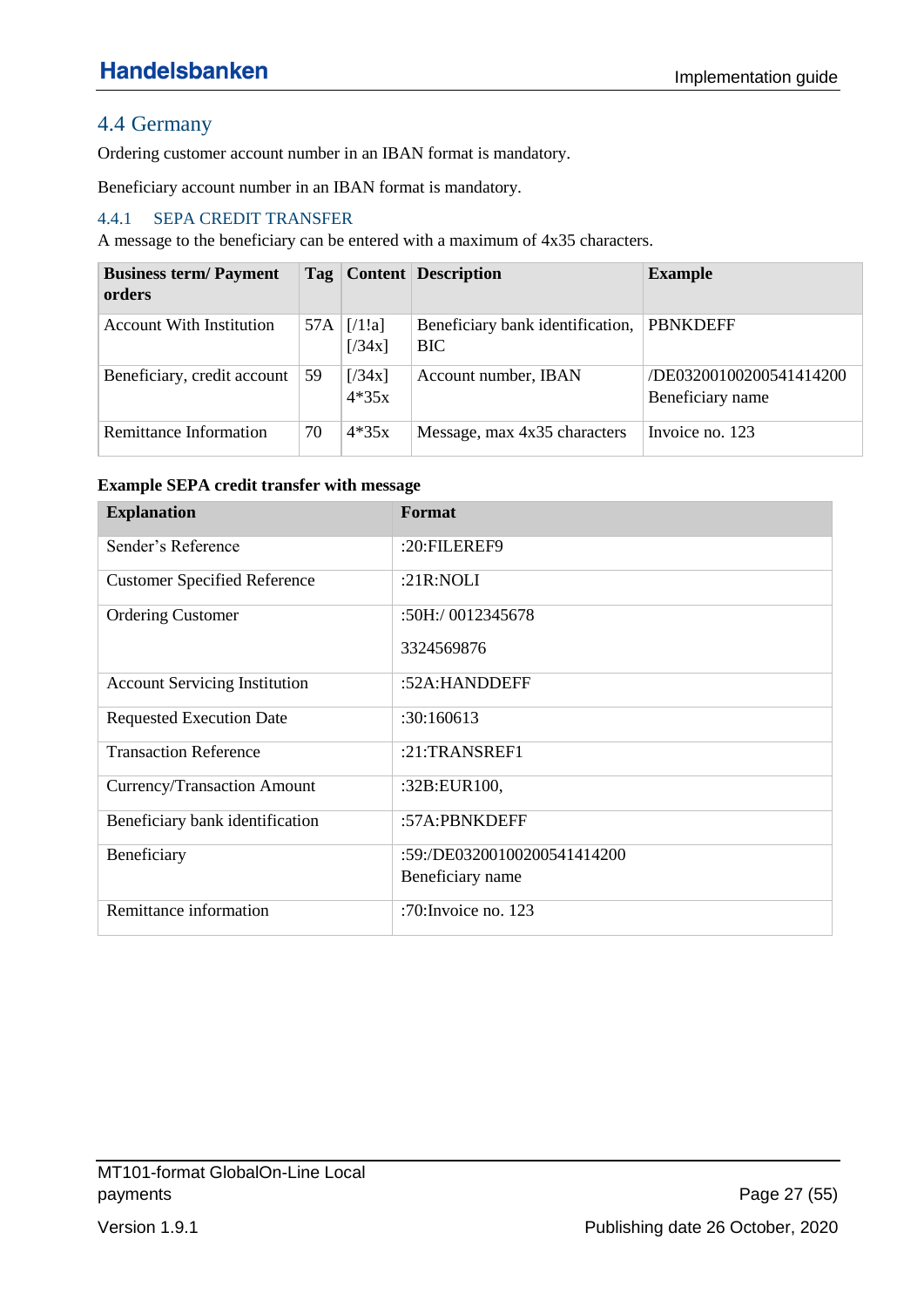### <span id="page-27-0"></span>4.4.2 SEPA CREDIT TRANSFER STRUCTURED

It is mandatory to enter a RF Creditor reference, max 25 characters to the beneficiary.

| <b>Business term/Payment</b><br>orders |     |                   | Tag   Content   Description             | <b>Example</b>                              |
|----------------------------------------|-----|-------------------|-----------------------------------------|---------------------------------------------|
| <b>Account With Institution</b>        | 57A | [71!]<br>[734x]   | Beneficiary bank<br>identification, BIC | <b>PBNKDEFF</b>                             |
| Beneficiary, credit account            | 59  | [734x]<br>$4*35x$ | Account number, IBAN                    | /DE03200100200541414200<br>Beneficiary name |
| Remittance Information                 | 70  | $4*35x$           | RF reference, max 25 digits             | RF781983704833                              |

#### **Example SEPA credit transfer structured**

| <b>Explanation</b>                   | Format                                          |
|--------------------------------------|-------------------------------------------------|
| Sender's Reference                   | $:20:$ FILEREF8                                 |
| <b>Customer Specified Reference</b>  | : $21R:NOLI$                                    |
| <b>Ordering Customer</b>             | $:50H$ :/ 0012345678                            |
|                                      | 3324569876                                      |
| <b>Account Servicing Institution</b> | :52A:HANDDEFF                                   |
| <b>Requested Execution Date</b>      | :30:160613                                      |
| <b>Transaction Reference</b>         | :21:TRANSREF1                                   |
| Currency/Transaction Amount          | :32B:EUR100,                                    |
| Beneficiary bank identification      | :57A:PBNKDEFF                                   |
| Beneficiary                          | :59:/DE03200100200541414200<br>Beneficiary name |
|                                      |                                                 |
| Remittance information               | :70:RF781983704833                              |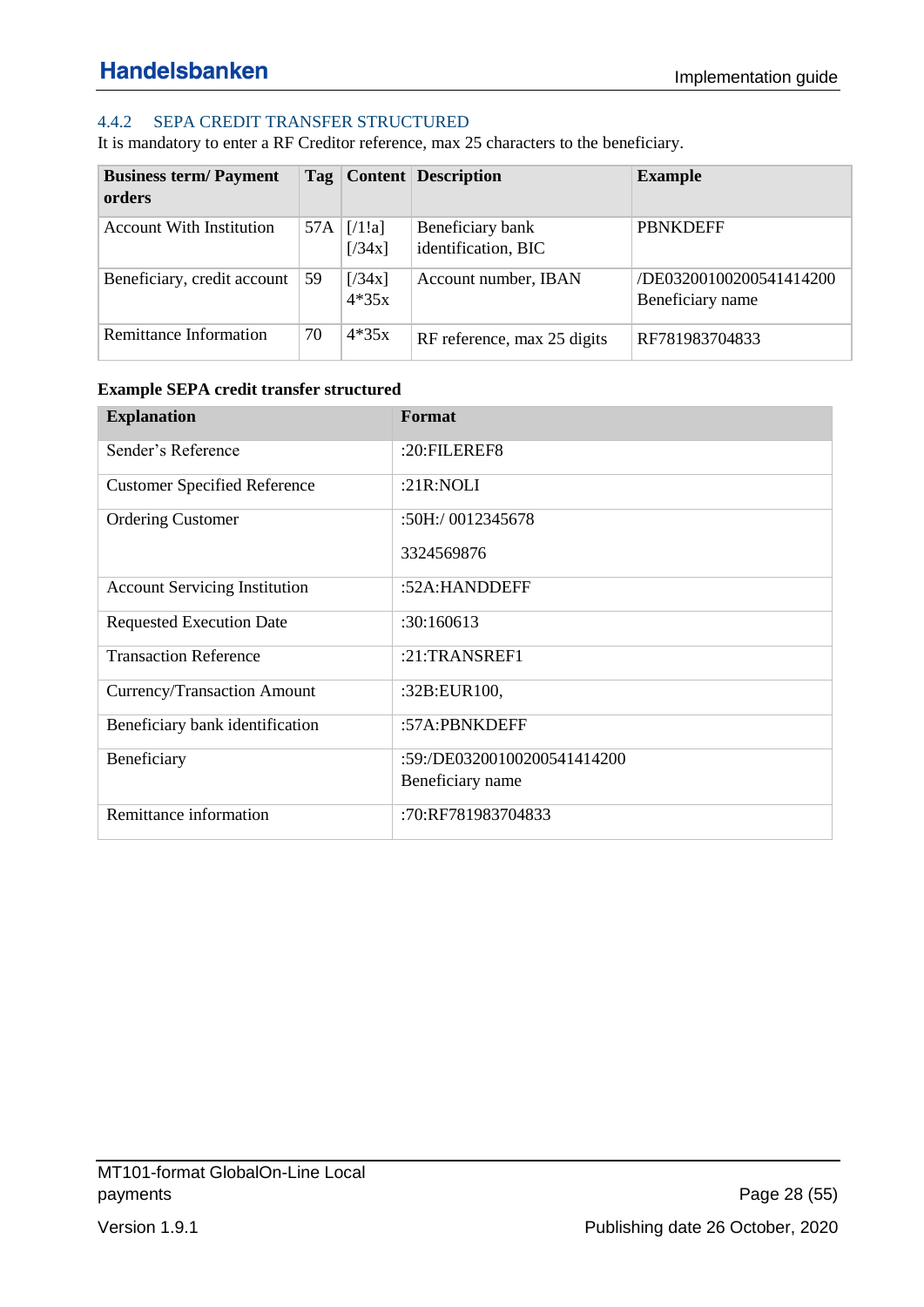### <span id="page-28-0"></span>4.4.3 SEPA SALARY

A message to the beneficiary can be entered with a maximum of 4x35 characters.

| <b>Business term/Payment</b><br>orders | Tag |                   | <b>Content</b> Description                      | <b>Example</b>                              |
|----------------------------------------|-----|-------------------|-------------------------------------------------|---------------------------------------------|
| <b>Instruction Code</b>                | 23E | 4a[/30x]          | Code for salary payment $=$<br><b>OTHR/SALY</b> | <b>OTHR/SALY</b>                            |
| <b>Account With Institution</b>        | 57A | [71!]<br>[734x]   | Beneficiary bank identification,<br><b>BIC</b>  | <b>PBNKDEFF</b>                             |
| Beneficiary, credit account            | 59  | [734x]<br>$4*35x$ | Account number, IBAN                            | /DE03200100200541414200<br>Beneficiary name |
| Remittance Information                 | 70  | $4*35x$           | Message, max 4x35 characters                    | Salary                                      |

### **Example SEPA salary**

| <b>Explanation</b>                   | Format                      |
|--------------------------------------|-----------------------------|
| Sender's Reference                   | :20:FILEREF11               |
| <b>Customer Specified Reference</b>  | : $21R:NOLI$                |
| <b>Ordering Customer</b>             | :50H:/ 0012345678           |
|                                      | 3324569876                  |
| <b>Account Servicing Institution</b> | :52A:HANDDEFF               |
| <b>Requested Execution Date</b>      | :30:160613                  |
| <b>Transaction Reference</b>         | $:21$ :TRANSREF1            |
| <b>Instruction Code</b>              | 23E:OTHR/SALY               |
| Currency/Transaction Amount          | :32B:EUR100,                |
| Beneficiary bank identification      | :57A:PBNKDEFF               |
| Beneficiary                          | :59:/DE03200100200541414200 |
|                                      | Beneficiary name            |
| Remittance information               | :70:Salary                  |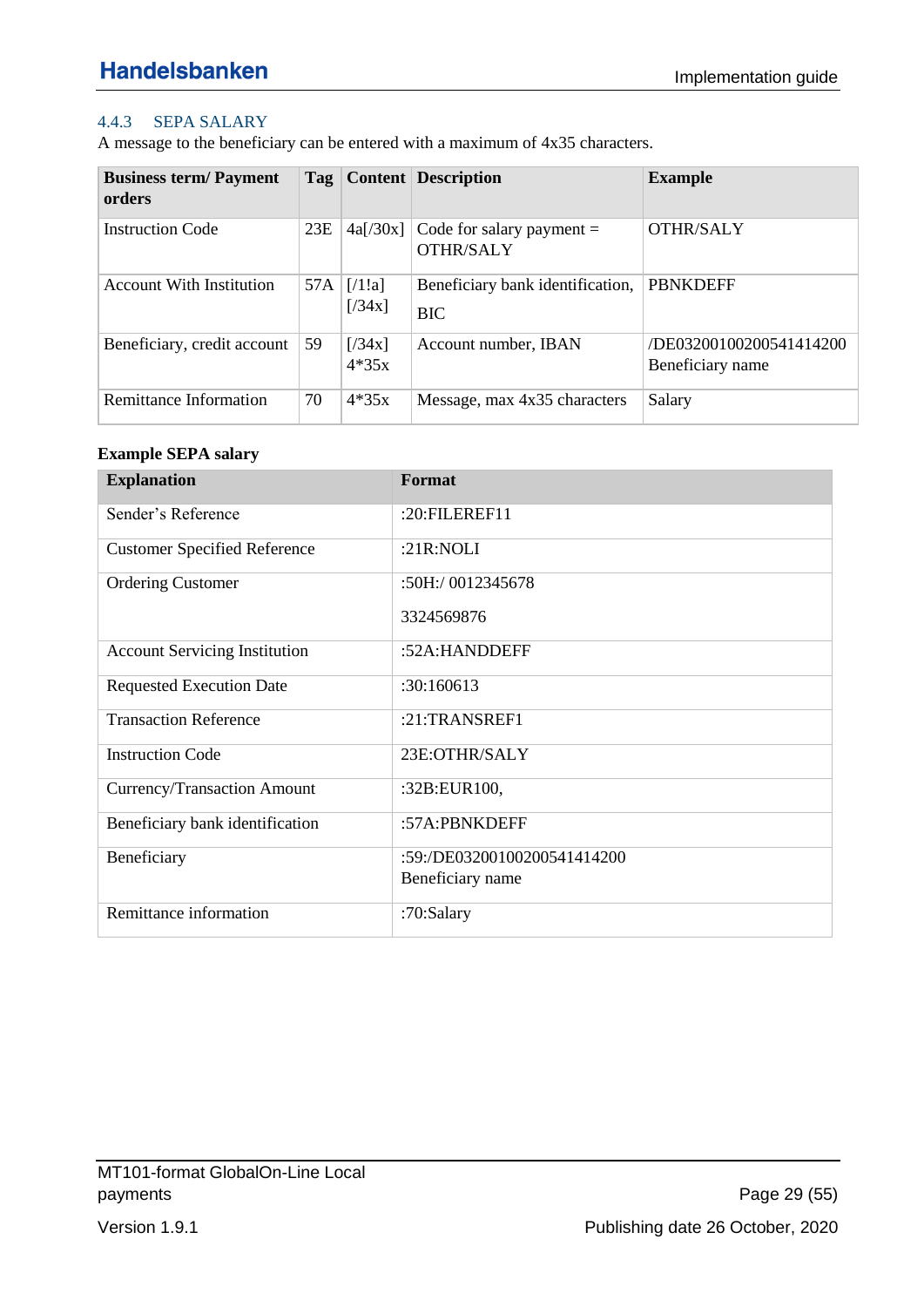### <span id="page-29-0"></span>4.4.4 EUR EXPRESS PAYMENT

A message to the beneficiary can be entered with a maximum of 4x35 characters.

Payment can be made to all countries within the SEPA area (the EU, EEA, Monaco, Switzerland).

| <b>Business term/Payment</b><br>orders |     | Tag   Content     | <b>Description</b>                       | <b>Example</b>         |
|----------------------------------------|-----|-------------------|------------------------------------------|------------------------|
| <b>Instruction Code</b>                | 23E | 4a                | Code for EUR express<br>$payment = URGP$ | <b>URGP</b>            |
| Beneficiary, credit account            | 59  | [734x]<br>$4*35x$ | Account number, IBAN                     | DE03200100200541414200 |
| Remittance Information                 | 70  | $4*35x$           | Message, max 4x35 characters             | Invoice 123            |

#### **Example EUR Express**

| <b>Explanation</b>                   | Format                                          |
|--------------------------------------|-------------------------------------------------|
| Sender's Reference                   | :20:FILEREF23                                   |
| <b>Customer Specified Reference</b>  | : $21R:NOLI$                                    |
| <b>Ordering Customer</b>             | : 50H:/ 0012345678                              |
|                                      | 3324569876                                      |
| <b>Account Servicing Institution</b> | :52A: HANDDEFF                                  |
| <b>Requested Execution Date</b>      | :30:160613                                      |
| <b>Transaction Reference</b>         | :21:TRANSREF1                                   |
| <b>Instruction Code</b>              | : $23E:URGP$                                    |
| Currency/Transaction Amount          | :32B:EUR10000,                                  |
| Beneficiary                          | :59:/DE03200100200541414200<br>Beneficiary name |
|                                      |                                                 |
| Remittance information               | :70: Invoice 123                                |

#### <span id="page-29-1"></span>4.4.5 FINANCIAL PAYMENT

A message to the beneficiary can be entered with a maximum of 4x27 characters.

| <b>Business term/Payment</b><br>orders |     | Tag   Content   | <b>Description</b>                             | <b>Example</b>  |
|----------------------------------------|-----|-----------------|------------------------------------------------|-----------------|
| <b>Instruction Code</b>                | 23E | 4a[/30x]        | Code for Financial payment $=$<br><b>CORT</b>  | <b>CORT</b>     |
| <b>Account With Institution</b>        | 57A | [71!]<br>[734x] | Beneficiary bank identification,<br><b>BIC</b> | <b>HANDDEFF</b> |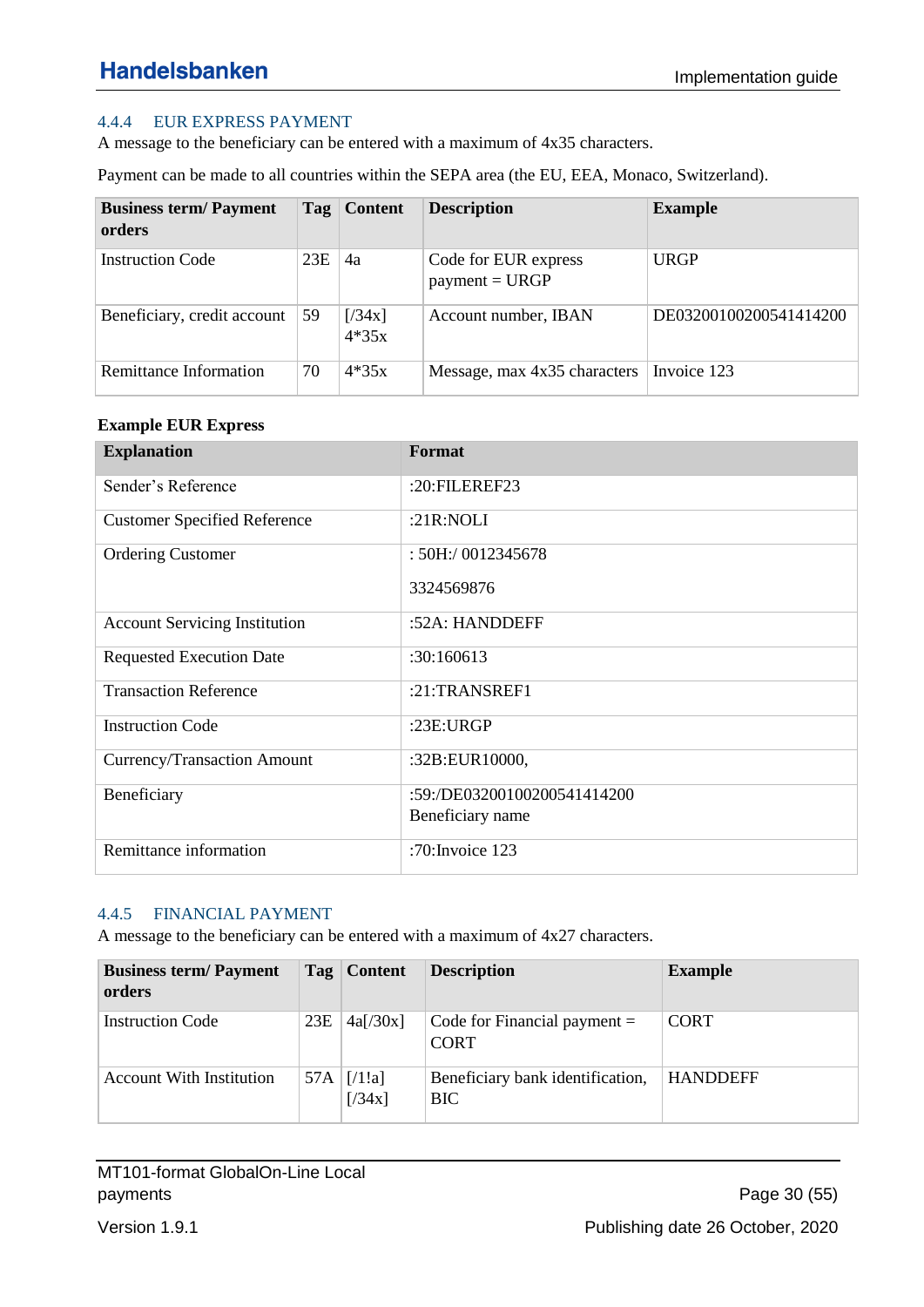### Implementation guide

| Beneficiary, credit account $\vert$ 59 |    | [734x]<br>$4*35x$ | Account number, BBAN         | /1234567890<br>Beneficiary name |
|----------------------------------------|----|-------------------|------------------------------|---------------------------------|
| Remittance Information                 | 70 | $4*35x$           | Message, max 4x27 characters | FX deal ref 782                 |

### **Example Financial Payment**

| <b>Explanation</b>                   | Format             |
|--------------------------------------|--------------------|
| Sender's Reference                   | :20:FILEREF15      |
| <b>Customer Specified Reference</b>  | : $21R:NOLI$       |
| <b>Ordering Customer</b>             | $:50H$ :/112234567 |
|                                      | 3324569876         |
| <b>Account Servicing Institution</b> | :52A:HANDDEFF      |
| <b>Requested Execution Date</b>      | :30:160613         |
| <b>Transaction Reference</b>         | $:21$ :TRANSREF1   |
| <b>Instruction Code</b>              | : $23E$ :CORT      |
| Currency/Transaction Amount          | :32B:EUR100,       |
| <b>Account With Institution</b>      | :57A:HANDDEFF      |
| Beneficiary                          | :59:/1115088011    |
|                                      | Beneficiary name   |
| Remittance information               | :70:FX deal 123    |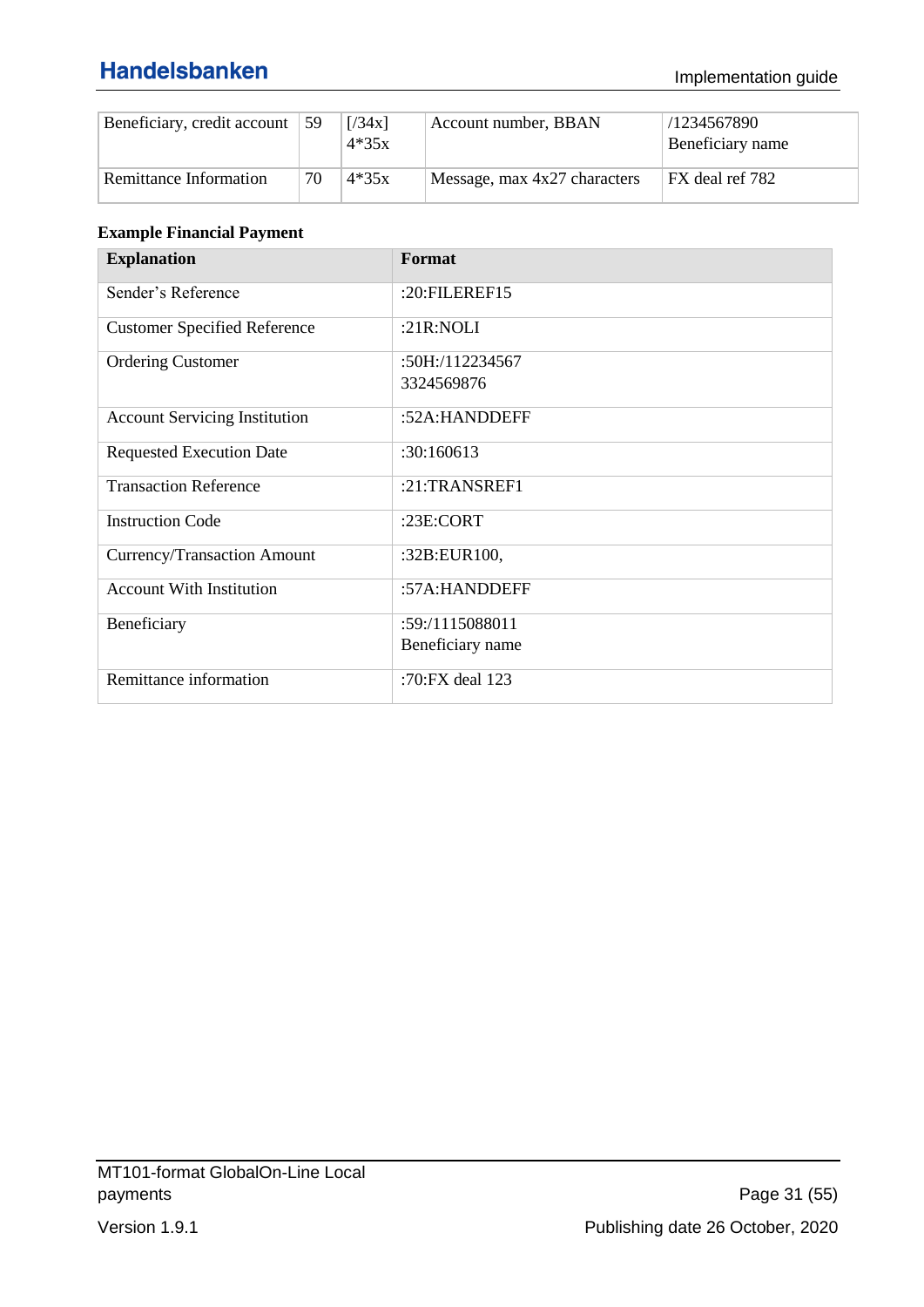## <span id="page-31-0"></span>4.5 Great Britain

Ordering customer account number can be stated as either BBAN or IBAN.

Please note that a Sort Code consisting of 6 digits is mandatory for all payments. The Sort Code corresponds to the clearing number, and is used to identify the correct bank. Please note that 'SC' must be entered before the Sort Code.

#### <span id="page-31-1"></span>4.5.1 BACS PAYMENT

- The name of the beneficiary should be entered with a maximum of 18 characters when making a BACS payment.
- The beneficiry account can be either in BBAN format (1-8 digits) or IBAN format (22 characters). If the creditor account is stated in BBAN format the Sort Code (6 digits) is mandatory to identify the creditor bank.
- A message to the beneficiary is mandatory, maximum of 18 characters.

| <b>Business term/Payment</b><br>orders     | Tag | <b>Content</b>    | <b>Description</b>                                               | <b>Example</b>               |
|--------------------------------------------|-----|-------------------|------------------------------------------------------------------|------------------------------|
| Currency/Transaction<br>Amount             | 32B | 3!a15d            | Currency and amount of the<br>subsequent transfer. Must be GBP.  | <b>GBP100</b>                |
| <b>Account With Institution</b>            | 57C | 1/34x             | Sort Code of beneficiary bank, 6<br>digits, starting with '//SC' | //SC334455                   |
| Beneficiary, credit account<br><b>BBAN</b> | 59  | [734x]<br>$4*35x$ | Account no, $1 - 8$ digits                                       | /9046090<br>Beneficiary name |
| Remittance Information                     | 70  | $4*35x$           | Message, max 18 characters                                       | Invoice 123                  |

#### **Example Local non-urgent BACS payment**

| <b>Explanation</b>                   | Format           |
|--------------------------------------|------------------|
| Sender's Reference                   | :20:FILEREF16    |
| <b>Customer Specified Reference</b>  | : $21R:NOLI$     |
| <b>Ordering Customer</b>             | :50H:/81254321   |
|                                      | 3324569876       |
| <b>Account Servicing Institution</b> | :52A: $HANDGB22$ |
| <b>Requested Execution Date</b>      | :30:160613       |
| <b>Transaction Reference</b>         | :21:TRANSREF1    |
| Currency/Transaction Amount          | :32B:GBP100,     |
| <b>Account With Institution</b>      | :57C://SC334455  |

MT101-format GlobalOn-Line Local payments **Page 32 (55)** payments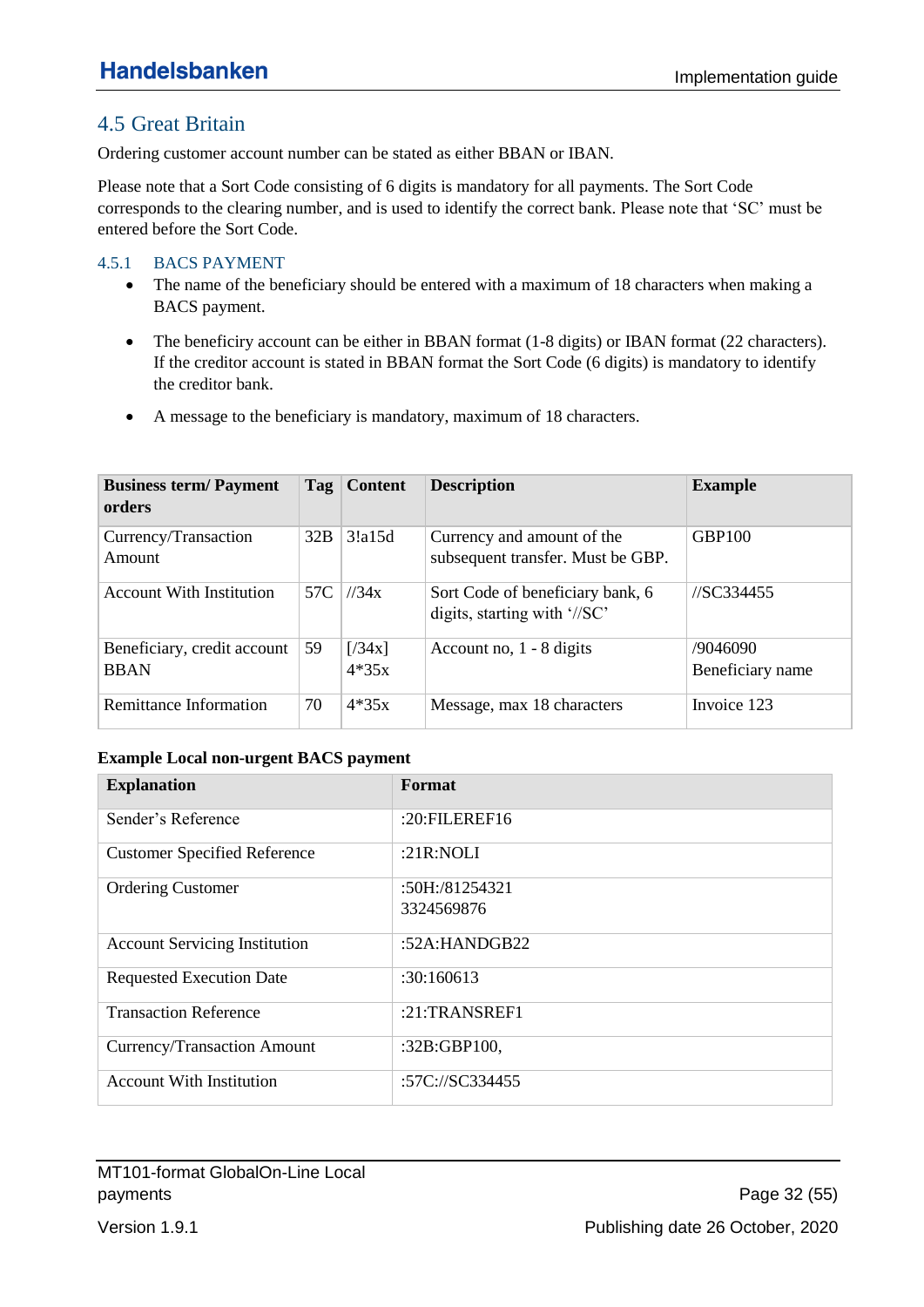| Beneficiary            | :59:/20461817<br>Beneficiary name |
|------------------------|-----------------------------------|
| Remittance information | :70:Invoice $123$                 |

#### <span id="page-32-0"></span>4.5.2 CHAPS PAYMENT (URGENT GBP)

- The beneficiary account number must be entered with 1-34 characters.
- The beneficiary bank must always be identified with at Sort Code.
- A message to the beneficiary can be entered with a maximum of 4x35 characters.

| <b>Business term/Payment</b><br>orders | Tag | <b>Content</b>    | <b>Description</b>                                               | <b>Example</b>               |
|----------------------------------------|-----|-------------------|------------------------------------------------------------------|------------------------------|
| <b>Instruction Code</b>                | 23E | 4a                | Code for urgent payment $=$<br><b>URGP</b>                       | <b>URGP</b>                  |
| <b>Account With Institution</b>        | 57C | 1/34x             | Sort Code of beneficiary bank, 6<br>digits, starting with '//SC' | //SC334455                   |
| Beneficiary, credit account            | 59  | [734x]<br>$4*35x$ | Account no, $1 - 34$ digits                                      | /9046090<br>Beneficiary name |
| Remittance Information                 | 70  | $4*35x$           | Message, max 4x35 characters                                     | Invoice 123                  |

#### **Example Local urgent CHAPS payment**

| <b>Explanation</b>                   | Format             |
|--------------------------------------|--------------------|
| Sender's Reference                   | :20:FILEREF17      |
| <b>Customer Specified Reference</b>  | : $21R:NOLI$       |
| <b>Ordering Customer</b>             | :50H:/81254321     |
|                                      | 3324569876         |
| <b>Account Servicing Institution</b> | :52A:HANDGB22      |
| <b>Requested Execution Date</b>      | :30:160613         |
| <b>Transaction Reference</b>         | $:21$ :TRANSREF1   |
| <b>Instruction Code</b>              | :23E:URGP          |
| Currency/Transaction Amount          | :32B:GBP100,       |
| <b>Account With Institution</b>      | :57C://SC334455    |
| Beneficiary                          | :59: / 20461817    |
|                                      | Beneficiary name   |
| Remittance information               | :70: Invoice $123$ |

MT101-format GlobalOn-Line Local payments Page 33 (55)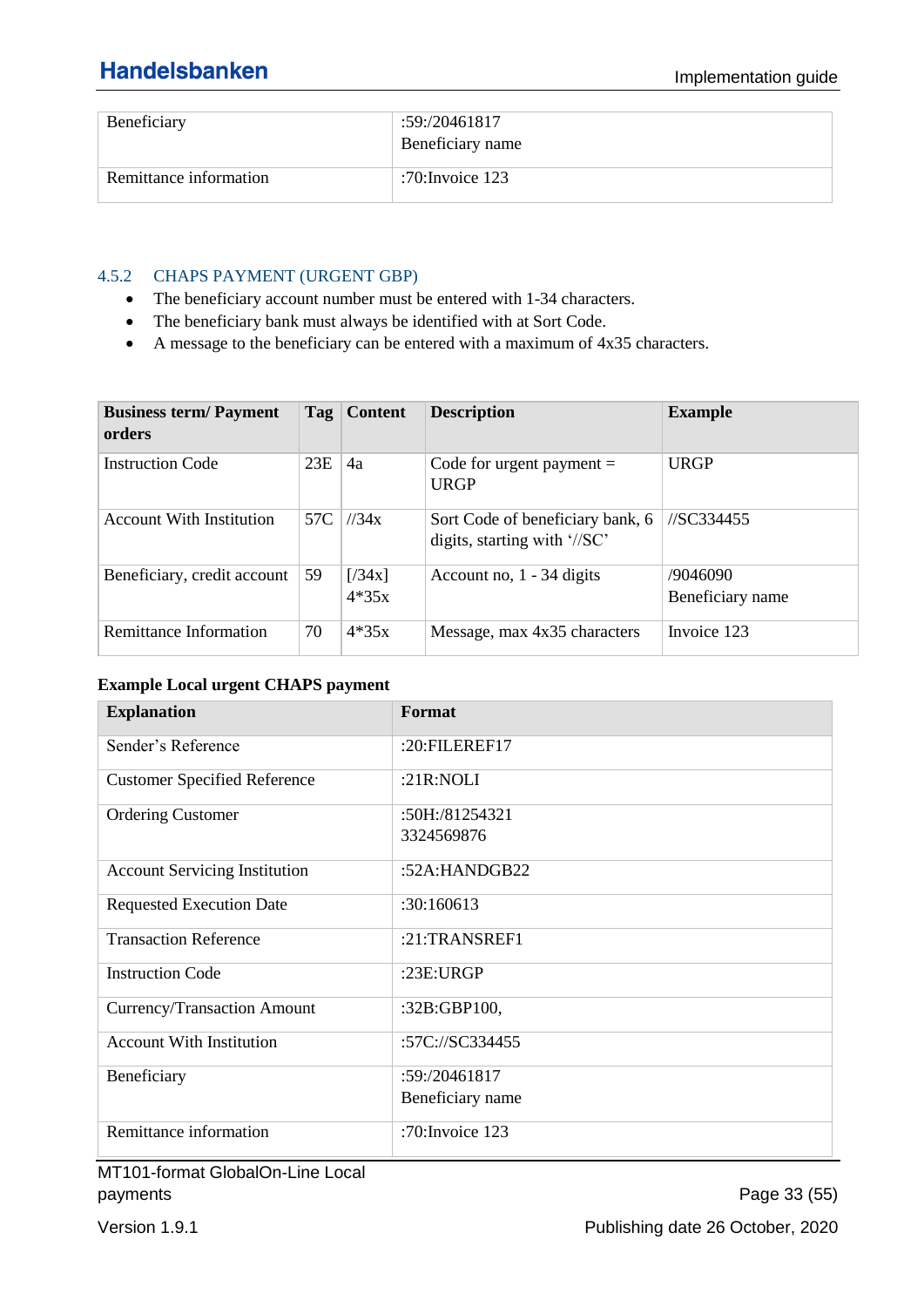### <span id="page-33-0"></span>4.5.3 CHEQUE PAYMENT

It is mandatory to enter the beneficiary's full name and address if the payment is made via cheque.

A message to the beneficiary can be entered with a maximum of 4x35 characters.

| <b>Business term/Payment</b><br>orders |     | Tag   Content | <b>Description</b>                          | <b>Example</b>                                              |
|----------------------------------------|-----|---------------|---------------------------------------------|-------------------------------------------------------------|
| <b>Instruction Code</b>                | 23E | 4a            | Code for cheque payment $=$<br><b>CHOB</b>  | <b>CHQB</b>                                                 |
| Beneficiary                            | 59  | $4*35$        | Full name and address of the<br>beneficiary | Beneficiary name<br>9 Thomas More Street<br>London, E1W 1GE |
| <b>Remittance Information</b>          | 70  | $4*35x$       | Message, max 4x35 characters                | Invoice 123                                                 |

#### **Example Cheque payment**

| <b>Explanation</b>                   | Format                |
|--------------------------------------|-----------------------|
| Sender's Reference                   | :20:FILEREF18         |
| <b>Customer Specified Reference</b>  | : $21R:NOLI$          |
| <b>Ordering Customer</b>             | :50H:/81254321        |
|                                      | 3324569876            |
| <b>Account Servicing Institution</b> | :52A:HANDGB22         |
| <b>Requested Execution Date</b>      | :30:160613            |
| <b>Transaction Reference</b>         | $:21$ :TRANSREF1      |
| <b>Instruction Code</b>              | 23E:CHQB              |
| Currency/Transaction Amount          | :32B:GBP100,          |
| Beneficiary                          | :59: Beneficiary name |
|                                      | 9 Thomas More Street  |
|                                      | London, E1W 1GE       |
| Remittance information               | :70: Invoice 123      |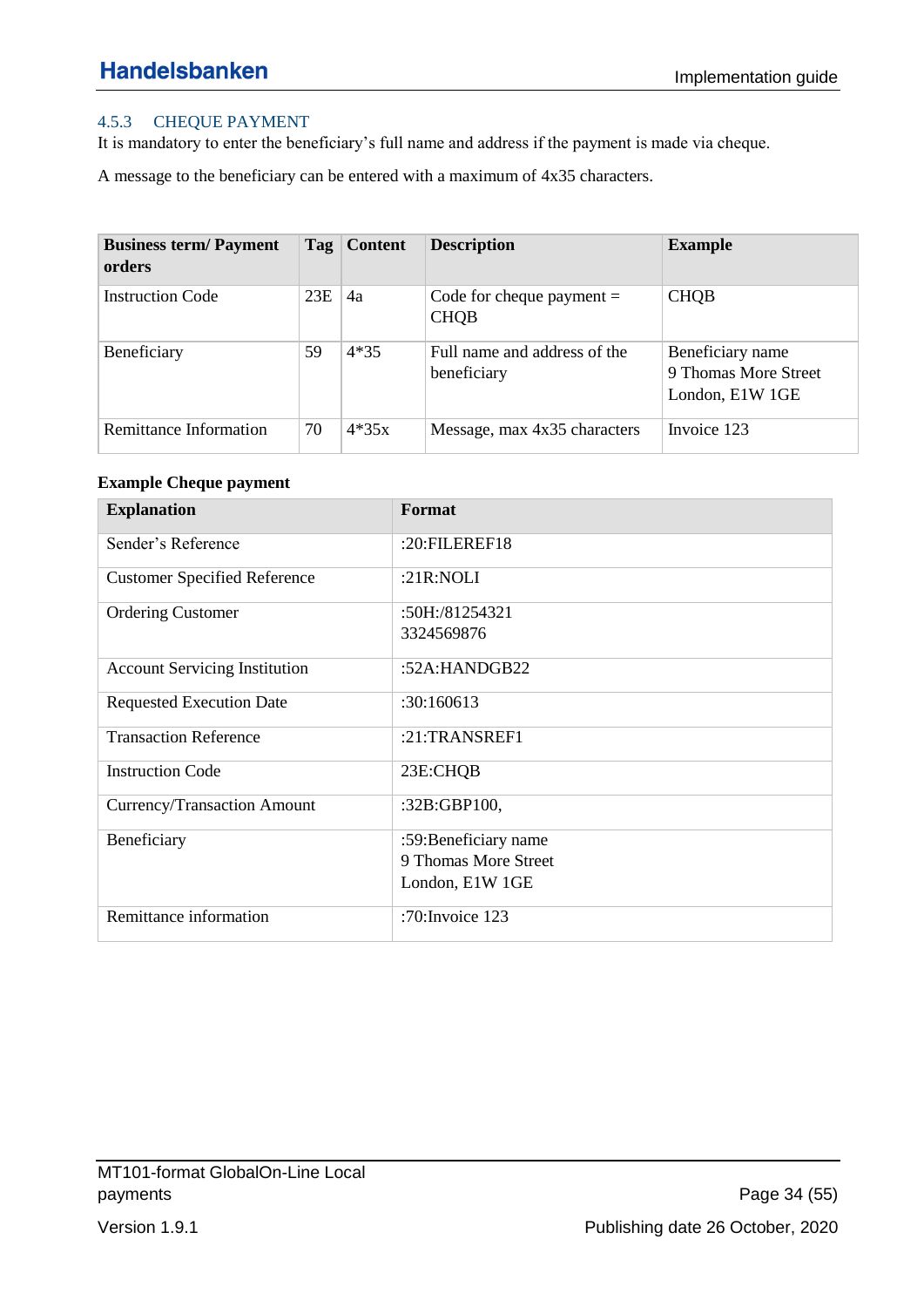## <span id="page-34-0"></span>4.7 Luxembourg

Ordering customer account number in an IBAN format is mandatory.

Beneficiary account number in an IBAN format is mandatory.

#### <span id="page-34-1"></span>4.7.1 SEPA CREDIT TRANSFER

A message to the beneficiary can be entered with a maximum of 4x35 characters.

| <b>Business term/Payment</b><br>orders |     | Tag   Content     | <b>Description</b>                             | <b>Example</b>                            |
|----------------------------------------|-----|-------------------|------------------------------------------------|-------------------------------------------|
| <b>Account With Institution</b>        | 57A | [71!]<br>[734x]   | Beneficiary bank identification,<br><b>BIC</b> | <b>CCPLLULL</b>                           |
| Beneficiary, credit account            | 59  | [734x]<br>$4*35x$ | Account number, IBAN                           | /LU181111026606280000<br>Beneficiary name |
| Remittance Information                 | 70  | $4*35x$           | Message, max 4x35 characters                   | Invoice no. 123                           |

#### **Example SEPA credit transfer with message**

| <b>Explanation</b>                   | Format                    |
|--------------------------------------|---------------------------|
| Sender's Reference                   | :20:FILEREF9              |
| <b>Customer Specified Reference</b>  | :21 $R:NOLI$              |
| <b>Ordering Customer</b>             | :50H:/12345678            |
| <b>Account Servicing Institution</b> | :52A:HANDLULB             |
| <b>Requested Execution Date</b>      | :30:160613                |
| <b>Transaction Reference</b>         | :21:TRANSREF1             |
| Currency/Transaction Amount          | :32B:EUR100,              |
| Beneficiary bank identification      | :57A: CCPLLULL            |
| Beneficiary                          | :59:/LU181111026606280000 |
|                                      | Beneficiary name          |
| Remittance information               | :70: Invoice no. 123      |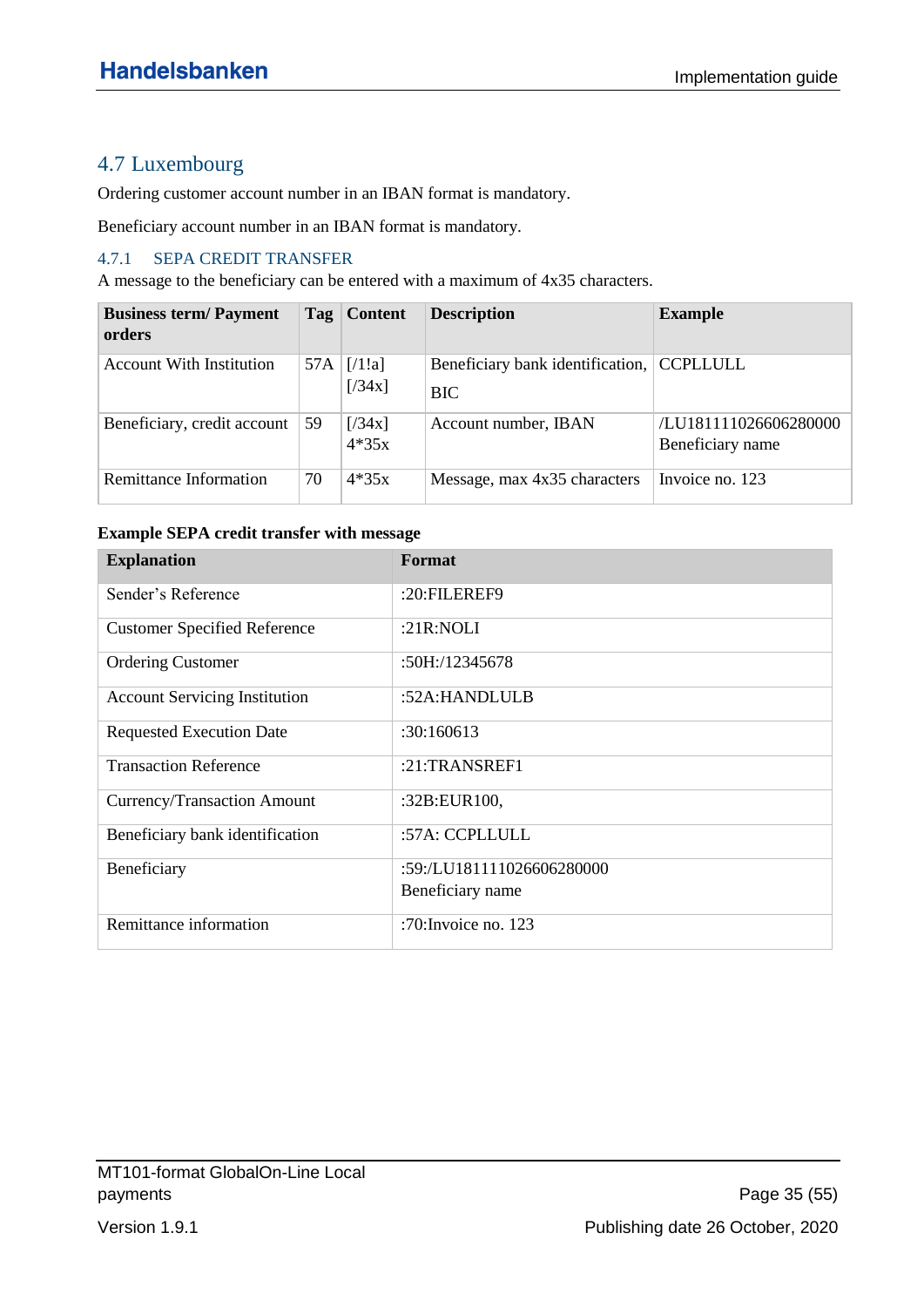### <span id="page-35-0"></span>4.7.2 SEPA CREDIT TRANSFER STRUCTURED

It is mandatory to enter a RF Creditor reference, max 25 characters to the beneficiary.

| <b>Business term/Payment</b><br>orders |     | Tag   Content     | <b>Description</b>                                      | <b>Example</b>                            |
|----------------------------------------|-----|-------------------|---------------------------------------------------------|-------------------------------------------|
| <b>Account With Institution</b>        | 57A | [71!]<br>[734x]   | Beneficiary bank identification, CCPLLULL<br><b>BIC</b> |                                           |
| Beneficiary, credit account            | 59  | [734x]<br>$4*35x$ | Account number, IBAN                                    | /LU181111026606280000<br>Beneficiary name |
| Remittance Information                 | 70  | $4*35x$           | RF reference, max 25 digits                             | RF781983704833                            |

#### **Example SEPA credit transfer structured**

| <b>Explanation</b>                   | Format                    |
|--------------------------------------|---------------------------|
| Sender's Reference                   | $:20:$ FILEREF8           |
| <b>Customer Specified Reference</b>  | : $21R:NOLI$              |
| <b>Ordering Customer</b>             | $:50H$ :/12345678         |
|                                      | 3324569876                |
| <b>Account Servicing Institution</b> | :52A:HANDLULB             |
| <b>Requested Execution Date</b>      | :30:160613                |
| <b>Transaction Reference</b>         | $:21$ :TRANSREF1          |
| Currency/Transaction Amount          | :32B:EUR100,              |
| Beneficiary bank identification      | :57A: CCPLLULL            |
| Beneficiary                          | :59:/LU181111026606280000 |
|                                      | Beneficiary name          |
| Remittance information               | :70:RF781983704833        |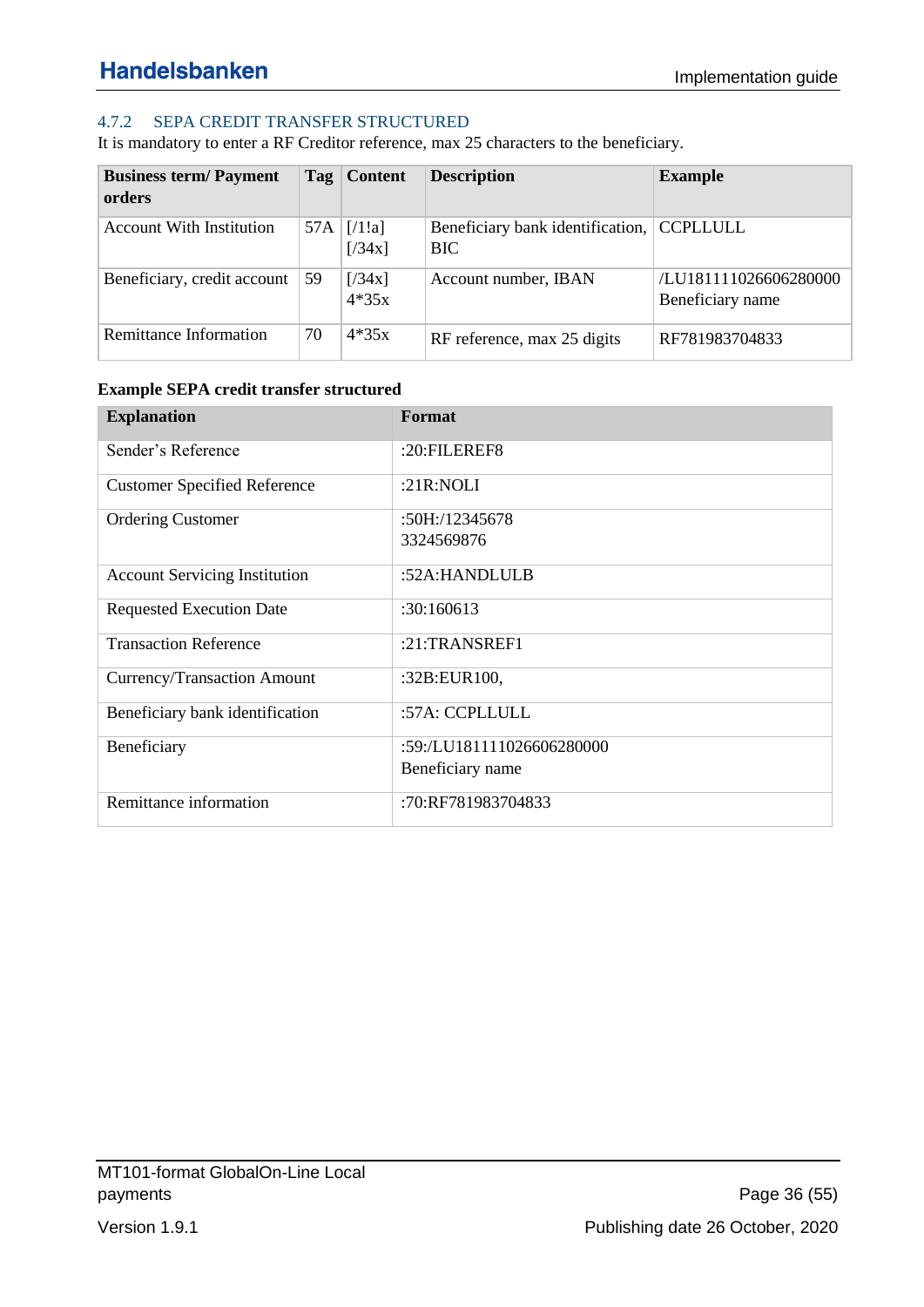### <span id="page-36-0"></span>4.7.3 EUR EXPRESS

A message to the beneficiary can be entered with a maximum of 4x35 characters.

| <b>Business term/Payment</b><br>orders |     | Tag   Content     | <b>Description</b>                          | <b>Example</b>       |
|----------------------------------------|-----|-------------------|---------------------------------------------|----------------------|
| <b>Instruction Code</b>                | 23E | 4a                | Code for express payment $=$<br><b>URGP</b> | <b>URGP</b>          |
| Beneficiary, credit account            | 59  | [734x]<br>$4*35x$ | Account number, IBAN                        | LU272294225205000000 |
| Remittance Information                 | 70  | $4*35x$           | Message, max 4x35 characters                | Invoice 123          |

### **Example EUR Express**

| <b>Explanation</b>                   | Format                    |
|--------------------------------------|---------------------------|
| Sender's Reference                   | :20: $FILEREF23$          |
| <b>Customer Specified Reference</b>  | : $21R:NOLI$              |
| <b>Ordering Customer</b>             | :50H/12345678             |
|                                      | 55657879327               |
| <b>Account Servicing Institution</b> | :52A:HANDLULB             |
| <b>Requested Execution Date</b>      | :30:160613                |
| <b>Transaction Reference</b>         | $:21$ :TRANSREF1          |
| <b>Instruction Code</b>              | : $23E:URGP$              |
| Currency/Transaction Amount          | :32B:EUR10000,            |
| Beneficiary                          | :59:/LU272294225205000000 |
|                                      | Beneficiary name          |
| Remittance information               | :70: Invoice 123          |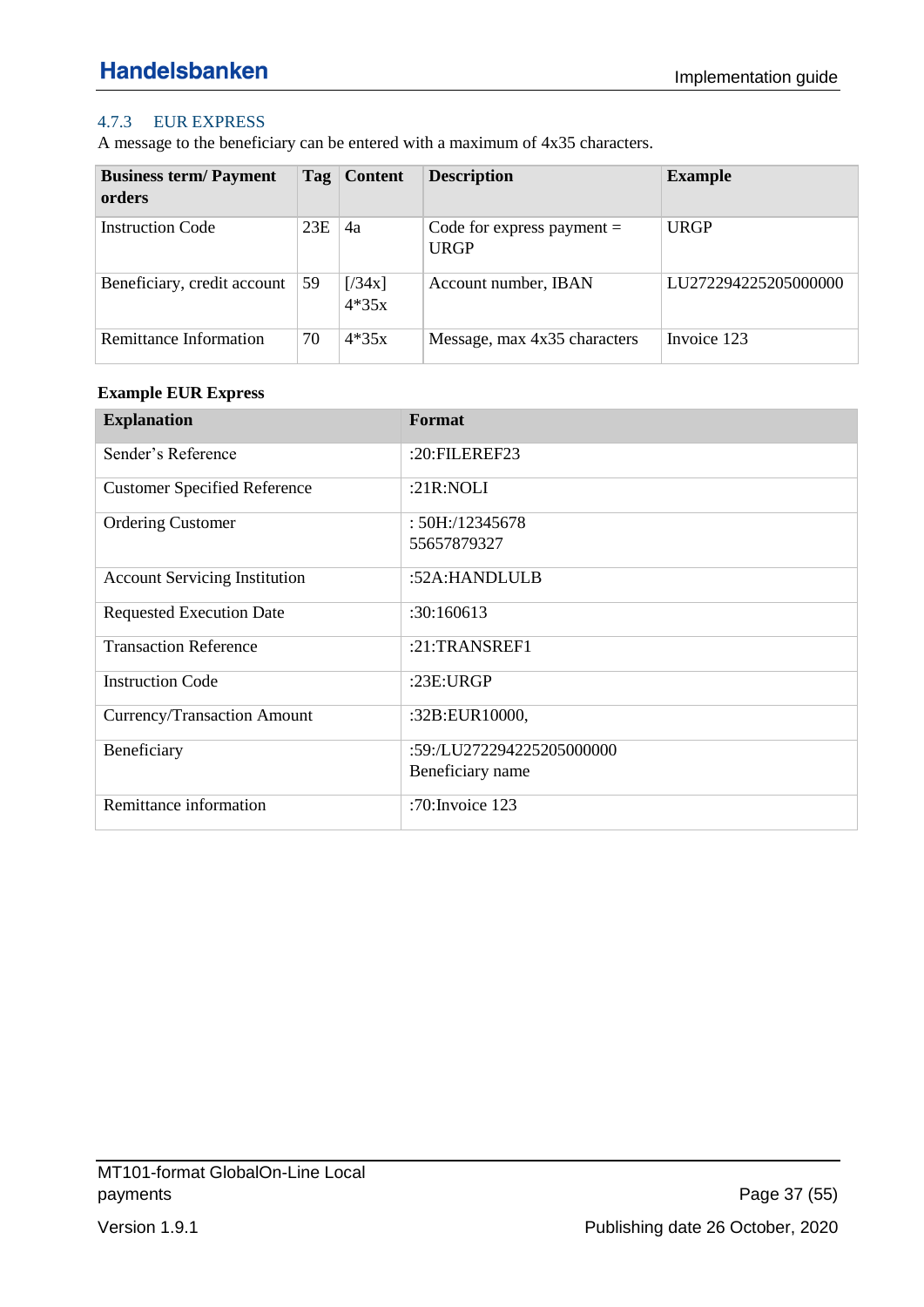## <span id="page-37-0"></span>4.8 The Netherlands

Ordering customer account number in an IBAN format is mandatory.

Beneficiary account number in an IBAN format is mandatory.

### <span id="page-37-1"></span>4.8.1 SEPA CREDIT TRANSFER

A message to the beneficiary can be entered with a maximum of 4x35 characters.

| <b>Business term/Payment</b><br>orders |     |                   | Tag   Content   Description                    | <b>Example</b>                          |
|----------------------------------------|-----|-------------------|------------------------------------------------|-----------------------------------------|
| <b>Account With Institution</b>        | 57A | [71!]<br>[734x]   | Beneficiary bank identification,<br><b>BIC</b> | <b>ABNANL2A</b>                         |
| Beneficiary, credit account            | 59  | [734x]<br>$4*35x$ | Account number, IBAN                           | /NL02ABNA0123456789<br>Beneficiary name |
| Remittance Information                 | 70  | $4*35x$           | Message, max 4x35 characters                   | Invoice no. 123                         |

#### **Example SEPA credit transfer with message**

| <b>Explanation</b>                   | Format                   |
|--------------------------------------|--------------------------|
| Sender's Reference                   | :20:FILEREF9             |
| <b>Customer Specified Reference</b>  | : $21R:NOLI$             |
| <b>Ordering Customer</b>             | :50H:/NL00HAND1234567891 |
| <b>Account Servicing Institution</b> | :52A:HANDNL2A            |
| <b>Requested Execution Date</b>      | :30:160613               |
| <b>Transaction Reference</b>         | $:21$ :TRANSREF1         |
| Currency/Transaction Amount          | :32B:EUR100,             |
| Beneficiary bank identification      | :57A:ABNANL2A            |
| Beneficiary                          | :59:/NL02ABNA0123456789  |
|                                      | Beneficiary name         |
| Remittance information               | :70: Invoice no. $123$   |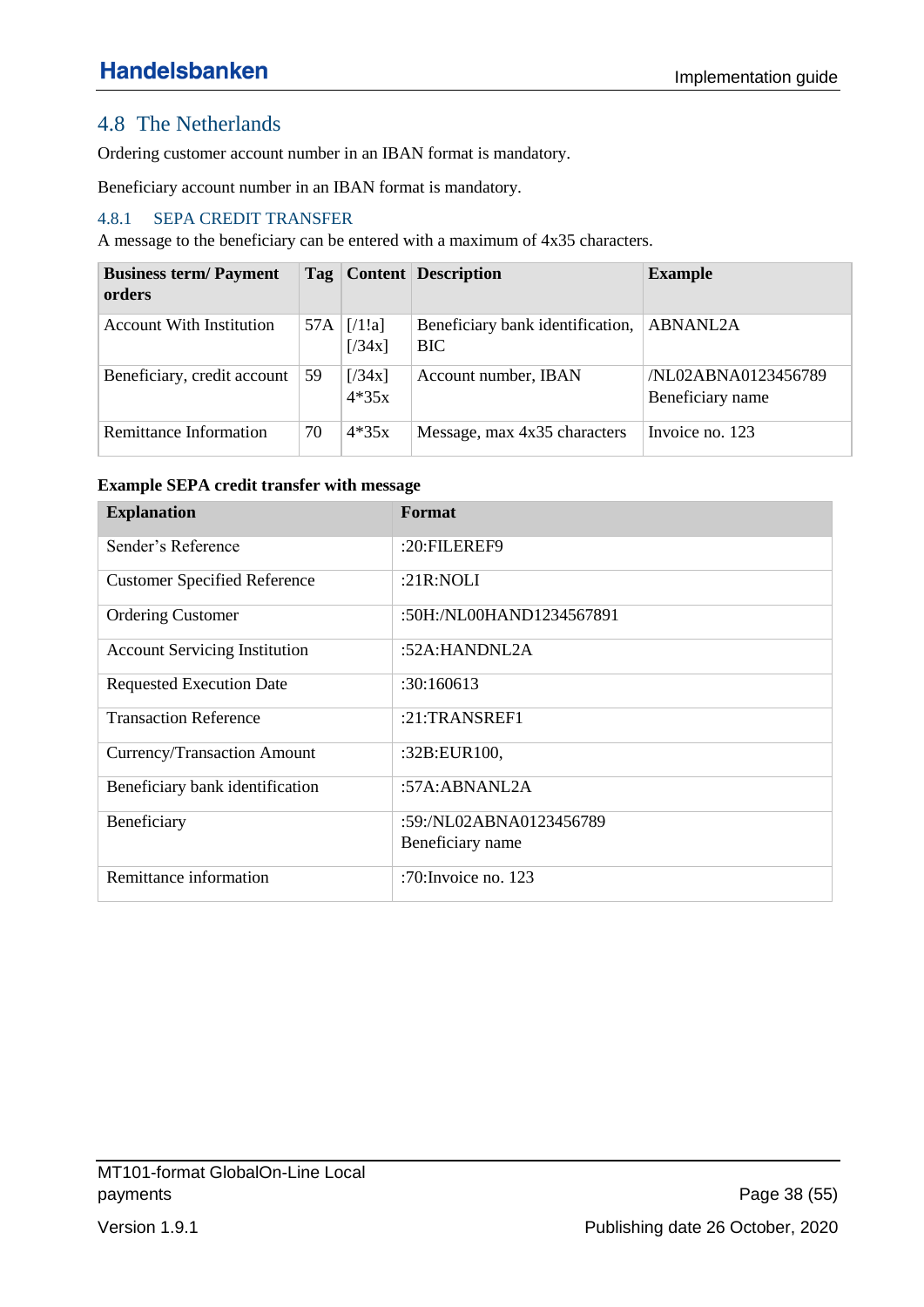### <span id="page-38-0"></span>4.8.2 SEPA CREDIT TRANSFER STRUCTURED

It is mandatory to enter a reference as message to the beneficiary. It could either be the RF Creditor reference, max 25 characters, or the Acceptgiro 17 reference, max 25 digits.

Acceptgiro in the Netherlands is a payment type where the customer has received an invoice with a payment form.

Type  $17 = 17$  + reference (7-16 digits)

The reference can be found at the bottom of the payment form in the beginning of the machine-readable coded line (betalingskenmerk), and has the following appearance:

Reference + Ordering customer < Amount + Creditor acc + Form code

8000533222380000 + 0444333839 < 000145391+ 0490707580 + 17

| <b>Business term/Payment</b><br>orders |     |                   | <b>Tag</b> Content Description          | <b>Example</b>                          |
|----------------------------------------|-----|-------------------|-----------------------------------------|-----------------------------------------|
| <b>Account With Institution</b>        | 57A | [71!]<br>[734x]   | Beneficiary bank<br>identification, BIC | <b>ABNANL2A</b>                         |
| Beneficiary, credit account            | 59  | [734x]<br>$4*35x$ | Account number, IBAN                    | /NL02ABNA0123456789<br>Beneficiary name |
| Remittance Information                 | 70  | $4*35x$           | RF reference, max 25 digits             | RF781983704833                          |

#### **Example SEPA credit transfer structured**

| <b>Explanation</b>                   | Format                                      |
|--------------------------------------|---------------------------------------------|
| Sender's Reference                   | $:20:$ FILEREF8                             |
| <b>Customer Specified Reference</b>  | : $21R:NOLI$                                |
| <b>Ordering Customer</b>             | :50H:/ NL00HAND1234567891<br>3324569876     |
| <b>Account Servicing Institution</b> | :52A: HANDNL2A                              |
| <b>Requested Execution Date</b>      | :30:160613                                  |
| <b>Transaction Reference</b>         | $:21$ :TRANSREF1                            |
| Currency/Transaction Amount          | :32B:EUR100,                                |
| Beneficiary bank identification      | :57A:ABNANL2A                               |
| Beneficiary                          | :59:/NL02ABNA0123456789<br>Beneficiary name |
| Remittance information               | :70:RF781983704833                          |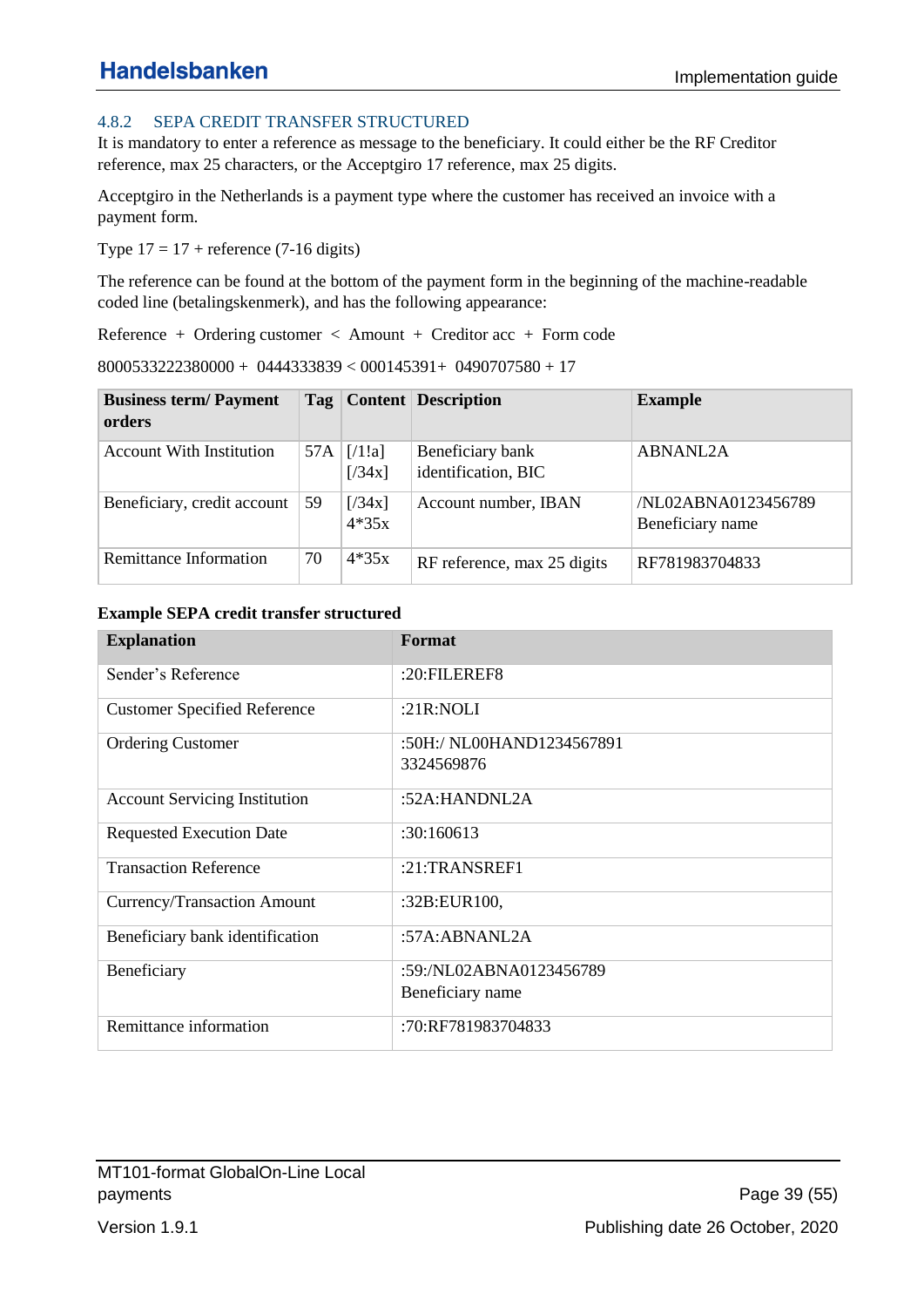### <span id="page-39-0"></span>4.8.3 SEPA SALARY

A message to the beneficiary can be entered with a maximum of 4x35 characters.

| <b>Business term/Payment</b><br>orders | Tag |                   | <b>Content Description</b>                      | <b>Example</b>                          |
|----------------------------------------|-----|-------------------|-------------------------------------------------|-----------------------------------------|
| <b>Instruction Code</b>                | 23E | 4a[/30x]          | Code for salary payment $=$<br><b>OTHR/SALY</b> | <b>OTHR/SALY</b>                        |
| <b>Account With Institution</b>        | 57A | [71!]<br>[734x]   | Beneficiary bank identification,<br><b>BIC</b>  | <b>ABNANL2A</b>                         |
| Beneficiary, credit account            | 59  | [734x]<br>$4*35x$ | Account number, IBAN                            | /NL02ABNA0123456789<br>Beneficiary name |
| Remittance Information                 | 70  | $4*35x$           | Message, max 4x35 characters                    | Salary                                  |

#### **Example SEPA salary**

| <b>Explanation</b>                   | Format                    |
|--------------------------------------|---------------------------|
| Sender's Reference                   | :20:FILEREF11             |
| <b>Customer Specified Reference</b>  | : $21R:NOLI$              |
| <b>Ordering Customer</b>             | :50H:/ NL00HAND1234567891 |
|                                      | 3324569876                |
| <b>Account Servicing Institution</b> | :52A: HANDNL2A            |
| <b>Requested Execution Date</b>      | :30:160613                |
| <b>Transaction Reference</b>         | $:21$ :TRANSREF1          |
| <b>Instruction Code</b>              | 23E:OTHR/SALY             |
| Currency/Transaction Amount          | :32B:EUR100,              |
| Beneficiary bank identification      | : $57A:ABNANL2A$          |
| Beneficiary                          | :59:/NL02ABNA0123456789   |
|                                      | Beneficiary name          |
| Remittance information               | :70:Salary                |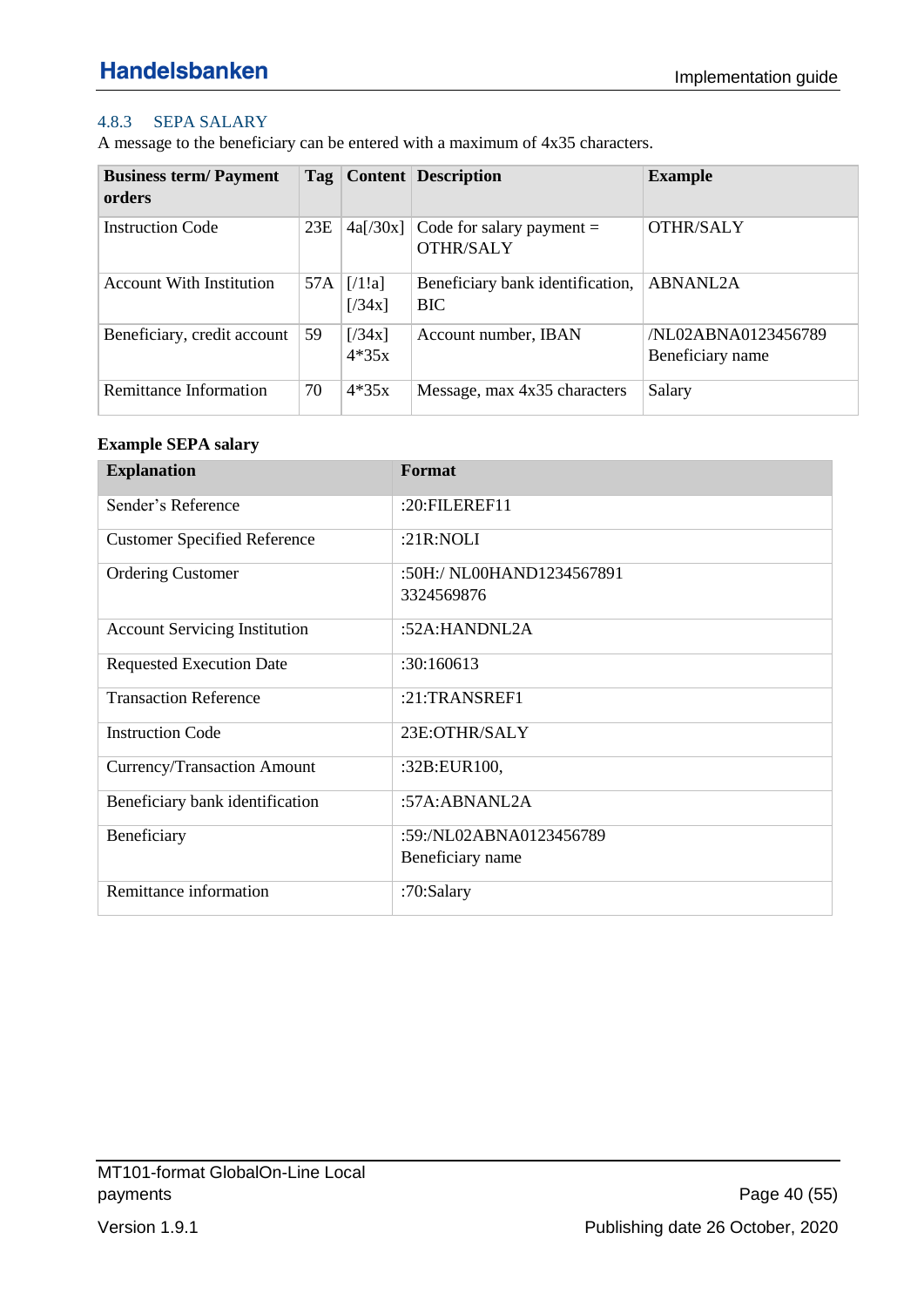### <span id="page-40-0"></span>4.8.4 EUR EXPRESS PAYMENT

A message to the beneficiary can be entered with a maximum of 4x35 characters.

Payment can be made to all countries within the SEPA area (the EU, EEA, Monaco, Switzerland).

| <b>Business term/Payment</b><br>orders |     | Tag   Content     | <b>Description</b>                       | <b>Example</b>       |
|----------------------------------------|-----|-------------------|------------------------------------------|----------------------|
| <b>Instruction Code</b>                | 23E | 4a                | Code for EUR express payment<br>$= URGP$ | <b>URGP</b>          |
| Beneficiary, credit account            | 59  | [734x]<br>$4*35x$ | Account number, IBAN                     | LU272294225205000000 |
| Remittance Information                 | 70  | $4*35x$           | Message, max 4x35 characters             | Invoice 123          |

#### **Example EUR Express**

| <b>Explanation</b>                   | Format                                        |
|--------------------------------------|-----------------------------------------------|
| Sender's Reference                   | :20:FILEREF23                                 |
| <b>Customer Specified Reference</b>  | :21 $R:NOLI$                                  |
| <b>Ordering Customer</b>             | : 50H:/ NL00HAND1234567891<br>55657879327     |
| <b>Account Servicing Institution</b> | :52A: HANDNL2A                                |
| <b>Requested Execution Date</b>      | :30:160613                                    |
| <b>Transaction Reference</b>         | $:21$ :TRANSREF1                              |
| <b>Instruction Code</b>              | :23E:URGP                                     |
| Currency/Transaction Amount          | :32B:EUR10000,                                |
| Beneficiary                          | :59:/LU272294225205000000<br>Beneficiary name |
| Remittance information               | :70: Invoice 123                              |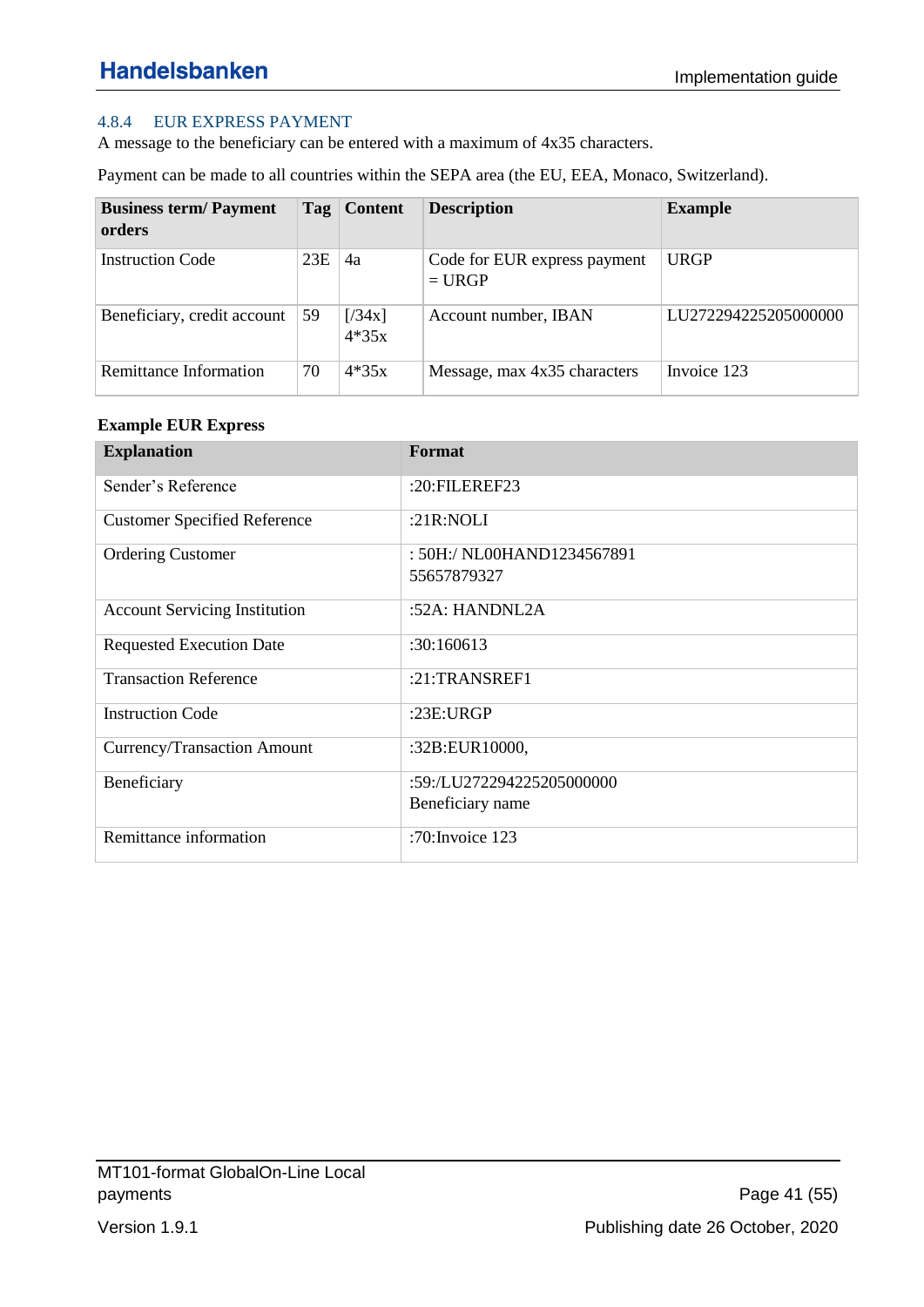# <span id="page-41-0"></span>4.9 Norway

Ordering customer account number in a BBAN or IBAN format is mandatory.

Beneficiary account can be either in BBAN format (11 digits) or in IBAN format (15 characters).

### <span id="page-41-1"></span>4.9.1 KID AND TAX PAYMENTS

A KID reference is mandatory and should be stated with a maximum of 25 digits.

| <b>Business term/Payment</b><br>orders |    | Tag   Content     | <b>Description</b>            | <b>Example</b> |
|----------------------------------------|----|-------------------|-------------------------------|----------------|
| Beneficiary, credit account            | 59 | [734x]<br>$4*35x$ | Account no.                   | /76550513072   |
| Remittance Information                 | 70 | $4*35x$           | KID reference, max 25 digits. | 123456789012   |

#### **Example Payment with KID**

| <b>Explanation</b>                   | Format            |
|--------------------------------------|-------------------|
| Sender's Reference                   | :20:FILEREF25     |
| <b>Customer Specified Reference</b>  | :21 $R:NOLI$      |
| <b>Ordering Customer</b>             | :50H:/90460511134 |
|                                      | 3324566789        |
| <b>Account Servicing Institution</b> | :52A:HANDNOKK     |
| <b>Requested Execution Date</b>      | :30:160613        |
| <b>Transaction Reference</b>         | $:21$ :TRANSREF1  |
| Currency/Transaction Amount          | :32B:NOK100,      |
| Beneficiary                          | :59:/60030523515  |
|                                      | Beneficiary name  |
| Remittance information               | :70:123456789012  |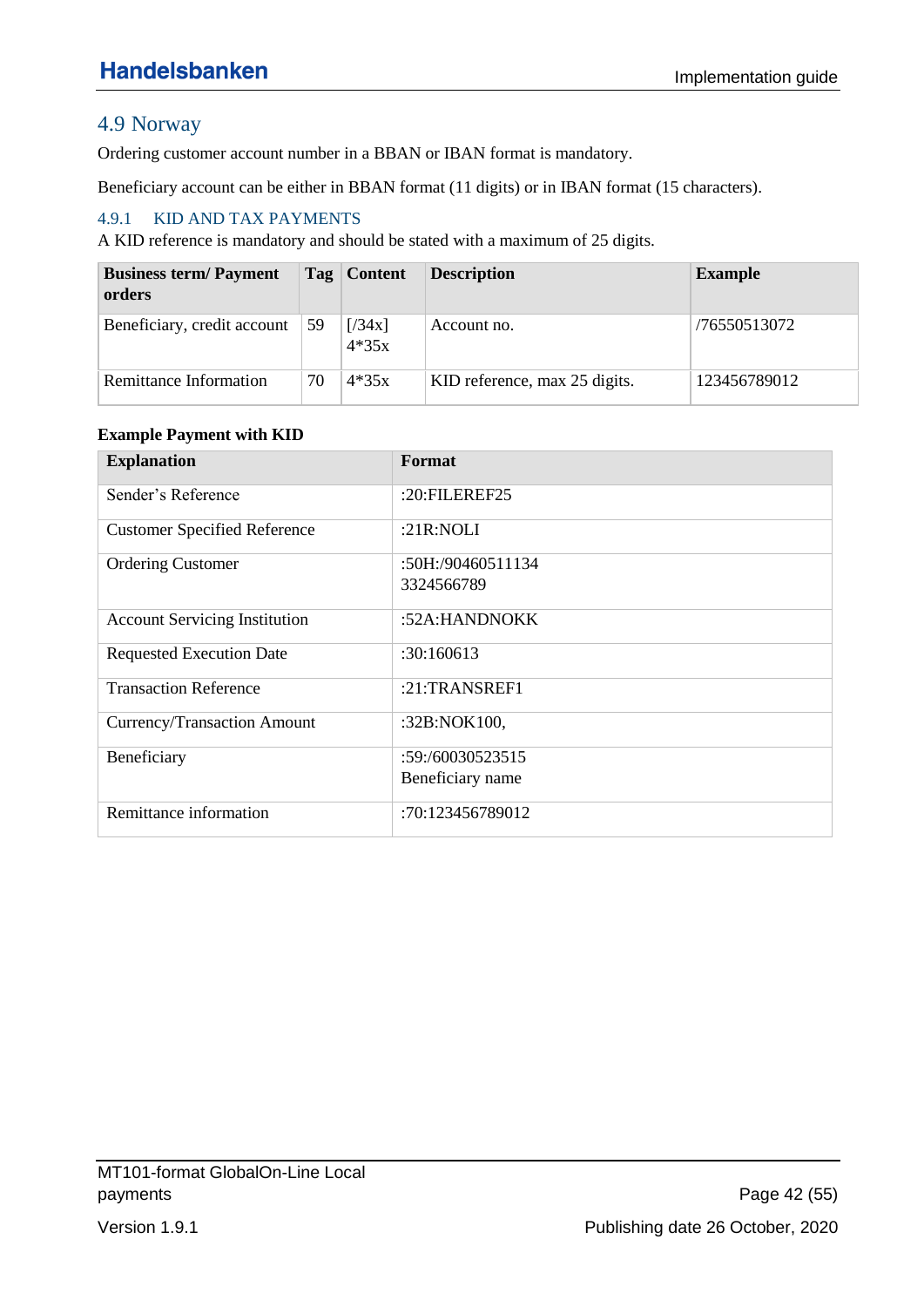### <span id="page-42-0"></span>4.9.2 PAYMENT WITH MESSAGE

The beneficiary's full name and address must be entered. A message to the beneficiary is mandatory, maximum of 4x35 characters.

| <b>Business term/Payment</b><br>orders | Tag |                   | <b>Content Description</b>                                 | <b>Example</b>                                                 |
|----------------------------------------|-----|-------------------|------------------------------------------------------------|----------------------------------------------------------------|
| Beneficiary, credit account            | 59  | [734x]<br>$4*35x$ | Account no.<br>Full name and address of the<br>beneficiary | /76550513072<br>Beneficiary name<br>Postboks 88<br>$1234$ Oslo |
| Remittance Information                 | 70  | $4*35x$           | Message, max 4x35 characters                               | Invoice 123                                                    |

#### **Example Payment with message**

| <b>Explanation</b>                   | Format             |
|--------------------------------------|--------------------|
| Sender's Reference                   | : $20:$ FILEREF27  |
| <b>Customer Specified Reference</b>  | : $21R:NOLI$       |
| <b>Ordering Customer</b>             | :50H:/90460511134  |
|                                      | 3324566789         |
| <b>Account Servicing Institution</b> | :52A:HANDNOKK      |
| <b>Requested Execution Date</b>      | :30:160613         |
| <b>Transaction Reference</b>         | :21:TRANSREF1      |
| Currency/Transaction Amount          | :32B:NOK100,       |
| Beneficiary                          | :59:/60030523515   |
|                                      | Beneficiary name   |
|                                      | Postboks 88        |
|                                      | 1234 Oslo          |
| Remittance information               | :70: Invoice $123$ |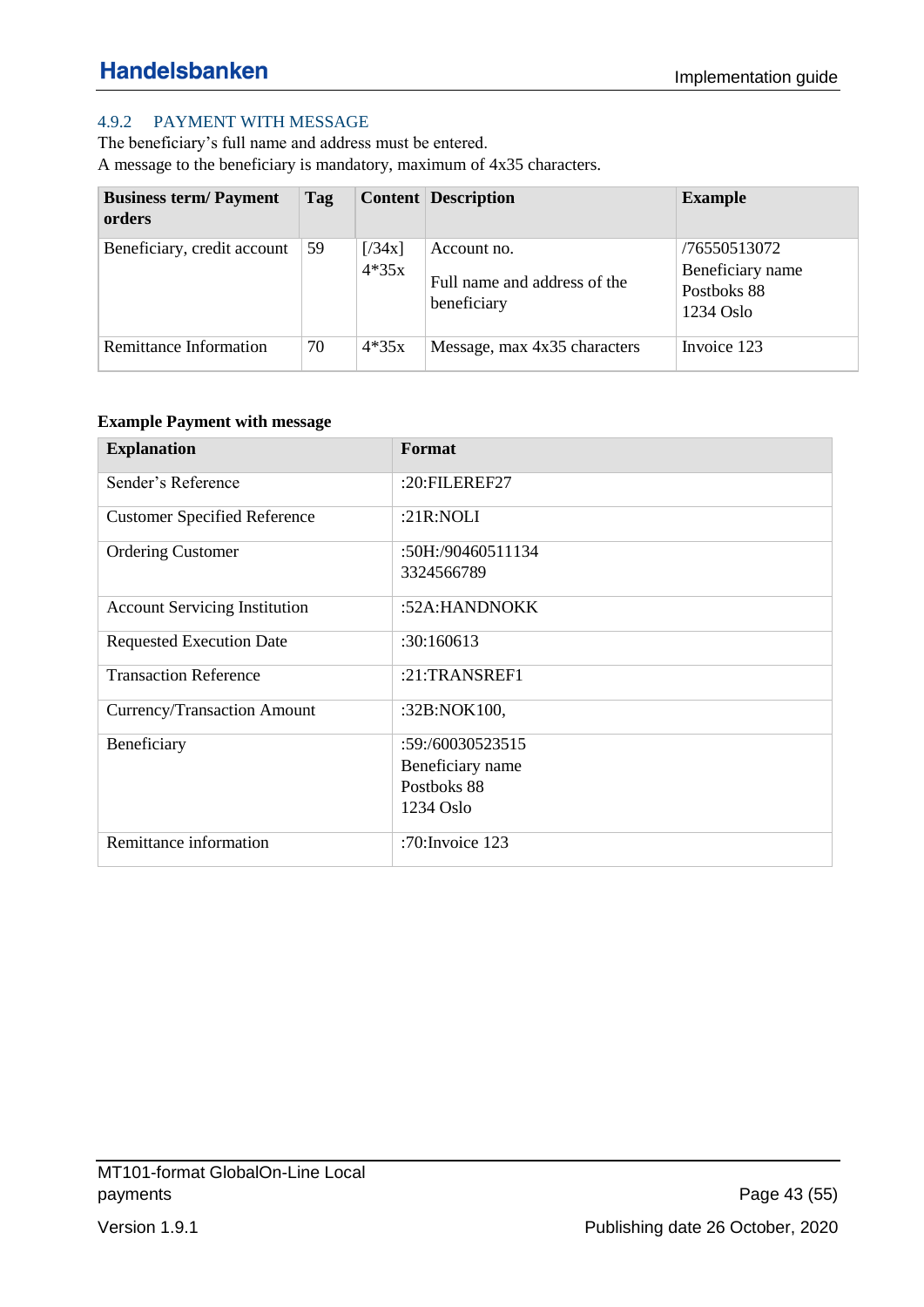### <span id="page-43-0"></span>4.9.3 CASH PAYMENTS

It is mandatory to enter the beneficiary's full name and address if the payment is a cash payment. A message to the beneficiary can be entered with maximum 4x35 characters.

| <b>Business term/Payment</b><br>orders |     | Tag   Content | <b>Description</b>                          | <b>Example</b>                                  |
|----------------------------------------|-----|---------------|---------------------------------------------|-------------------------------------------------|
| <b>Instruction Code</b>                | 23E | 4a            | Code for cash payment $=$ CHQB              | <b>CHQB</b>                                     |
| Beneficiary                            | 59  | $4*35$        | Full name and address of the<br>beneficiary | Beneficiary name<br>Post boks 88<br>$1234$ Oslo |
| Remittance Information                 | 70  | $4*35x$       | Message, max 4x35 characters                | Invoice 123                                     |

#### **Example Cash payment**

| <b>Explanation</b>                   | Format                |
|--------------------------------------|-----------------------|
| Sender's Reference                   | :20:FILEREF28         |
| <b>Customer Specified Reference</b>  | : $21R:NOLI$          |
| <b>Ordering Customer</b>             | :50H:/90460511134     |
|                                      | 3324566789            |
| <b>Account Servicing Institution</b> | :52A:HANDNOKK         |
| <b>Requested Execution Date</b>      | :30:030525            |
| <b>Transaction Reference</b>         | :21:TRANSREF1         |
| <b>Instruction Code</b>              | 23E:CHQB              |
| Currency/Transaction Amount          | :32B:NOK100,          |
| Beneficiary                          | :59: Beneficiary name |
|                                      | Postboks 88           |
|                                      | $1234$ Oslo           |
| Remittance information               | :70: Invoice $123$    |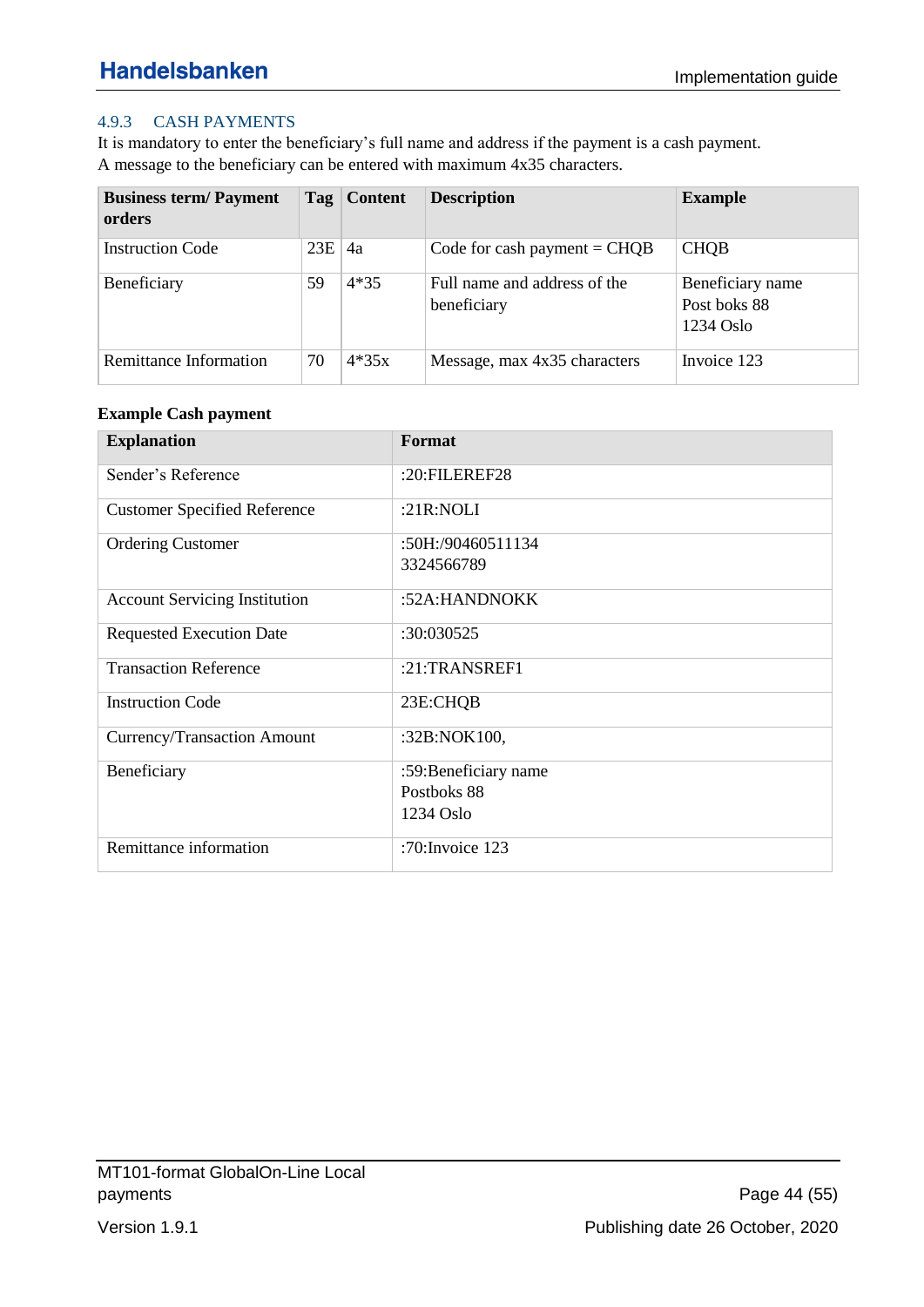### <span id="page-44-0"></span>4.9.4 SALARY PAYMENTS

It is not possible to enter a message to the beneficiary.

| <b>Business term/Payment</b><br>orders |     | Tag   Content     | <b>Description</b>                                | <b>Example</b>                   |
|----------------------------------------|-----|-------------------|---------------------------------------------------|----------------------------------|
| <b>Instruction Code</b>                | 23E | 4a[/30x]          | Code for salary payment $=$<br><b>OTHR/SALY</b>   | <b>OTHR/SALY</b>                 |
| Beneficiary, credit account            | 59  | [734x]<br>$4*35x$ | Account no, always 11 digits incl.<br>clearing no | /76550513072<br>Beneficiary name |

### **Example Salary payment**

| <b>Explanation</b>                   | Format            |
|--------------------------------------|-------------------|
| Sender's Reference                   | :20:FILEREF29     |
| <b>Customer Specified Reference</b>  | : $21R:NOLI$      |
| <b>Ordering Customer</b>             | :50H:/90460511134 |
|                                      | 3324566789        |
| <b>Account Servicing Institution</b> | :52A:HANDNOKK     |
| <b>Requested Execution Date</b>      | :30:160613        |
| <b>Transaction Reference</b>         | $:21$ :TRANSREF1  |
| <b>Instruction Code</b>              | 23E:OTHR/SALY     |
| Currency/Transaction Amount          | :32B:NOK100,      |
| Beneficiary                          | :59:/76550513072  |
|                                      | Beneficiary name  |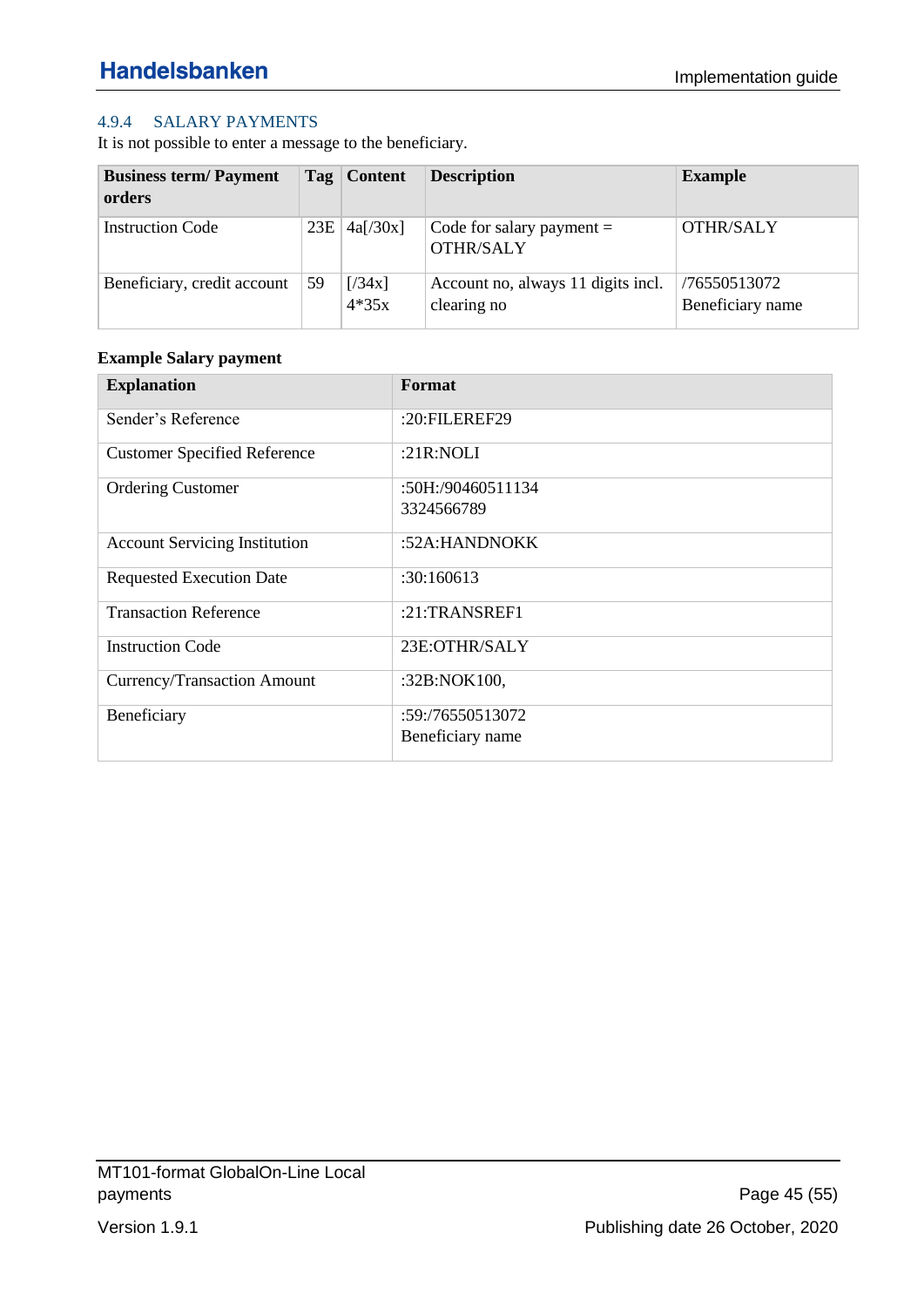### <span id="page-45-0"></span>4.9.5 FINANCIAL PAYMENT

For financial payment beneficiary account can be either in a BBAN or an IBAN format. If beneficiary account is BBAN, BIC is mandatory and is used to identify the correct beneficiary bank. A message to the beneficiary can be entered with a maximum of 4x35 characters.

| <b>Business term/Payment</b><br>orders | Tag     | <b>Content</b>    | <b>Description</b>                             | <b>Example</b>                   |
|----------------------------------------|---------|-------------------|------------------------------------------------|----------------------------------|
| <b>Instruction Code</b>                | 23E     | 4a[/30x]          | Code for Financial payment $=$<br><b>CORT</b>  | <b>CORT</b>                      |
| <b>Account With Institution</b>        | 57<br>A | [71!]<br>[734x]   | Beneficiary bank identification,<br><b>BIC</b> | <b>HANDNOKK</b>                  |
| Beneficiary, credit account            | 59      | [734x]<br>$4*35x$ | <b>BBAN</b> or <b>IBAN</b>                     | /12345678901<br>Beneficiary name |
| Remittance Information                 | 70      | $4*35x$           | Message, max 4x35 characters                   | FX deal ref 782                  |

#### **Financial payment**

| <b>Explanation</b>                   | Format                |
|--------------------------------------|-----------------------|
| Sender's Reference                   | :20:FILEREF30         |
| <b>Customer Specified Reference</b>  | : $21R:NOLI$          |
| <b>Ordering Customer</b>             | :50H:/90460511134     |
|                                      | 3324566789            |
| <b>Account Servicing Institution</b> | :52A:HANDNOKK         |
| <b>Requested Execution Date</b>      | :30:160613            |
| <b>Transaction Reference</b>         | :21:TRANSREF1         |
| <b>Instruction Code</b>              | 23E:CORT              |
| Currency/Transaction Amount          | :32B:NOK100,          |
| <b>Account With Institution</b>      | 57A:HANDNOKK          |
| Beneficiary                          | :59:/76550513072      |
|                                      | Beneficiary name      |
| Remittance information               | :70:FX deal ref $123$ |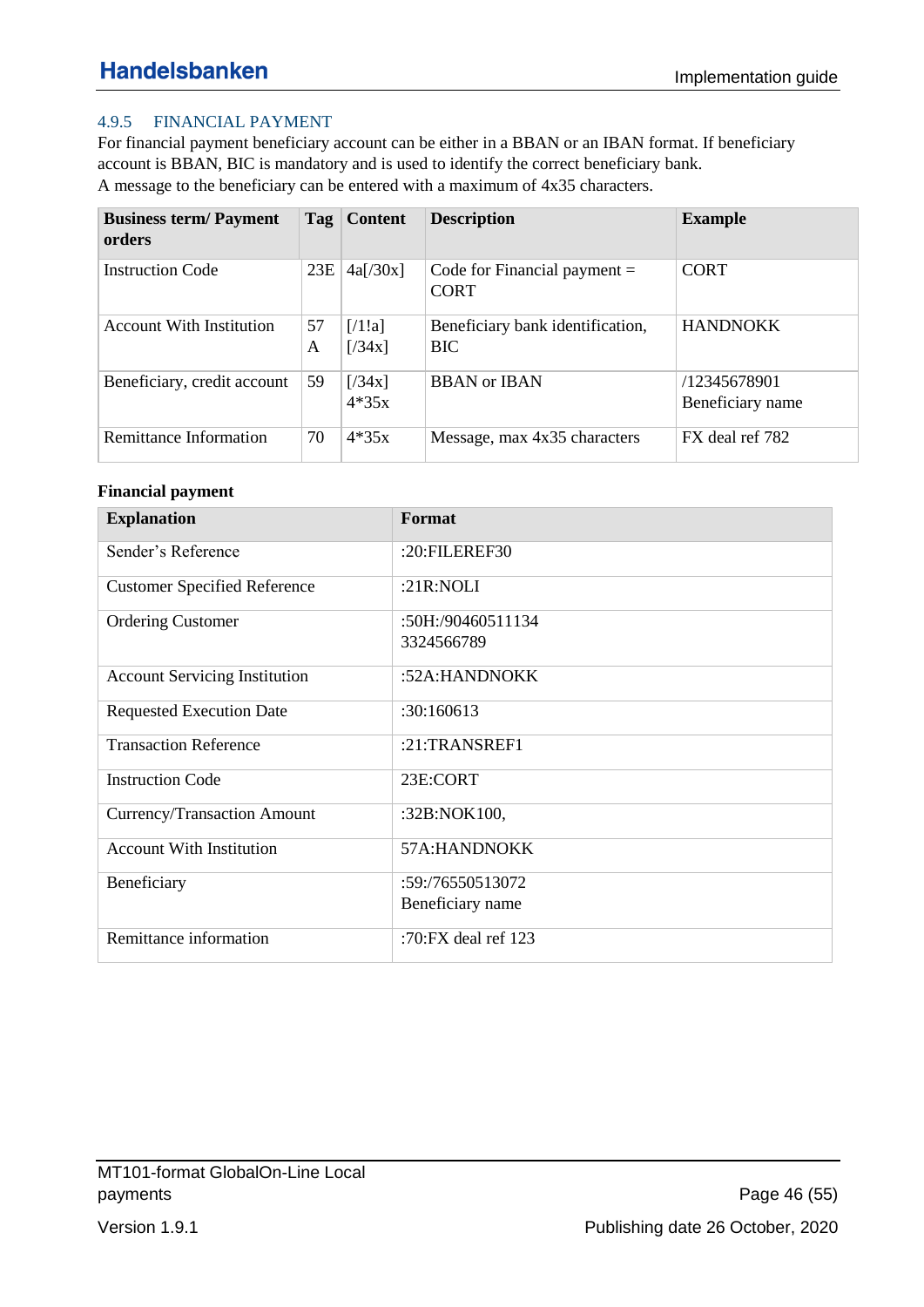### <span id="page-46-0"></span>4.10 Sweden

Ordering customer account number can be stated as either BBAN or IBAN.

#### <span id="page-46-1"></span>4.10.1 GIRO PAYMENTS

Domestic vendor payments in Sweden are processed in the two Giro-systems – The Bankgiro and the Plusgiro why beneficiary account for these payments must be stated either as Bankgiro number or Plusgiro number depending on payment type. See below. The Bankgiro number is an alias for a bank account, which can be held in any Swedish bank, Plusgiro number is a bank account in Nordea.

#### <span id="page-46-2"></span>4.10.2 BANKGIRO PAYMENTS WITH OCR REFERENCE

Beneficiary account must be stated as Bankgiro numbers, which consist of 7-8 digits. '9900' must always be entered as clearing number for bankgiro payments.

An OCR reference (structured reference) is mandatory, maximum of 25 digits. It is shown at the bottom of the payment slip in the coded line.

| <b>Business term/Payment</b><br>orders                              | Tag | <b>Content</b>    | <b>Description</b>             | <b>Example</b>               |
|---------------------------------------------------------------------|-----|-------------------|--------------------------------|------------------------------|
| <b>Account With Institution</b>                                     | 57C | 1/34x             | Always '//SE9900' for Bankgiro | //SE9900                     |
| Beneficiary, credit account                                         | 59  | [734x]<br>$4*35x$ | Bankgiro number, 7-8 digits    | /7567888<br>Beneficiary name |
| Remittance Information<br>Message to beneficiary are<br>not allowed | 70  | $4*35x$           | OCR reference, max 25 digits   | 1234567890000                |

#### **Example Local non-urgent Bankgiro payment with OCR reference**

| <b>Explanation</b>                   | Format                  |
|--------------------------------------|-------------------------|
| Sender's Reference                   | : $20:$ FILEREF33       |
| <b>Customer Specified Reference</b>  | : $21R:NOLI$            |
| <b>Ordering Customer</b>             | :50H:/123456789         |
|                                      | 3324569876              |
| <b>Account Servicing Institution</b> | :52A:HANDSESS           |
| <b>Requested Execution Date</b>      | :30:160613              |
| <b>Transaction Reference</b>         | $:21$ :TRANSREF1        |
| Currency/Transaction Amount          | :32B:SEK100,            |
| <b>Account With Institution</b>      | :57C://SE9900           |
| Beneficiary                          | :59:/7654321            |
|                                      | Beneficiary name        |
| Remittance information               | :70:5434333333454565001 |

MT101-format GlobalOn-Line Local payments **Page 47 (55)**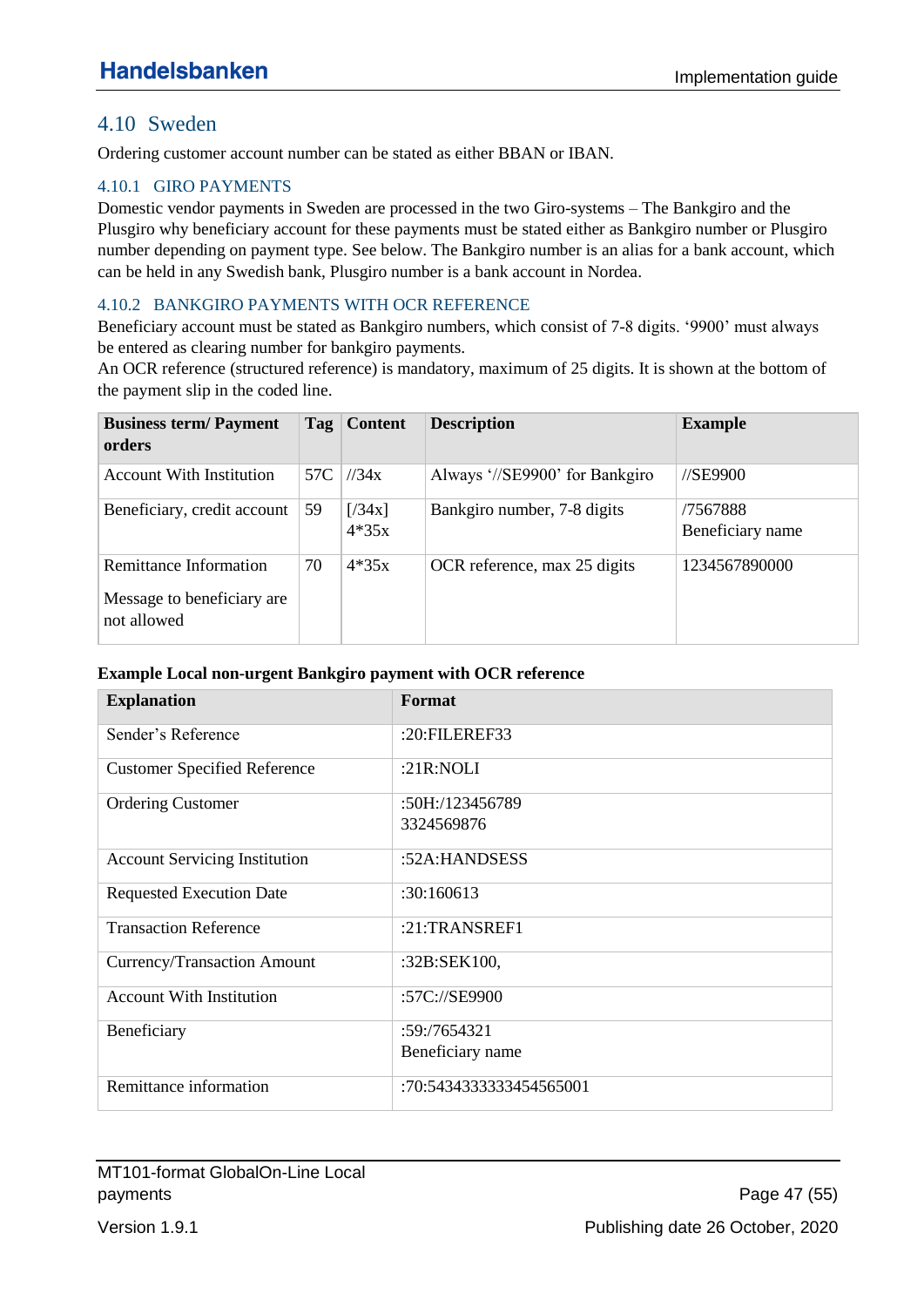### <span id="page-47-0"></span>4.10.3 BANKGIRO PAYMENT WITH MESSAGE

Beneficiary account must be stated as Bankgiro number, which consists of 7-8 digits. '9900' must always be entered as clearing number for bankgiro payments.

A message to the beneficiary is mandatory, maximum of 4x35 characters.

| <b>Business term/Payment</b><br>orders |     | Tag   Content     | <b>Description</b>             | <b>Example</b>                    |
|----------------------------------------|-----|-------------------|--------------------------------|-----------------------------------|
| <b>Account With Institution</b>        | 57C | 1/34x             | Always '//SE9900' for Bankgiro | $\frac{\text{I}}{\text{S}}$ E9900 |
| Beneficiary, credit account            | 59  | [734x]<br>$4*35x$ | Bankgiro number, 7-8 digits    | /7567888<br>Beneficiary name      |
| Remittance Information                 | 70  | $4*35x$           | Message, max 4x35 characters   | Invoice 123                       |

| <b>Example Bankgiro payment with message</b> |  |  |
|----------------------------------------------|--|--|

| <b>Explanation</b>                   | Format             |
|--------------------------------------|--------------------|
| Sender's Reference                   | :20:FILEREF34      |
| <b>Customer Specified Reference</b>  | : $21R:NOLI$       |
| <b>Ordering Customer</b>             | :50H:/123456789    |
|                                      | 3324569876         |
| <b>Account Servicing Institution</b> | :52A:HANDSESS      |
| <b>Requested Execution Date</b>      | :30:160613         |
| <b>Transaction Reference</b>         | $:21$ :TRANSREF1   |
| Currency/Transaction Amount          | :32B:SEK100,       |
| <b>Account With Institution</b>      | :57C://SE9900      |
| Beneficiary                          | :59:7654321        |
|                                      | Beneficiary name   |
| <b>Remittance Information</b>        | :70: Invoice $123$ |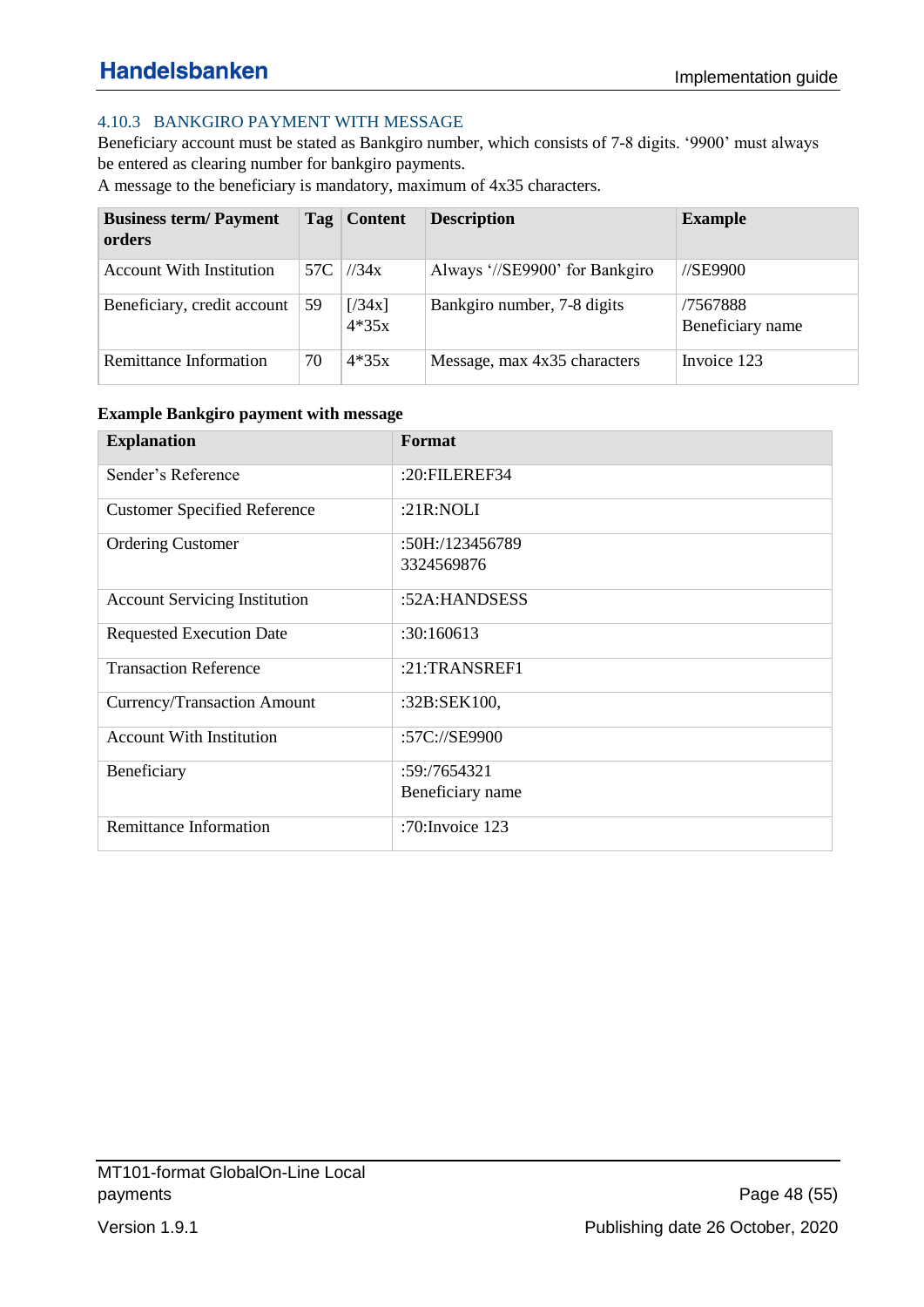### <span id="page-48-0"></span>4.10.4 PLUSGIRO PAYMENTS WITH OCR REFERENCE

Beneficiary account must be stated as PlusGiro, which consists of 2-10 digits. '9500' must always be entered as clearing number for PlusGiro payments.

An OCR reference (structured reference) is mandatory, maximum of 25 digits. It is shown at the bottom of the payment slip in the coded line.

| <b>Business term/Payment</b><br>orders |     | Tag   Content     | <b>Description</b>             | <b>Example</b>             |
|----------------------------------------|-----|-------------------|--------------------------------|----------------------------|
| <b>Account With Institution</b>        | 57C | 1/34x             | Always '//SE9500' for PlusGiro | $\frac{\text{NSE}}{9500}$  |
| Beneficiary, credit account            | 59  | [734x]<br>$4*35x$ | PlusGiro number, 2-10 digits   | /19506<br>Beneficiary name |
| Remittance Information                 | 70  | $4*35x$           | OCR reference, max 25 digits   | 1234567890000              |

#### **Example PlusGiro payment with OCR reference**

| <b>Explanation</b>                   | Format            |
|--------------------------------------|-------------------|
| Sender's Reference                   | :20:FILEREF35     |
| <b>Customer Specified Reference</b>  | : $21R:NOLI$      |
| <b>Ordering Customer</b>             | :50H:/123456789   |
|                                      | 3324569876        |
| <b>Account Servicing Institution</b> | :52A:HANDSESS     |
| <b>Requested Execution Date</b>      | :30:160613        |
| <b>Transaction Reference</b>         | $:21$ :TRANSREF1  |
| Currency/Transaction Amount          | :32B:SEK100,      |
| <b>Account With Institution</b>      | :57C://SE9500     |
| Beneficiary                          | :59: /19506       |
|                                      | Beneficiary name  |
| <b>Remittance Information</b>        | :70:1234567890000 |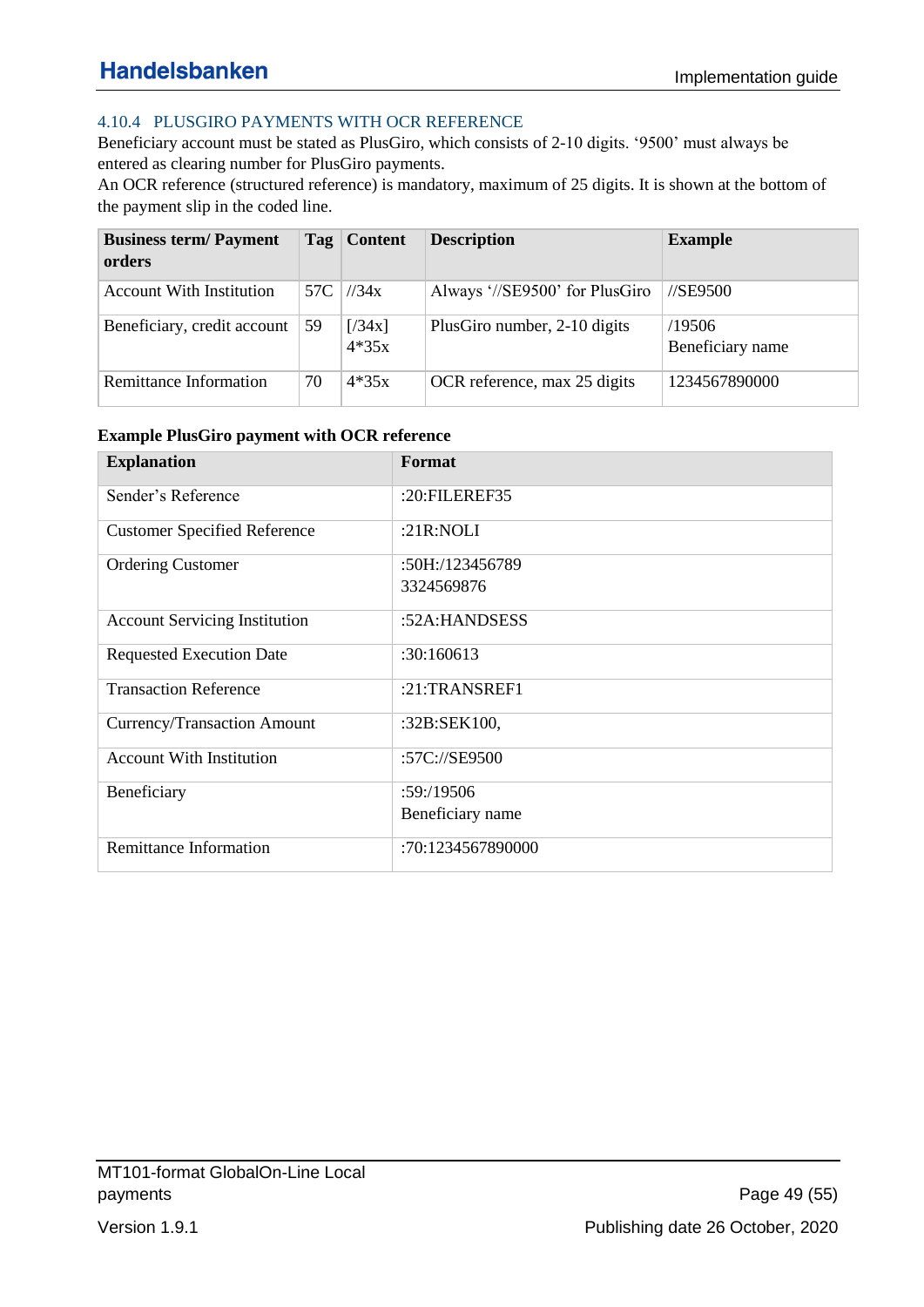### <span id="page-49-0"></span>4.10.5 PLUSGIRO PAYMENT WITH MESSAGE

Beneficiary account must be stated as PlusGiro number, which consists of 2-10 digits. '9500' must always be entered as clearing number for PlusGiro payments.

A message to the beneficiary can be entered with a maximum of 4x35 characters.

| <b>Business term/Payment</b><br>orders |     | Tag   Content     | <b>Description</b>             | <b>Example</b>                |
|----------------------------------------|-----|-------------------|--------------------------------|-------------------------------|
| <b>Account With Institution</b>        | 57C | 1/34x             | Always '//SE9500' for PlusGiro | $\frac{\text{7}}{5}$ //SE9500 |
| Beneficiary, credit account            | 59  | [734x]<br>$4*35x$ | PlusGiro number, 2-10 digits   | /19506<br>Beneficiary name    |
| Remittance Information                 | 70  | $4*35x$           | Message, max 4x35 characters   | Invoice 123                   |

| <b>Example PlusGiro payment with message</b> |  |  |
|----------------------------------------------|--|--|
|                                              |  |  |

| <b>Explanation</b>                   | Format             |
|--------------------------------------|--------------------|
| Sender's Reference                   | :20:FILEREF36      |
| <b>Customer Specified Reference</b>  | : $21R:NOLI$       |
| <b>Ordering Customer</b>             | :50H:/123456789    |
|                                      | 3324569876         |
| <b>Account Servicing Institution</b> | :52A:HANDSESS      |
| <b>Requested Execution Date</b>      | :30:160613         |
| <b>Transaction Reference</b>         | $:21$ :TRANSREF1   |
| Currency/Transaction Amount          | :32B:SEK100,       |
| <b>Account With Institution</b>      | :57C://SE9500      |
| Beneficiary                          | :59:19506          |
|                                      | Beneficiary name   |
| <b>Remittance Information</b>        | :70: Invoice $123$ |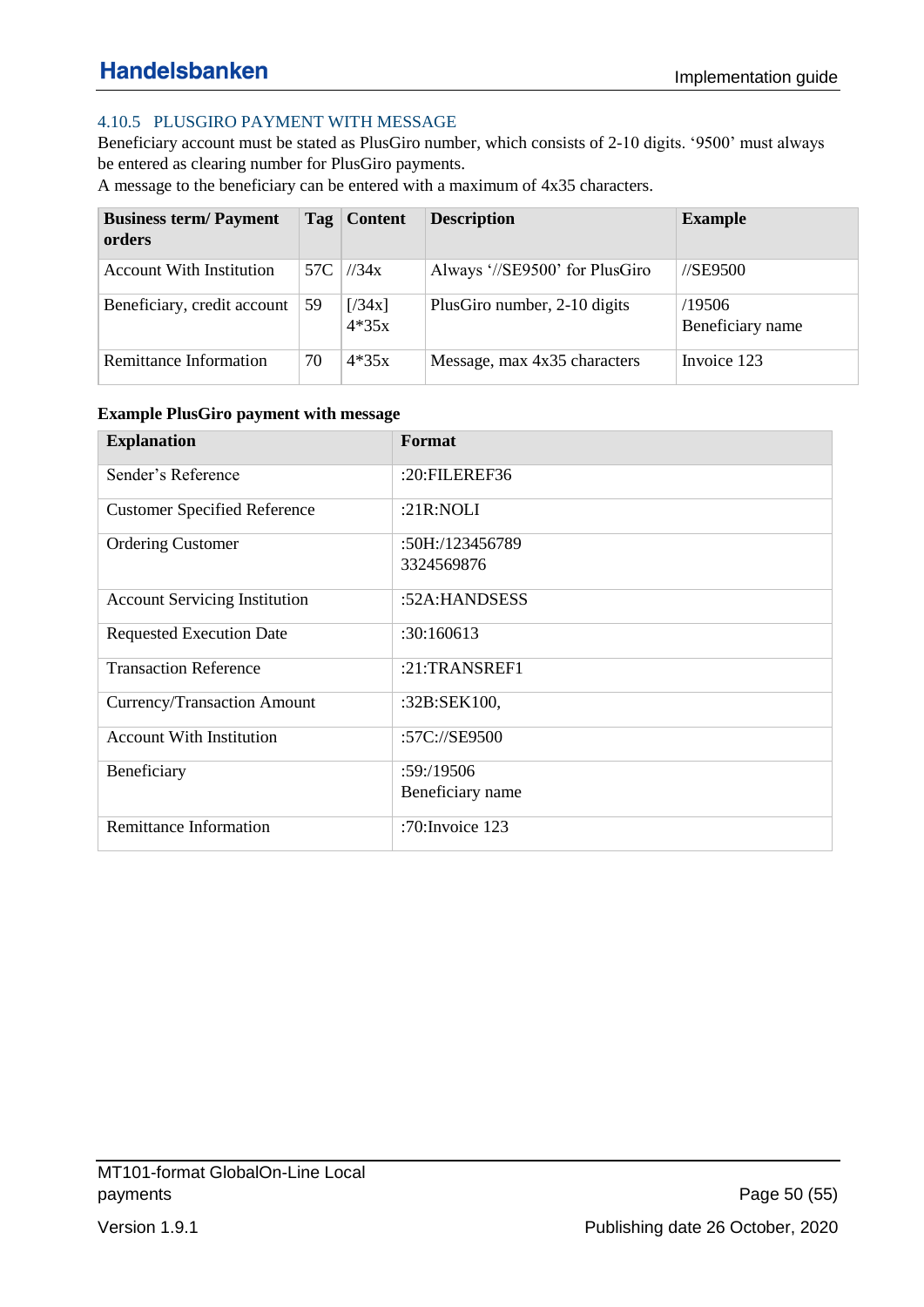### <span id="page-50-0"></span>4.10.6 ACCOUNT PAYMENT

Beneficiary account in a BBAN format, 12 or 13 digits including clearing number (4 digits), is mandatory. The Clearing number (4 digits) is mandatory in tag 57C.

It is not possible to enter a message to the beneficiary.

| <b>Business term/Payment</b><br>orders |            | Tag   Content     | <b>Description</b> | <b>Example</b>                   |
|----------------------------------------|------------|-------------------|--------------------|----------------------------------|
| Account with institution               |            | 57C $ $ //34x     | Clearing number    | /SE5261                          |
| Beneficiary, credit account            | $\vert$ 59 | [734x]<br>$4*35x$ | Account no         | /52610123456<br>Beneficiary name |

| <b>Explanation</b>                   | Format           |
|--------------------------------------|------------------|
| Sender's Reference                   | :20:FILEREF37    |
| <b>Customer Specified Reference</b>  | : $21R:NOLI$     |
| <b>Ordering Customer</b>             | :50H:/123456789  |
|                                      | 3324569876       |
| <b>Account Servicing Institution</b> | :52A:HANDSESS    |
| <b>Requested Execution Date</b>      | :30:160613       |
| <b>Transaction Reference</b>         | $:21$ :TRANSREF1 |
| Currency/Transaction Amount          | :32B:SEK100,     |
| Account with institution             | :57C://SE5261    |
| Beneficiary                          | :59:/52610123456 |
|                                      | Beneficiary name |

#### **Example Local non-urgent Account payment**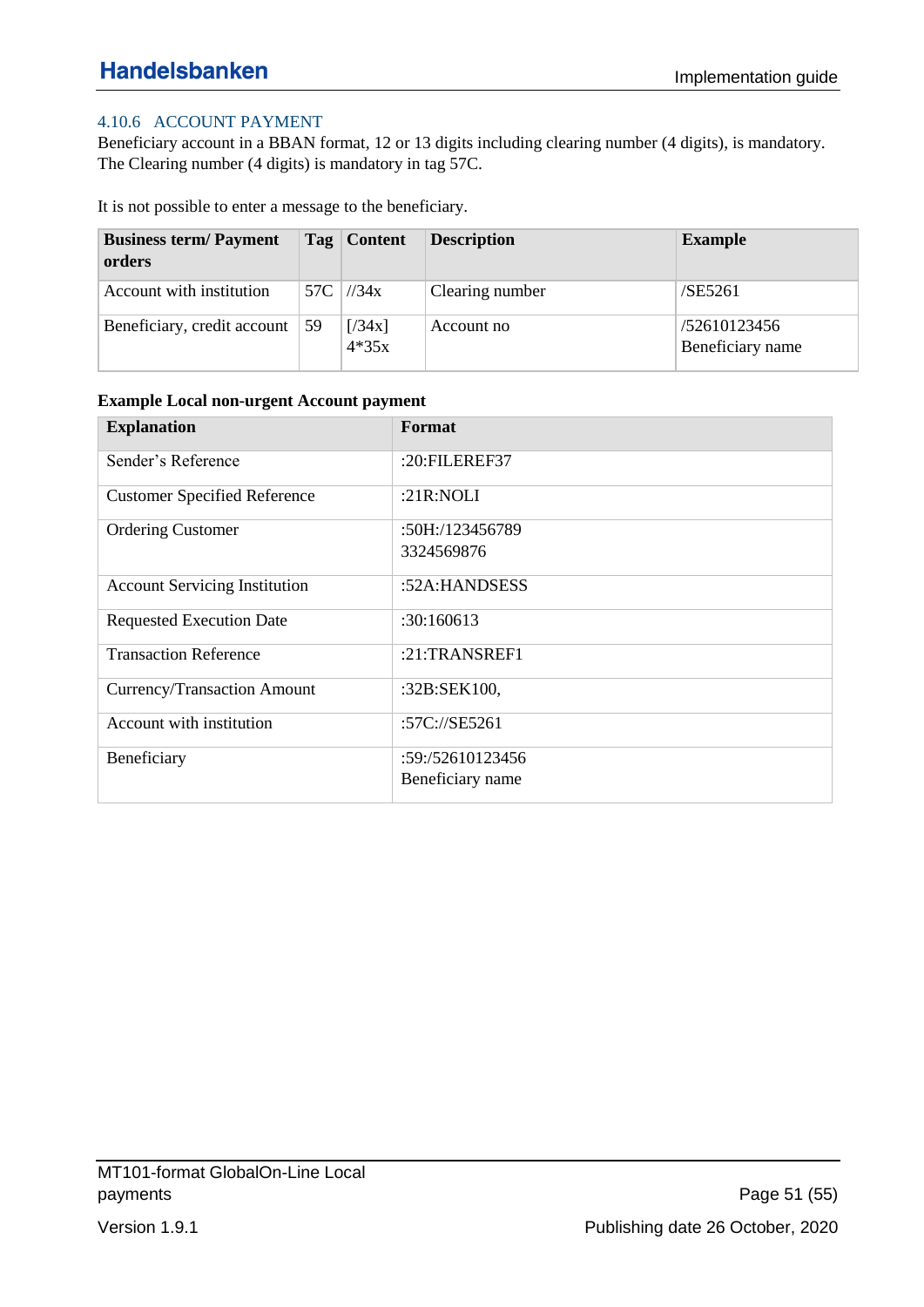### <span id="page-51-0"></span>4.10.7 SALARY PAYMENT

Beneficiary account in a BBAN format, 12 or 13 digits including clearing number (4 digits), is mandatory. The Clearing number (4 digits) is mandatory in tag 57C.

It is not possible to enter a message to the beneficiary.

| <b>Business term/Payment</b><br>orders |     | Tag   Content     | <b>Description</b>                              | <b>Example</b>                   |
|----------------------------------------|-----|-------------------|-------------------------------------------------|----------------------------------|
| Account with institution               | 57C | 1/34x             | Clearing number                                 | /SE5261                          |
| <b>Instruction Code</b>                | 23E | 4a[/30x]          | Code for salary payment $=$<br><b>OTHR/SALY</b> | OTHR/SALY                        |
| Beneficiary, credit account            | 59  | [734x]<br>$4*35x$ | Account no                                      | /52610123456<br>Beneficiary name |

#### **Example Salary payment**

| <b>Explanation</b>                   | Format                        |
|--------------------------------------|-------------------------------|
| Sender's Reference                   | :20:FILEREF37                 |
| <b>Customer Specified Reference</b>  | : $21R:NOLI$                  |
| <b>Ordering Customer</b>             | :50H:/123456789<br>3324569876 |
| <b>Account Servicing Institution</b> | :52A:HANDSESS                 |
| <b>Requested Execution Date</b>      | :30:160613                    |
| <b>Transaction Reference</b>         | :21:TRANSREF1                 |
| <b>Instruction Code</b>              | 23E:OTHR/SALY                 |
| Currency/Transaction Amount          | :32B:SEK100,                  |
| Account with institution             | :57C://SE5261                 |
| Beneficiary                          | :59:/52610123456              |
|                                      | Beneficiary name              |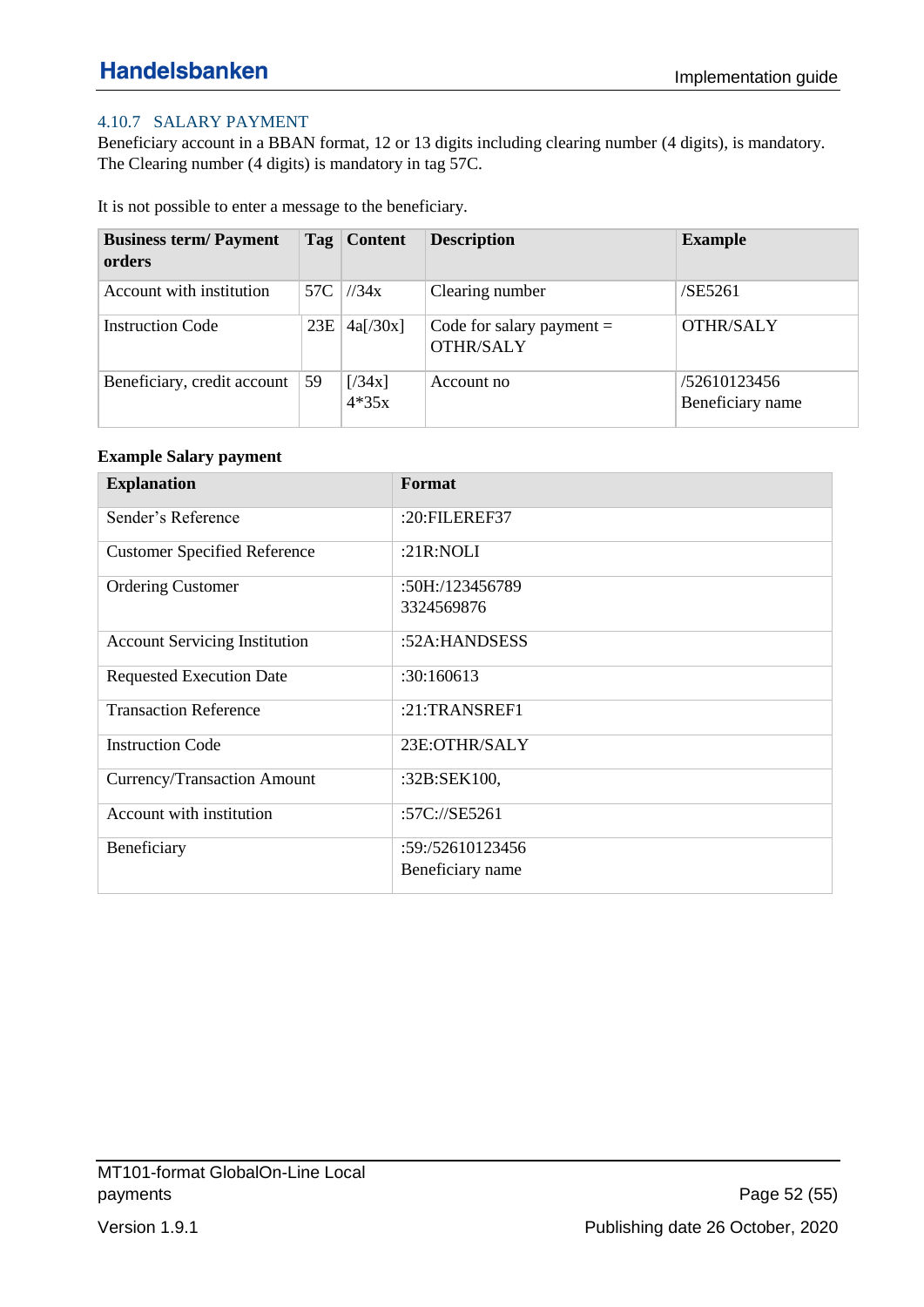# <span id="page-52-0"></span>4.11 USA

Ordering customer account number in a BBAN format is mandatory.

An ABA/FedWire consisting of 9 digits is mandatory. The ABA/FedWire corresponds to the clearing number, and is used to identify the correct beneficiary bank. Please note that 'FW' must be entered before the ABA/FedWire.

### <span id="page-52-1"></span>4.11.1 ACH PAYMENT

The name of the beneficiary can be entered with a maximum of 22 characters when making an ACH payment.

The beneficiary account must be entered with 1-17 digits.

A message to the beneficiary can be entered with a maximum of 2x35 characters.

| <b>Business term/Payment</b><br>orders |     | Tag   Content     | <b>Description</b>                                 | <b>Example</b> |
|----------------------------------------|-----|-------------------|----------------------------------------------------|----------------|
| <b>Account With Institution</b>        | 57C | 1/34x             | ABA/FedWire, always 9 digits<br>starting with "FW" | //FW123456789  |
| Beneficiary, credit account            | 59  | [734x]<br>$4*35x$ | Account no                                         | /90460513072   |
| Remittance Information                 | 70  | $4*35x$           | Message, max 2x35 characters                       | Invoice 123    |

#### **Example Local non-urgent ACH payment**

| <b>Explanation</b>                   | Format             |
|--------------------------------------|--------------------|
| Sender's Reference                   | :20:FILEREF39      |
| <b>Customer Specified Reference</b>  | : $21R:NOLI$       |
| <b>Ordering Customer</b>             | $:50H$ :/87654321  |
|                                      | 3324569876         |
| <b>Account Servicing Institution</b> | :52A: HANDUS33     |
| <b>Requested Execution Date</b>      | :30:160613         |
| <b>Transaction Reference</b>         | $:21$ :TRANSREF1   |
| Currency/Transaction Amount          | :32B:USD100,       |
| <b>Account With Institution</b>      | :57C://FW987654321 |
| Beneficiary                          | :59:/204618170     |
|                                      | Beneficiary name   |
| <b>Remittance Information</b>        | :70: Invoice 123   |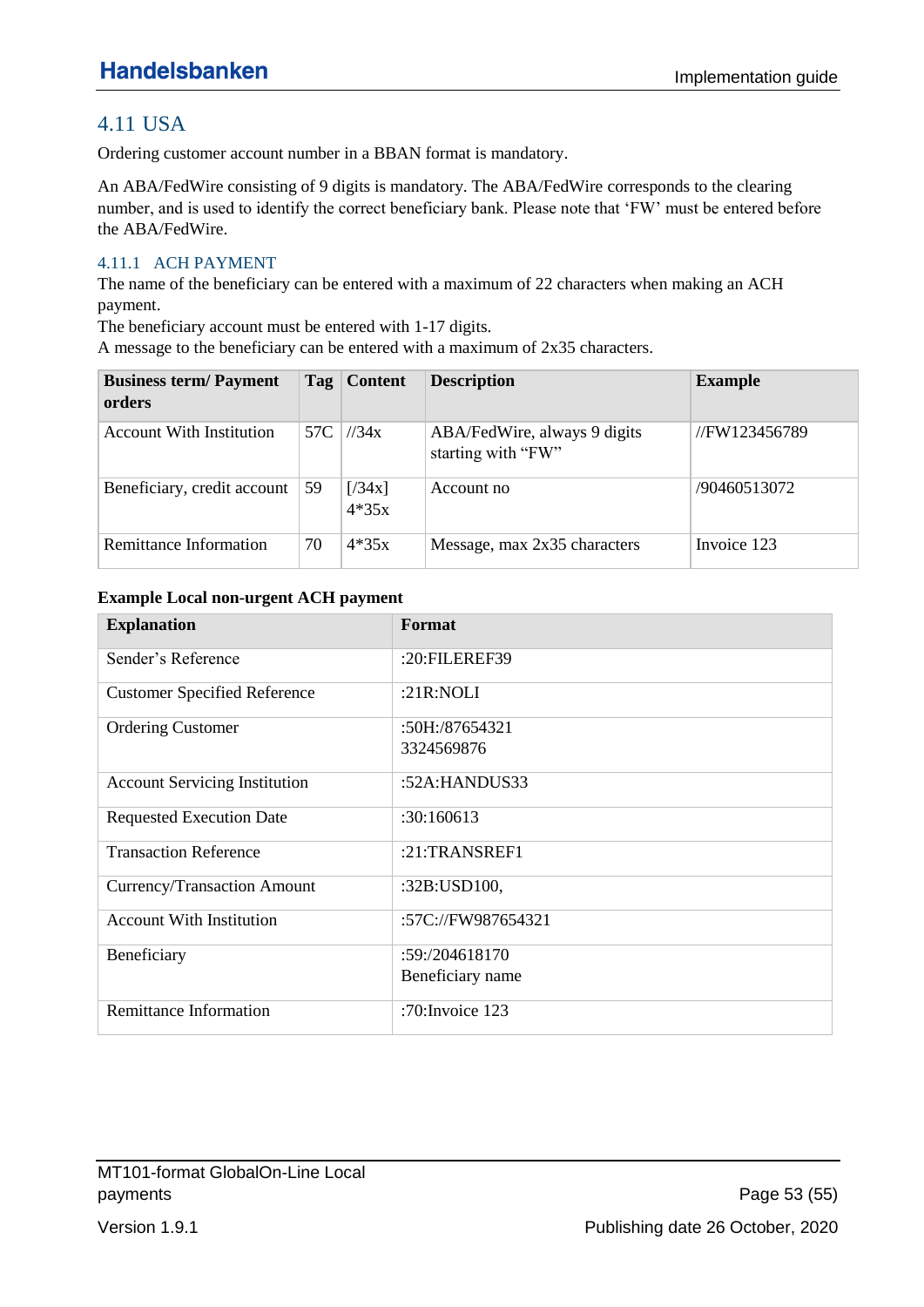### <span id="page-53-0"></span>4.11.2 FEDWIRE PAYMENT (URGENT PAYMENT)

The beneficiary account must be entered with 1-34 digits. A message to the beneficiary can be entered with a maximum of 4x35 characters.

| <b>Business term/Payment</b><br>orders | Tag | <b>Content</b>    | <b>Description</b>                                 | <b>Example</b>                   |
|----------------------------------------|-----|-------------------|----------------------------------------------------|----------------------------------|
| <b>Instruction Code</b>                | 23E | 4a                | Code for urgent payment $= \text{URGP}$            | <b>URGP</b>                      |
| <b>Account With Institution</b>        | 57C | 1/34x             | ABA/FedWire, always 9 digits<br>starting with "FW" | //FW123456789                    |
| Beneficiary, credit account            | 59  | [734x]<br>$4*35x$ | Account no                                         | /90460513072<br>Beneficiary name |
| Remittance Information                 | 70  | $4*35x$           | Message, max 4x35 characters                       | Invoice 123                      |

#### **Example Local urgent Fedwire payment**

| <b>Explanation</b>                   | Format             |
|--------------------------------------|--------------------|
| Sender's Reference                   | :20:FILEREF40      |
| <b>Customer Specified Reference</b>  | :21R:NOLI          |
| <b>Ordering Customer</b>             | :50H:/87654321     |
|                                      | 3324569876         |
| <b>Account Servicing Institution</b> | :52A:HANDUS33      |
| <b>Requested Execution Date</b>      | :30:160613         |
| <b>Transaction Reference</b>         | $:21$ :TRANSREF1   |
| <b>Instruction Code</b>              | :23e:URGP          |
| Currency/Transaction Amount          | :32B:USD100,       |
| <b>Account With Institution</b>      | :57C://FW987654321 |
| Beneficiary                          | :59: / 204618170   |
|                                      | Beneficiary name   |
| <b>Remittance Information</b>        | :70: Invoice $123$ |